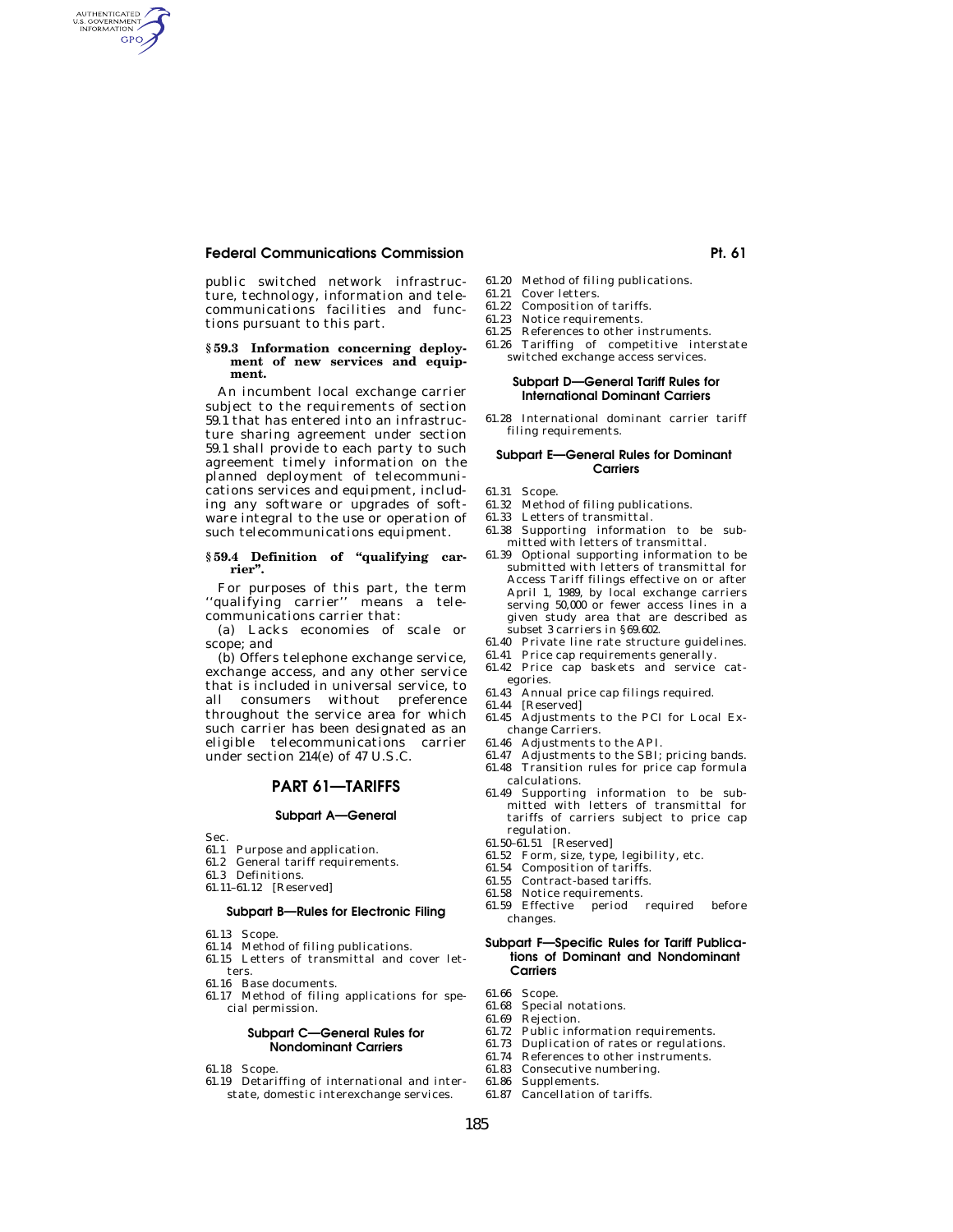## **Subpart G—Concurrences**

- 61.131 Scope.
- 61.132 Method of filing concurrences.
- 61.133 Format of concurrences.
- 61.134 Concurrences for through services. 61.135 Concurrences for other purposes.
- 61.136 Revocation of concurrences.
- 

## **Subpart H—Applications for Special Permission**

- 61.151 Scope.
- 61.152 Terms of applications and grants. 61.153 Method of filing applications.
- 

#### **Subpart I—Adoption of Tariffs and Other Documents of Predecessor Carriers**

- 61.171 Adoption notice.
- 61.172 Changes to be incorporated in tariffs of successor carrier.

#### **Subpart J—Suspensions**

61.191 Carrier to file supplement when notified of suspension.

- 61.192 Contents of supplement announcing suspension.
- 61.193 Vacation of suspension order; supplements announcing same; etc.

AUTHORITY: Secs. 1, 4(i), 4(j), 201–205 and 403 of the Communications Act of 1934, as amended; 47 U.S.C. 151, 154(i), 154(j), 201–205 and 403, unless otherwise noted.

SOURCE: 49 FR 40869, Oct. 18, 1984, unless otherwise noted.

## **Subpart A—General**

#### **§ 61.1 Purpose and application.**

(a) The purpose of this part is to prescribe the framework for the initial establishment of and subsequent revisions to tariff publications.

(b) Tariff publications filed with the Commission must conform to the rules in this part and with Commission rules regarding the payment of statutory charges (see subpart G of part 1 of this title) and the use of FCC Registration Numbers (FRNs) (see subpart W of part 1 of this title). Failure to comply with any provisions of these rules may be grounds for rejection of the non-complying publication, a determination that it is unlawful or other action. Where an FRN has been omitted from a cover letter or transmittal accompanying a tariff publication filed under this part or the FRN included in that letter is invalid, the submitting carrier or carrier representative shall have ten

## **§ 61.1 47 CFR Ch. I (10–1–08 Edition)**

(10) business days from the date of filing to amend the cover letter or transmittal to include a valid FRN. If within that ten (10) business day period, the carrier or carrier representative amends the cover letter or transmittal to include a valid FRN, that FRN shall be deemed to have been included in the letter as of its original filing date. If, after the expiration of the ten (10) business day period, the cover letter or transmittal has not been amended to include a valid FRN, the related tariff publication may be rejected if it has not yet become effective, declared unlawful if it has become effective, or subject to other action.

(c) No carrier required to file tariffs may provide any interstate or foreign communication service until every tariff publication for such communication service is on file with the Commission and in effect.

[49 FR 40869, Oct. 18, 1984, as amended at 66 FR 47896, Sept. 14, 2001]

## **§ 61.2 General tariff requirements.**

(a) In order to remove all doubt as to their proper application, all tariff publications must contain clear and explicit explanatory statements regarding the rates and regulations.

(b) Tariff publications must be delivered to the Commission free from all charges, including claims of postage.

(c) Tariff publications will not be returned.

[64 FR 46586, Aug. 26, 1999]

#### **§ 61.3 Definitions.**

(a) *Act.* The Communications Act of 1934 (48 Stat. 1004; 47 U.S.C. chapter 5), as amended.

(b) *Actual Price Index* (API). An index of the level of aggregate rate element rates in a basket, which index is calculated pursunt to §61.46.

(c) *Association.* This term has the meaning given it in §69.2(d).

(d) *Average Price Cap CMT Revenue per Line month.* (1) Price Cap CMT Revenue (as defined in §61.3(cc)) per month as of July 1, 2000 (adjusted to remove Universal Service Contributions assessed to local exchange carriers pursuant to §54.702 of this chapter) using 2000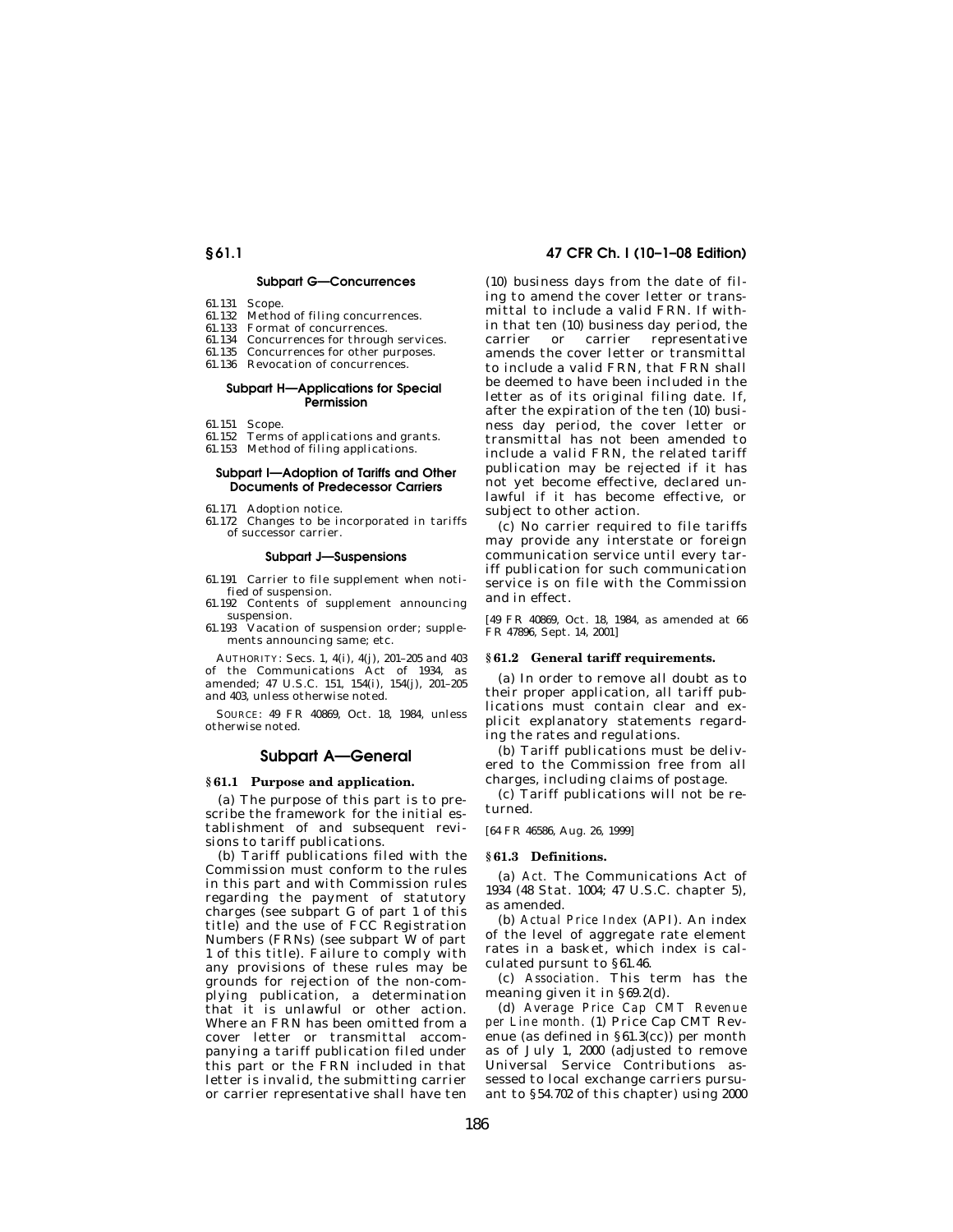annual filing base period demand, divided by the 2000 annual filing base period demand. In filing entities with multiple study areas, if it becomes necessary to calculate the Average Price Cap CMT Revenue per Line month for a specific study area, then the Average Price Cap CMT Revenue per Line month for that study area is determined as follows, using base period demand revenues (adjusted to remove Universal Service Contributions assessed to Local Exchange Carriers pursuant to §54.702 of this chapter), Base Factor Portion (BFP) and 2000 annual filing base period lines:

Average Price Cap CMT Revenue per Line Month in a study area  $=$  Price Cap CMT Revenue  $\times$  (BFP in the study area ÷ (BFP in the Filing Entity) ÷(Lines in the study area.

(2) Nothing in this definition precludes a price cap local exchange carrier from continuing to average rates across filing entities containing multiple study areas, where permitted under existing rules.

(3) Average Price Cap CMT Revenues per Line month may be adjusted after July 1, 2000 to reflect exogenous costs pursuant to §61.45(d).

(4) Average Price Cap CMT Revenues per Line month may also be adjusted pursuant to  $\S 61.45$  (b) $(1)(iii)$ .

(e) *Average Traffic Sensitive Charge.* (1) The Average Traffic Sensitive Charge (ATS charge) is the sum of the following two components:

(i) The Local Switching (LS) component. The LS component will be calculated by dividing the proposed LS revenues (End Office Switch, LS trunk ports, Information Surcharge, and signalling transfer point (STP) port) by the base period LS minutes of use (MOUs); and

(ii) The Transport component. The Transport component will be calculated by dividing the proposed Transport revenues (Switched Direct Trunk Transport, Signalling for Switched Direct Trunk Transport, Entrance Facilities for Switched Access traffic, Tandem Switched Transport, Signalling for Tandem Switching and residual per Transport Interconnection Charge (TIC) pursuant to §69.155 of this chapter) by price cap local exchange carrier only base period MOUs (including meet-point billing arrangements for jointly-provided interstate access by a price cap local exchange carrier and any other local exchange carrier).

(2) For the purposes of determining whether the ATS charge has reached the Target Rate as set forth in §61.3(qq), the calculations should include all the relevant revenues and minutes for services provided under generally available price cap tariffs.

(f) *Band.* A zone of pricing flexibility for a service category, which zone is calculated pursuant to §61.47.

(g) *Base period.* For carriers subject to §§61.41 through 61.49, the 12-month period ending six months prior to the effective date of annual price cap tariffs. Base year or base period earnings shall exclude amounts associated with exogenous adjustments to the PCI for the lower formula adjustment mechanism permitted by  $§61.45(d)(1)(vii)$ .

(h) *Basket.* Any class or category of tariffed service or charge:

(1) Which is established by the Commission pursuant to price cap regulation;

(2) The rates of which are reflected in an Actual Price Index; and

(3) The related revenues of which are reflected in a Price Cap Index.

(i) *Change in rate structure.* A restructuring or other alteration of the rate components for an existing service.

(j) *Charges.* The price for service based on tariffed rates.

(k) *Commercial contractor.* The commercial firm to whom the Commission annually awards a contract to make copies of Commission records for sale to the public.

(l) *Commission*. The Federal Communications Commission.

(m) *Concurring carrier.* A carrier (other than a connecting carrier) subject to the Act which concurs in and assents to schedules of rates and regulations filed on its behalf by an issuing carrier or carriers.

(n) *Connecting carrier.* A carrier engaged in interstate or foreign communication solely through physical connection with the facilities of another carrier not directly or indirectly controlling or controlled by, or under direct or indirect common control with, such carrier.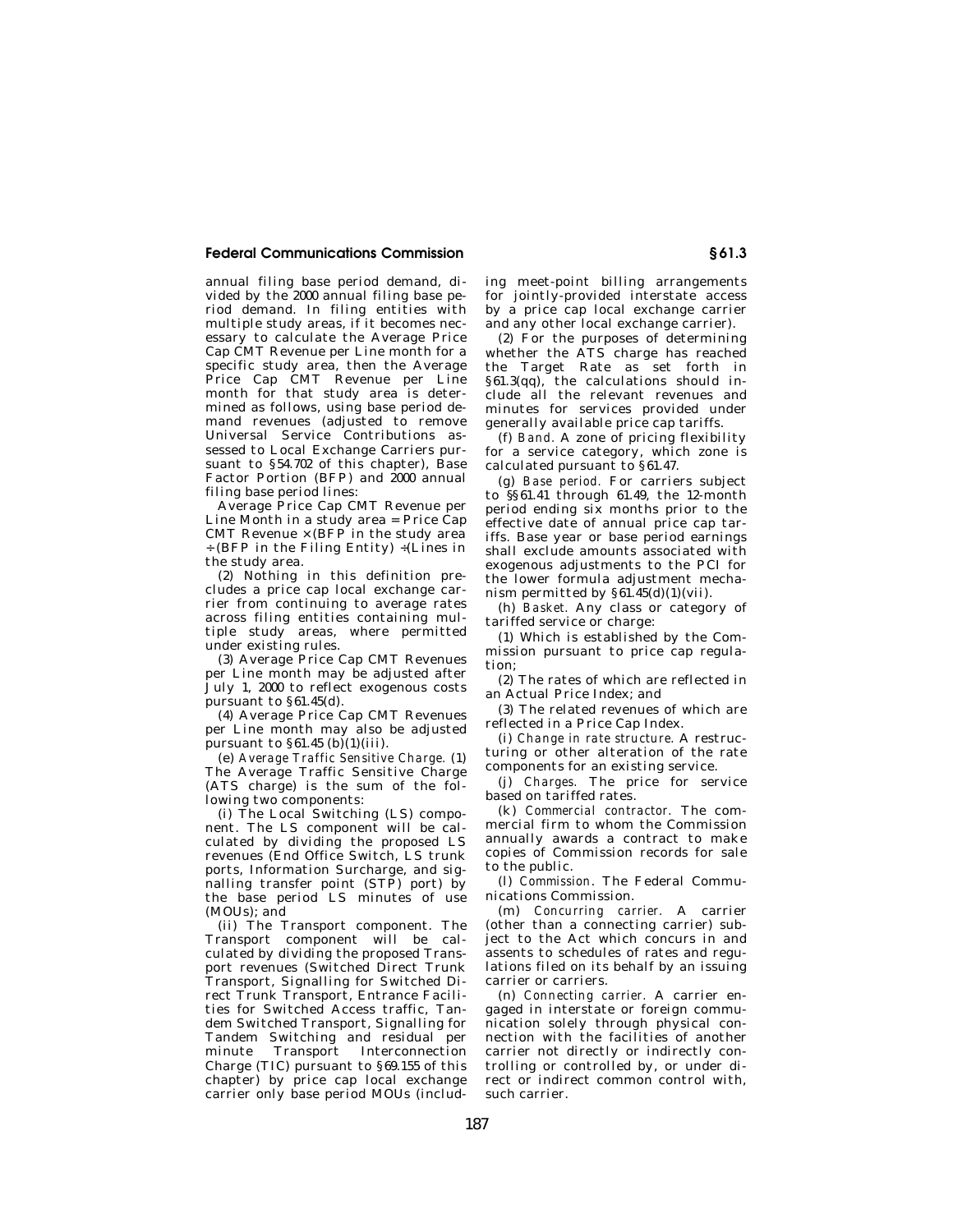**§ 61.3 47 CFR Ch. I (10–1–08 Edition)** 

(o) *Contract-based tariff.* A tariff based on a service contract entered into between a non-dominant carrier and a customer, or between a customer and a price cap local exchange carrier which has obtained permission to offer contract-based tariff services pursuant to part 69, subpart H, of this chapter.

(p) *Corrections.* The remedy of errors in typing, spelling, or punctuation.

(q) *Dominant carrier.* A carrier found by the Commission to have market power (*i.e.,* power to control prices).

(r) *GDP Price Index (GDP-PI).* The estimate of the Chain-Type Price Index for Gross Domestic Product published by the United States Department of Commerce, which the Commission designates by Order.

(s) *GNP Price Index (GNP-PI).* The estimate of the ''Fixed-Weighted Price Index for Gross National Product, 1982 Weights'' published by the United States Department of Commerce, which the Commission designates by Order.

(t) *Issuing carrier.* A carrier subject to the Act that publishes and files a tariff or tariffs with the Commission.

(u) *Line month.* Line demand per month multiplied by twelve.

(v) *Local exchange carrier.* Any person that is engaged in the provision of telephone exchange service or exchange access as defined in section 3(26) of the Act.

(w) *Mid-size company.* All price cap local exchange carriers other than the Regional Bell Operating Companies and GTE.

(x) *New service offering.* A tariff filing that provides for a class or sub-class of service not previously offered by the carrier involved and that enlarges the range of service options available to ratepayers.

(y) *Non-dominant carrier.* A carrier not found to be dominant. The nondominant status of providers of international interexchange services for purposes of this subpart is not affected by a carrier's classification as dominant under §63.10 of this chapter.

(aa) *Price Cap Local Exchange Carrier.*  A local exchange carrier subject to regulation pursuant to §61.41 through 61.49.

(bb) *Pooled Local Switching Revenue.*  For certain qualified companies as set forth in §61.48 (m), is the amount of additional local switching reductions in the July 2000 Annual filing allowed to be moved and recovered in the CMT basket.

(cc) *Price Cap CMT Revenue.* The maximum total revenue a filing entity would be permitted to receive from End User Common Line charges under §69.152 of this chapter, Presubscribed Interexchange Carrier charges (PICCs) under §69.153 of this chapter, Carrier Common Line charges under §69.154 of this chapter, and Marketing under §69.156 of this chapter, using Base Period lines. Price Cap CMT Revenue does not include the price cap local exchange carrier universal service contributions as of July 1, 2000. The Price Cap CMT revenue does not include the pooled local switching revenue outlined in paragraph (bb) of this section.

(dd) *Price Cap Index (PCI).* An index of prices applying to each basket of services of each carrier subject to price cap regulation, and calculated pursuant to §61.45.

(ee) *Price cap regulation.* A method of regulation of dominant carriers provided in §§61.41 through 61.49.

(ff) *Price cap tariff filing.* Any tariff filing involving a service subject to price cap regulation, or that requires calculations pursuant to §§61.45, 61.46, or 61.47.

(gg) [Reserved]

(hh) *Rate.* The tariffed price per unit of service.

(ii) *Rate increase.* Any change in a tariff which results in an increased rate or charge to any of the filing carrier's customers.

(jj) *Rate level change.* A tariff change that only affects the actual rate associated with a rate element, and does not affect any tariff regulations or any other wording of tariff language.

(kk) *Regulations.* The body of carrier prescribed rules in a tariff governing the offering of service in that tariff, including rules, practices, classifications, and definitions.

(ll) *Restructured service.* An offering which represents the modification of a method of charging or provisioning a service; or the introduction of a new method of charging or provisioning that does not result in a net increase in options available to customers.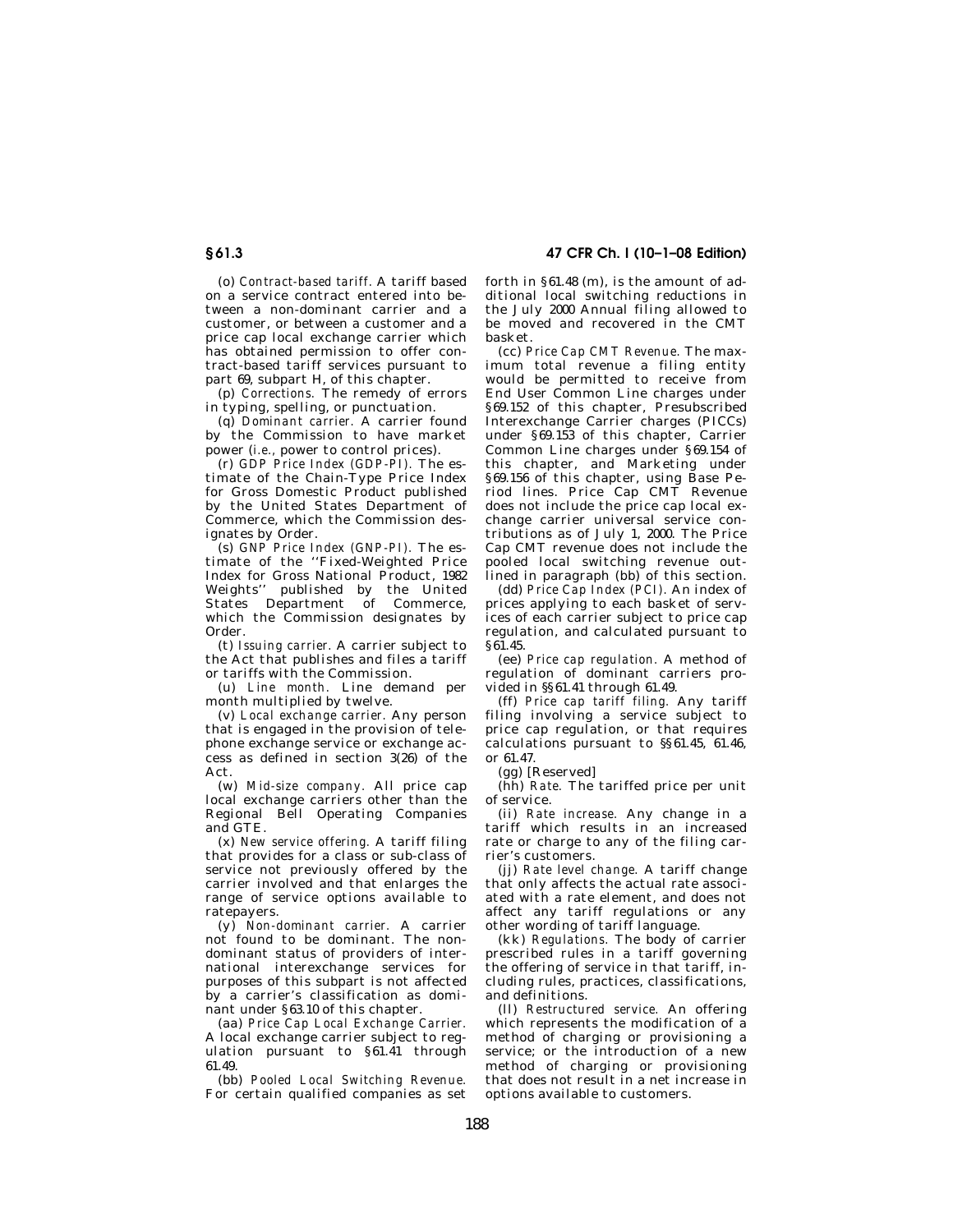(mm) *Rural Company.* A company that, as of December 31, 1999, was certified to the Commission as a rural telephone company.

(nn) *Service Band Index (SBI).* An index of the level of aggregate rate element rates in a service category, which index is calculated pursuant to §61.47.

(oo) *Service category.* Any group of rate elements subject to price cap regulation, which group is subject to a band.

(pp) *Supplement.* A publication filed as part of a tariff for the purpose of suspending or canceling that tariff, or tariff publication and numbered independently from the tariff page series.

(qq) *Target Rate.* The applicable Target Rate shall be defined as follows:

(1) For regional Bell Operating Companies and GTE, \$0.0055 per ATS minute of use;

(2) For a holding company with a holding company average of less than 19 Switched Access End User Common Line charge lines per square mile served such company may elect to use a Target Rate of \$0.0095 with respect to all exchanges owned by that holding company on July 1, 2000, or which that holding company is, as of April 1, 2000, under a binding and executed contract to purchase;

(3) For other price cap local exchange carriers, \$0.0065 per ATS minute of use. (rr) *Tariff.* Schedules of rates and reg-

ulations filed by common carriers.

(ss) *Tariff publication, or publication.*  A tariff, supplement, revised page, additional page, concurrence, notice of revocation, adoption notice, or any other schedule of rates or regulations filed by common carriers.

(tt) *Tariff year.* The period from the day in a calendar year on which a carrier's annual access tariff filing is scheduled to become effective through the preceding day of the subsequent calendar year.

(uu) *Text change.* A change in the text of a tariff which does not result in a change in any rate or regulation.

(vv) *United States.* The several States and Territories, the District of Columbia, and the possessions of the United States.

(ww) *Corridor service.* ''Corridor service'' refers to interLATA services offered in the ''limited corridors'' established by the District Court in United States v. Western Electric Co., Inc., 569 F. Supp. 1057, 1107 (D.D.C. 1983).

(xx) *Toll dialing parity.* ''Toll dialing parity'' exists when there is dialing parity, as defined in §51.5 of this chapter, for toll services.

(yy) *Loop-based services.* Loop-based services are services that employ Subcategory 1.3 facilities, as defined in §36.154 of this chapter.

(zz) *Zone Average Revenue per Line.*  The amount calculated as follows:

Zone Average Revenue per Line = (25% \* (Loop + Port)) + U (Uniform revenue per line adjustment)

Where:

Loop = the price for unbundled loops in a UNE zone.

- Port = the price for switch ports in that UNE zone.
- U = [(Average Price Cap CMT Revenue per Line month in a study area \* price cap local exchange carrier Base Period<br>Lines)–(25% \*Σ (price-cap-local-exchange carrier Base Period Lines in a UNE Zone<sup>5</sup> ((Loop + Port ) for all zones)))] ÷ price cap local exchange carrier Base Period Lines in a study area.

[54 FR 19840, May 8, 1989, as amended at 55 FR 42382, Oct. 19, 1990; 56 FR 55239, Oct. 25, 1991; 58 FR 36147, July 6, 1993; 59 FR 10301, Mar. 4, 1994; 60 FR 19527, Apr. 19, 1995; 60 FR 20052, Apr. 24, 1995; 61 FR 59366, Nov. 22, 1996; 62 FR 5777, Feb. 7, 1997; 62 FR 31930, June 11, 1997; 64 FR 46586, Aug. 26, 1999; 64 FR 51265, Sept. 22, 1999; 65 FR 38694, June 21, 2000; 65 FR 57740, 57741, Sept. 26, 2000; 66 FR 16881, Mar. 28, 2001]

## **§§ 61.11–61.12 [Reserved]**

## **Subpart B—Rules for Electronic Filing**

SOURCE: 63 FR 35540, June 30, 1998, unless otherwise noted.

### **§ 61.13 Scope.**

(a) This applies to all tariff publications of carriers required to file tariff publications electronically, and any tariff publication that a carrier chooses to file electronically.

(b) All incumbent local exchange carriers are required to file tariff publications electronically.

(c) All tariff publications shall be filed in a manner that is compatible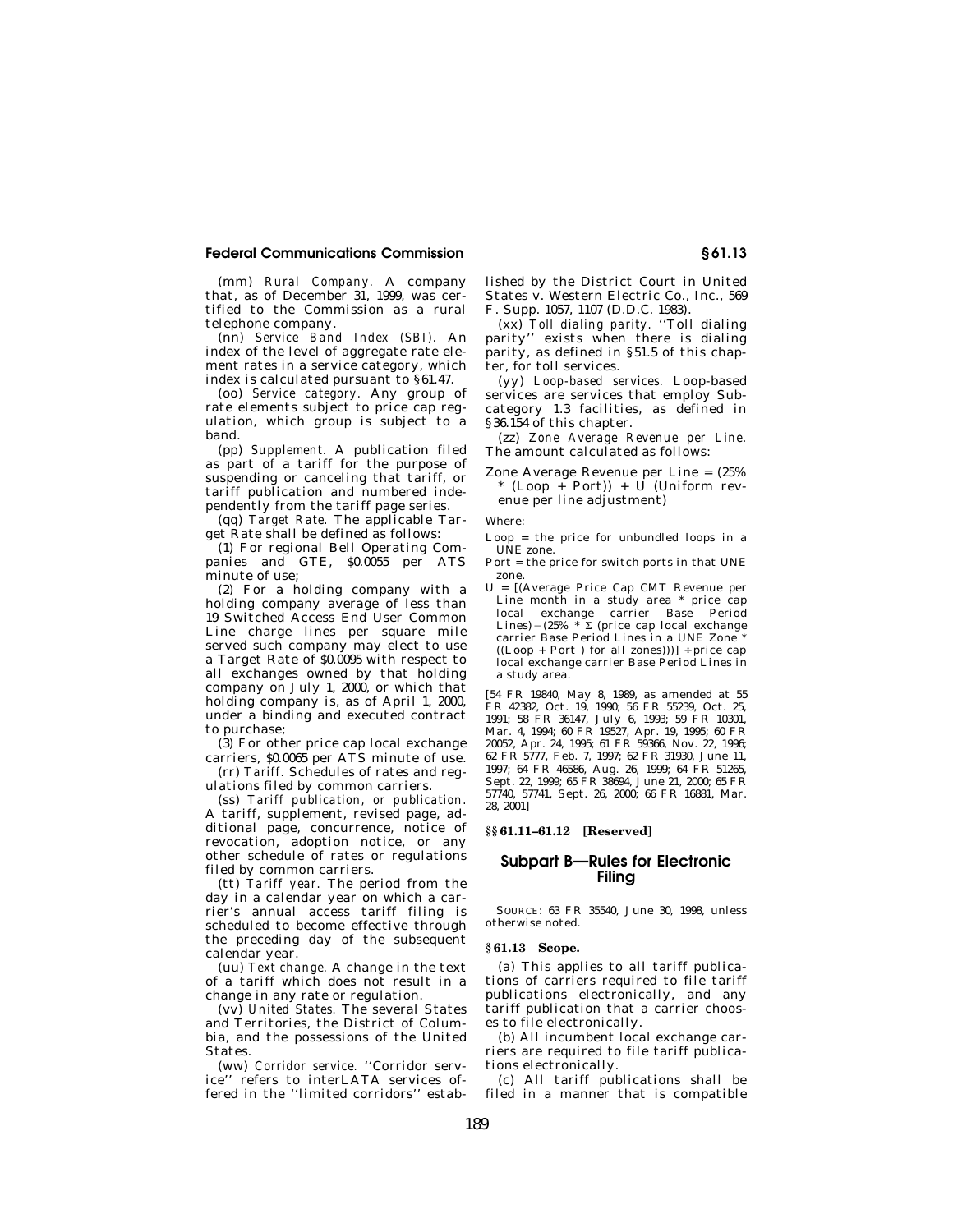and consistent with the technical requirements of the Electronic Tariff Filing System.

## **§ 61.14 Method of filing publications.**

(a) Publications filed electronically must be addressed to ''Secretary, Federal Communications Commission, Washington, DC 20554.'' The Electronic Tariff Filing System will accept filings 24 hours a day, seven days a week. The official filing date of a publication received by the Electronic Tariff Filing System will be determined by the date and time the transmission ends. If the transmission ends after the close of a business day, as that term is defined in §1.4(e)(2) of this Chapter, the filing will be date and time stamped as of the opening of the next business day.

 $(b)(1)$  In addition, except for issuing carriers filing tariffing fees electronically, for all tariff publications requiring fees as set forth in part 1, subpart G of this chapter, issuing carriers must submit the original of the cover letter (without attachments), FCC Form 159, and the appropriate fee to the U.S. Bank, St. Louis, Missouri at the address set forth in §1.1105 of this chapter.

(2) Issuing carriers filing tariffing fees electronically must submit the Form 159. The issuing carrier may submit the Form 159 in either of the methods set forth in paragraphs  $(b)(2)(i)$  or  $(b)(2)(ii)$  of this section:

(i) Issuing carriers submitting tariffing fees electronically may submit a paper copy of the Form 159, and the original transmittal letter to the Secretary of the Commission in lieu of the U.S. Bank, or;

(ii) Issuing carriers submitting tariffing fees electronically may submit a copy of the Form 159 electronically as an associated document with their tariff filing publication. In this instance issuing carriers must provide an electronic signature on their letter of transmittal in accordance with section 1.52 of this chapter.

(iii) Regardless of whether the Form 159 is submitted pursuant to paragraph  $(b)(2)(i)$  or  $(b)(2)(ii)$  of this section, the Form 159 should display the Electronic Audit Code in the box in the upper left hand corner marked ''reserved.'' Issuing carriers should submit these fee materials on the same date as the submission in paragraph (a) of this section.

(c) Carriers that are required to file publications electronically may not file those publications on paper or other media unless specifically required to do so by the Commission.

(d) Carriers that are required to file publications electronically need only transmit one set of files to the Commission. No other copies to any other party are required.

(e) Carriers that are required to file publications electronically must continue to comply with the format requirements set forth in part 61.

[63 FR 35540, June 30, 1998, as amended at 64 FR 46586, Aug. 26, 1999; 73 FR 9030, Feb. 19, 2008]

### **§ 61.15 Letters of transmittal and cover letters.**

(a) All tariff publications filed with the Commission electronically must be accompanied by a letter of transmittal. All letters of transmittal must:

(1) Concisely explain the nature and purpose of the filing;

(2) Specify whether supporting information is required for the new tariff or tariff revision, and specify the Commission rule or rules governing the supporting information requirements for that filing;

(3) Contain a statement indicating the date and method of filing of the original of the transmittal as required by §61.14(b);

(4) Include the FCC Registration Number (FRN) of the carrier(s) on whose behalf the cover letter is submitted. See subpart W of part 1 of this title.

(b) Carriers filing tariffs electronically pursuant to the notice requirements of section  $204(a)(3)$  of the Communications Act shall display prominently, in the upper right hand corner of the letter of transmittal, a statement that the filing is made pursuant to that section and whether the tariff is filed on 7 or 15 days notice.

(c) Any carrier filing a new or revised tariff made on 15 days' notice or less shall include in the letter of transmittal the name, room number, street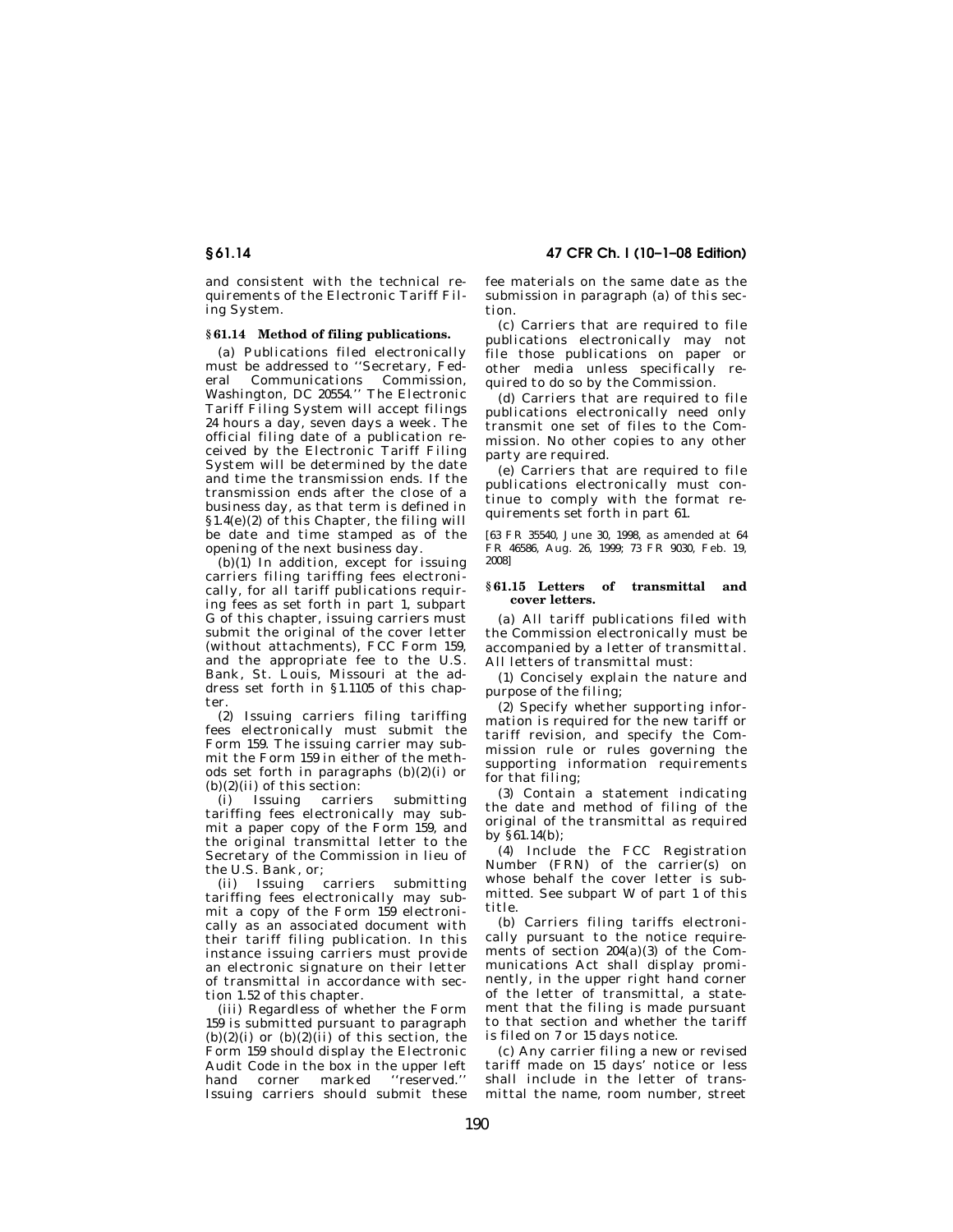address, telephone number, and facsimile number of the individual designated by the filing carrier to receive personal or facsimile service of petitions against the filing as required under §1.773(a)(4) of this chapter.

(d) The letter of transmittal must specifically reference by number any special permission necessary to implement the tariff publication. Special permission must be granted prior to the filing of the tariff publication and may not be requested in the transmittal letter.

(e) The letter of transmittal must be substantially in the format established in §§61.33(g) and 61.33(h)(1).

(f) All submissions of documents other than a new tariff or revisions to an existing tariff, such as Base Documents or Tariff Review Plans, must be accompanied by a cover letter that concisely explains the nature and purpose of the filing. Publications submitted under this paragraph are not required to submit a tariffing fee.

[63 FR 35540, June 30, 1998, as amended at 66 FR 47896, Sept. 14, 2001]

#### **§ 61.16 Base documents.**

(a) The Base Document is a complete tariff which incorporates all effective revisions, as of the last day of the preceding month. The Base Document should be submitted with a cover letter as specified in §61.15(f) of this part and identified as the *Monthly Updated Base Document.* 

(b) Initially, carriers that currently have tariffs on file with the commission must file a Base Document within five days of the initiation of mandatory electronic filing.

(c) Subsequently, if there have been revisions that became effective up to and including the last day of the preceding month, a new Base Document must be submitted within the first five business days of the current month that will incorporate those revisions.

## **§ 61.17 Method of filing applications for special permission.**

(a) An application for special permission filed electronically must be addressed to ''Secretary, Federal Communications Commission, Washington, DC 20554.'' The Electronic Tariff Filing System will accept filings 24 hours a

day, seven days a week. The official filing date of a publication received by the Electronic Tariff Filing System will be determined by the date and time the transmission ends. If the transmission ends after the close of a business day, as that term is defined in §1.4(e)(2) of this chapter, the filing will be date and time stamped as of the opening of the next business day.

(b) In addition, except for issuing carriers filing tariffing fees electronically, for special permission applications requiring fees as set forth in part 1, subpart G of this chapter, issuing carriers must submit the original of the application letter (without attachments), FCC Form 159, and the appropriate fee to the U.S. Bank, St. Louis, Missouri, at the address set forth in §1.1105 of this chapter. Issuing carriers submitting tariffing fees electronically should submit a copy of the Form 159 and the original application letter to the Secretary of the Commission in lieu of the U.S. Bank. The Form 159 should display the Electronic Audit Code in the box in the upper left hand corner marked ''reserved''. Issuing carriers should submit these fee materials on the same day as the transmission in paragraph (a) of this section.

(c) In addition, if a carrier applies for special permission to revise joint tariffs, the application must state that it is filed on behalf of all carriers participating in the affected service. Applications must be numbered consecutively in a series separate from FCC tariff numbers, bear the signature of the officer or agent of the carrier, and be in the following format:

Application No. (Date) Secretary Federal Communications Commission Washington, DC 20554.

Attention: Wireline Competition Bureau (here provide the statements required by section 61.152).

 $\frac{(\text{Exact name of carrier})}{(\text{Name of officer or agent})}$ (Name of officer or agent)<br> $\frac{d}{dt}$ <br>(Title of officer or agent) (Title of officer or agent)

[63 FR 35540, June 30, 1998, as amended at 64 FR 46586, Aug. 26, 1999; 67 FR 13228, Mar. 21, 2002; 73 FR 9030, Feb. 19, 2008]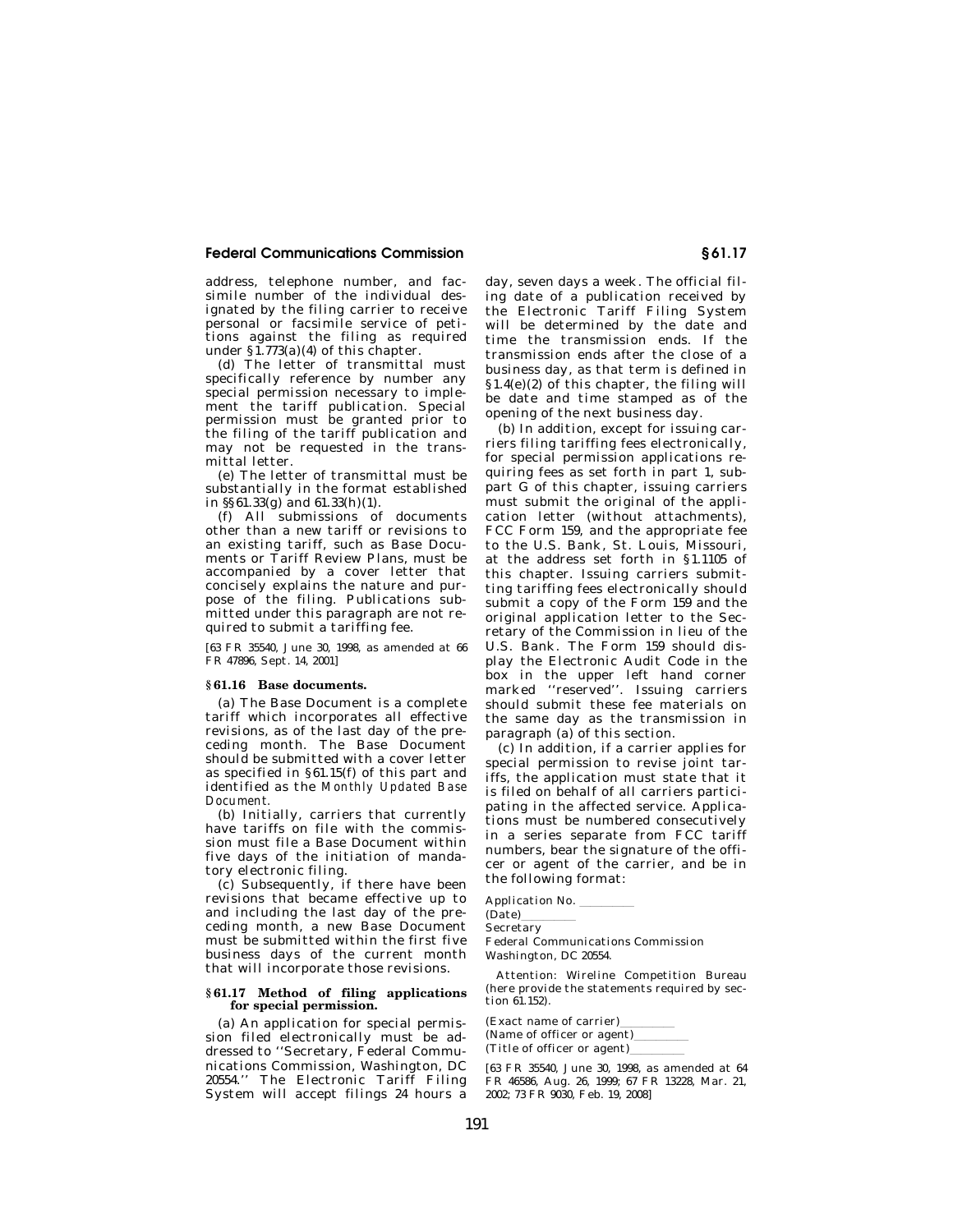## **Subpart C—General Rules for Nondominant Carriers**

#### **§ 61.18 Scope.**

The rules in this subpart apply to all nondominant carriers.

[64 FR 46587, Aug. 26, 1999]

#### **§ 61.19 Detariffing of international and interstate, domestic interexchange services.**

(a) Except as otherwise provided in paragraphs (b) through (e) of this section, or by Commission order, carriers that are nondominant in the provision of international and interstate, domestic interexchange services shall not file tariffs for such services.

(b) Carriers that are nondominant in the provision of international and domestic, interstate, interexchange services are permitted to file tariffs for dial-around 1+ services. For the purposes of this paragraph, dial-around 1+ calls are those calls made by accessing the interexchange carrier through the use of that carrier's carrier access code.

(c) Carriers that are nondominant in the provision of international and domestic, interstate, interexchange services are permitted to file a tariff for such services applicable to those customers who contact the local exchange carrier to designate an interexchange carrier or to initiate a change with respect to their primary interexchange carrier. Such tariff will enable the interexchange carrier to provide service to the customer until the interexchange carrier and the customer consummate a written agreement, but in no event shall the interexchange carrier provide service to its customer pursuant to such tariff for more than 45 days.

(d) Carriers that are nondominant in the provision of international inbound collect calls to the United States are permitted to file a tariff for such serv $i$ ces

(e) Carriers that are nondominant in the provision of ''on-demand'' Mobile Satellite Services are permitted to file a tariff for such services applicable to those customers that have not entered into pre-existing service contracts des-

**§ 61.18 47 CFR Ch. I (10–1–08 Edition)** 

ignating a specific provider for such services.

[66 FR 16881, Mar. 28, 2001]

## **§ 61.20 Method of filing publications.**

(a) Publications sent for filing must be addressed to ''Secretary, Federal Communications Commission, Washington, DC 20554.'' The date on which the publication is received by the Secretary of the Commission (or the Mail Room where submitted by mail) is considered the official filing date.

 $(b)(1)$  In addition, except for issuing carriers filing tariffing fees electronically, for all tariff publications requiring fees as set forth in part 1, subpart G of this chapter, issuing carriers must submit the original of the cover letter (without attachments), FCC Form 159, and the appropriate fee to the U.S. Bank, St. Louis, Missouri at the address set forth in §1.1105 of this chapter. Issuing carriers submitting tariffing fees electronically should submit the Form 159 and the original cover letter to the Secretary of the Commission in lieu of the U.S. Bank. The Form 159 should display the Electronic Audit Code in the box in the upper left hand corner marked ''reserved." Issuing carriers should submit these fee materials on the same date as the submission in paragraph (a) of this section.

(2) International carriers must certify in their original cover letter that they are authorized under Section 214 of the Communications Act of 1934, as amended, to provide service, and reference the FCC file number of that authorization.

(c) In addition to the requirements set forth in paragraphs (a) and (b) of this section, the issuing carrier must send a copy of the cover letter with one  $3\frac{1}{2}$  inch diskette or CD-ROM containing both the complete tariff and any attachments, as appropriate, to the Secretary, Federal Communications Commission. In addition, the issuing carrier must send one diskette or CD-ROM of the complete tariff and a copy of the cover letter to the commercial contractor (at its office on Commission premises), and to the Chief, Tariff and Pricing Analysis Branch. The latter should be clearly labeled as the "Public Reference Copy." The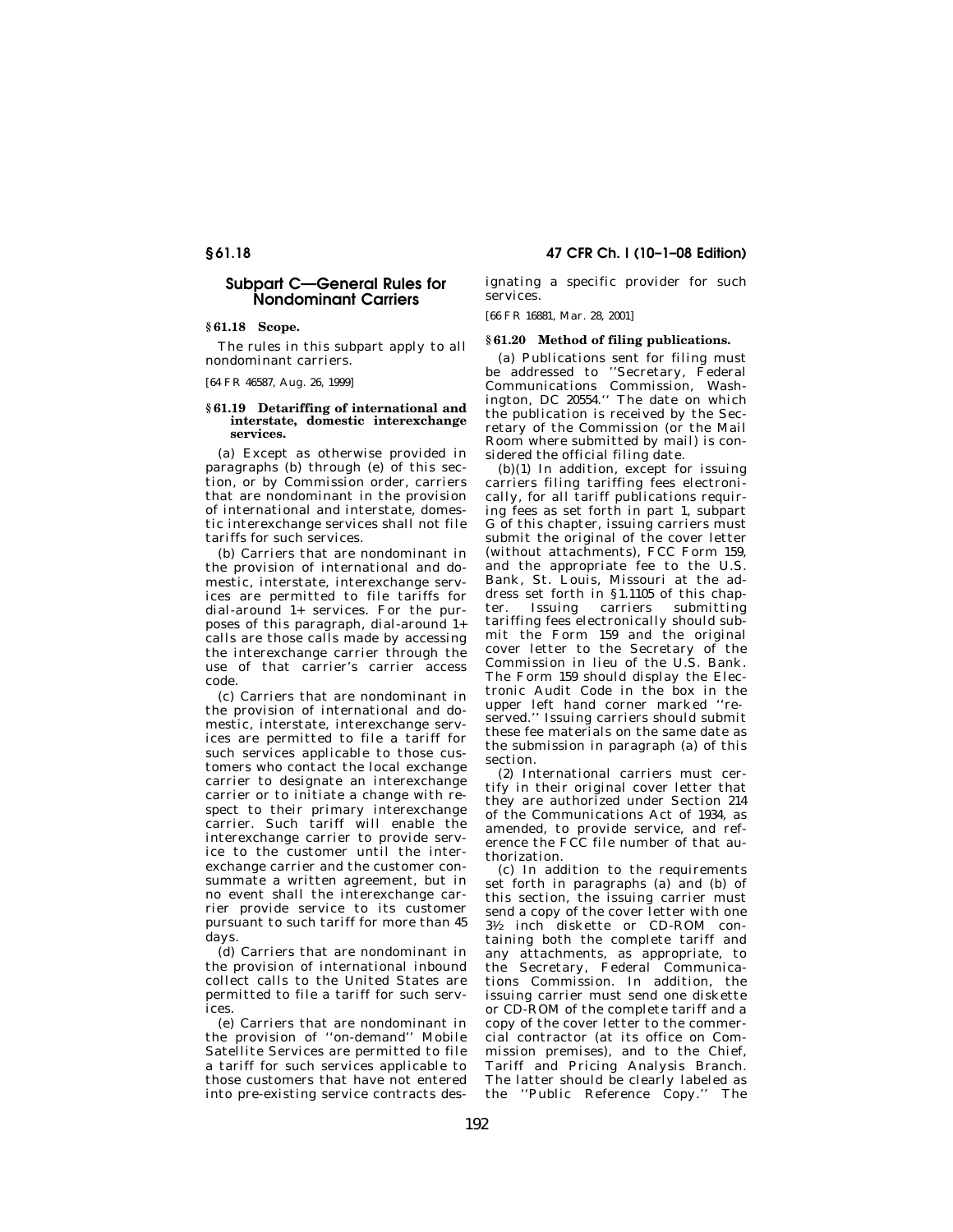issuing carrier should file the copies required by this paragraph so they will be received on the same date as the filings in paragraph (a) of this section. In cases where the a single diskette or CD-ROM does not provide sufficient capacity for the carrier's entire tariff filing, the issuing carrier may submit two or more diskettes, or two or more CD-ROMs, as necessary.

[58 FR 44460, Aug. 23, 1993, as amended at 61 FR 15726, Apr. 9, 1996. Redesignated at 61 FR 59366, Nov. 22, 1996, and further redesignated and amended at 64 FR 46587, Aug. 26, 1999; 73 FR 9031, Feb. 19, 2008]

## **§ 61.21 Cover letters.**

(a)(1) Except as specified in  $§61.32(b)$ , all publications filed with the Commission must be accompanied by a cover letter, 8.5 by 11 inches  $(21.6 \text{ cm} \times 27.9)$ cm) in size, and must be plainly printed in black ink. All transmittal letters should briefly explain the nature and purpose of the filing and indicate the date and method of filing of the original cover letter, as required by §61.20(b)(1) of this part.

(2) International carriers must certify that they are authorized under Section 214 of the Communications Act of 1934, as amended, to provide service, and reference the FCC file number of that authorization.

(3) All cover letters and letters of transmittal shall include the FCC Registration Number (FRN) of the issuing carrier(s) on whose behalf the letter is submitted. See part 1, subpart W of this chapter.

(b) A separate cover letter may accompany each publication, or an issuing carrier may file as many publications as desired with one cover letter.

NOTE: If a receipt for accompanying publication is desired, the cover letter must be sent in duplicate. One copy showing the date of the receipt by the Commission will then be returned to the sender.

[58 FR 44460, Aug. 23, 1993, as amended at 61 FR 15726, Apr. 9, 1996. Redesignated at 61 FR 59366, Nov. 22, 1996, and further redesignated and amended at 64 FR 46587, Aug. 26, 1999; 66 FR 47896, Sept. 14, 2001]

#### **§ 61.22 Composition of tariffs.**

(a) The tariff must be submitted on a  $3\frac{1}{2}$  inch (8.89 cm) diskette, or a 5 inch CD-ROM, formatted in an IBM-compatible form using either WordPerfect 5.1, Microsoft Word 6, or Microsoft Word 97 software. No diskettes shall contain more than one tariff. The diskette or CD-ROM must be submitted in ''read only'' mode. The diskette or CD-ROM must be clearly labelled with the carrier's name, Tariff Number, software used, and the date of submission. When multiple diskettes or CD-ROMs are submitted, the issuing carrier shall clearly label each diskette in the following format: " $1$  of  $\%$ ", " $2$  of  $\%$ ", etc.

(b) The tariff must contain the carrier's name, the international Section 214 authorization FCC file number (when applicable), and the information required by Section 203 of the Act.

 $(c)(1)$  Changes to a tariff must be made by refiling the entire tariff on a new diskette, with the changed material included. The carrier must indicate in the tariff what changes have been made.

(2) Any issuing carrier submitting an individual tariff that requires ten or more diskettes that wishes to revise its tariff is permitted to do so by filing a diskette containing only those pages on which the changed material is located. Any such carrier shall file a current effective version of its entire tariff on the first business day of each month. For purposes of this paragraph, 'business day'' is defined in  $\hat{S}1.4(e)(2)$  of this chapter.

(d) Domestic and international nondominant carriers subject to the provisions of this section are not subject to the tariff filing requirements of §61.54.

(e)(1) For contract-based tariffs defined in §61.3(m), a separate letter of transmittal may accompany each tariff filed, or the above format may be modified for filing as many publications as may be desired with one transmittal letter. The transmittals must be numbered in a series separate from transmittals for non-contract tariff filing. Numbers must appear on the face of the transmittal and be in the form of<br>"CTT No. ", using CTT as an ab-"CTT No. \_\_\_\_\_\_", using CTT as an ab-<br>breviation for contract-based tariff transmittals, or some similar form that indicates that the transmittal is a contract-based tariff transmittal. Contract-based tariffs must also be numbered in a series separate from non-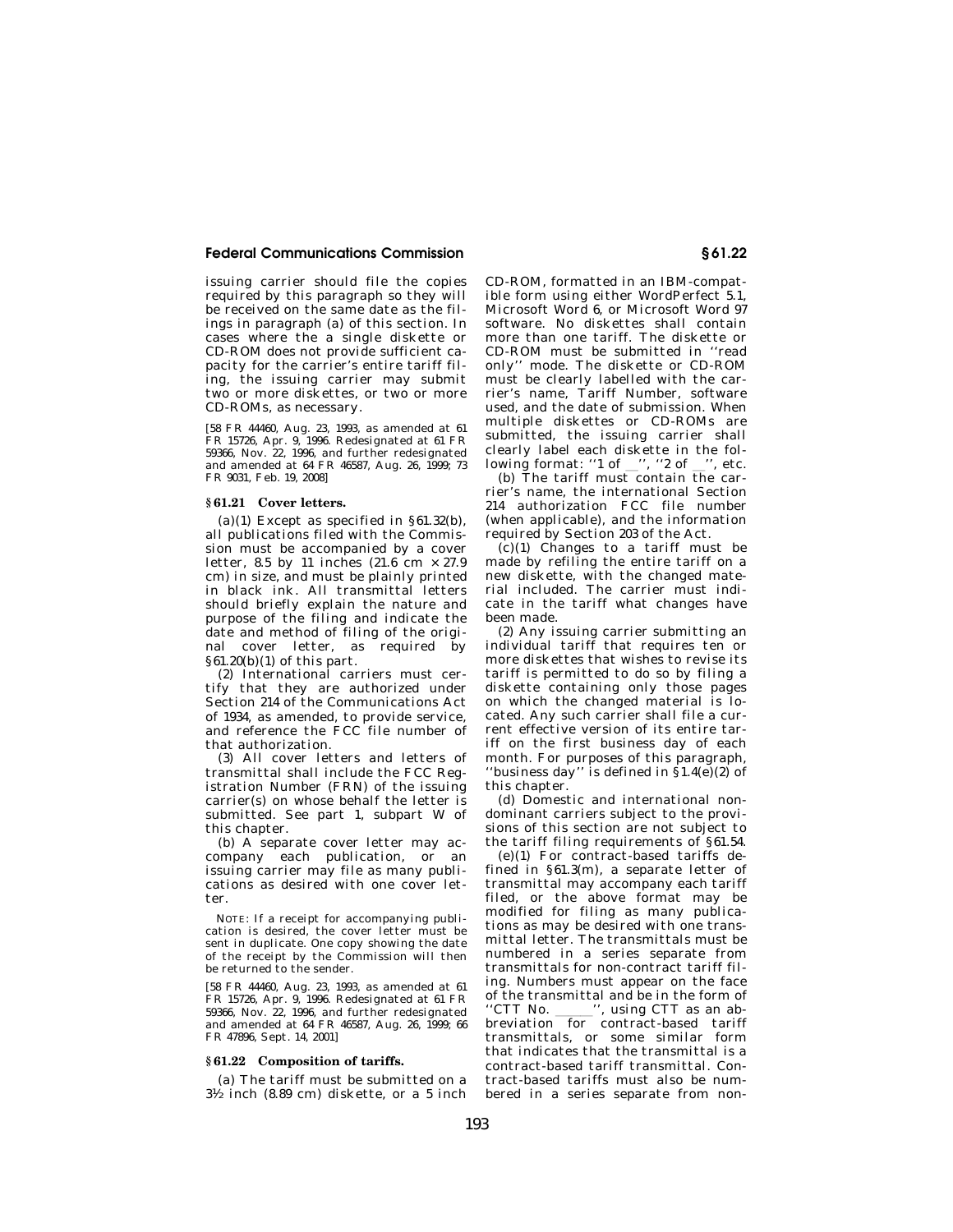# **§ 61.23 47 CFR Ch. I (10–1–08 Edition)**

contract-based tariffs. Numbers must<br>be in the form of "CT No. ", using be in the form of ''CT No. \_\_\_\_\_'', using<br>CT as an abbreviation for contractbased tariffs, or some similar form that indicates that the tariff is a contractbased tariff. Each contract-based tariff must be assigned a separate number. Transmittals and tariffs subject to this paragraph shall be filed beginning with the number ''1'' and shall be numbered consecutively.

(2) Composition of contract-based tariffs shall comply with §§61.54 (b) through (i).

(3) Contract-based tariffs shall include the following:

(i) The term of the contract, including any renewal options;

(ii) A brief description of each of the services provided under the contract;

(iii) Minimum volume commitments for each service;

(iv) The contract price for each service or services at the volume levels committed to by the customers;

(v) A general description of any volume discounts built into the contract rate structure; and

(vi) A general description of other classifications, practices and regulations affecting the contract rate.

[58 FR 44460, Aug. 23, 1993; 58 FR 48323, Sept. 15, 1993, as amended at 61 FR 15727, Apr. 9, 1996. Redesignated at 61 FR 59366, Nov. 22, 1996, and further redesignated and amended at 64 FR 46587, Aug. 26, 1999]

#### **§ 61.23 Notice requirements.**

(a) Every proposed tariff filing must bear an effective date and, except as otherwise provided by regulation, special permission, or Commission order, must be made on at least the number of days notice specified in this section.

(b) Notice is accomplished by filing the proposed tariff changes with the Commission. Any period of notice specified in this section begins on and includes the date the tariff is received by the Commission, but does not include the effective date. In computing the notice period required, all days including Sundays and holidays must be counted.

(c) All tariff filings of domestic and international non-dominant carriers must be made on at least one day's notice.

[58 FR 44460, Aug. 23, 1993, as amended at 61 FR 15727, Apr. 9, 1996. Redesignated at 61 FR 59366, Nov. 22, 1996, and further redesignated and amended at 64 FR 46587, 46588, Aug. 26, 1999]

#### **§ 61.25 References to other instruments.**

In addition to the cross-references permitted pursuant to §61.74, a nondominant carrier may cross-reference in its tariff publication only the rate provisions of another carrier's FCC tariff publication, provided that the following conditions are met:

(a) The tariff being cross-referenced must be on file with the Commission and in effect;

(b) The issuing carrier must specifically identify in its tariff the cross-referenced tariff by Carrier Name and FCC Tariff Number;

(c) The issuing carrier must specifically identify in its tariff the rates being cross-referenced so as to leave no doubt as to the exact rates that will apply, including but not limited to any applicable credits, discounts, promotions; and

(d) The issuing carrier must keep its cross-references current.

[64 FR 46588, Aug. 26, 1999]

#### **§ 61.26 Tariffing of competitive interstate switched exchange access services.**

(a) *Definitions.* For purposes of this section 61.26, the following definitions shall apply:

(1) CLEC shall mean a local exchange carrier that provides some or all of the interstate exchange access services used to send traffic to or from an end user and does not fall within the definition of ''incumbent local exchange carrier'' in 47 U.S.C. 251(h).

(2) Competing ILEC shall mean the incumbent local exchange carrier, as defined in 47 U.S.C. 251(h), that would provide interstate exchange access services, in whole or in part, to the extent those services were not provided by the CLEC.

(3) *Interstate switched exchange access services* shall include the functional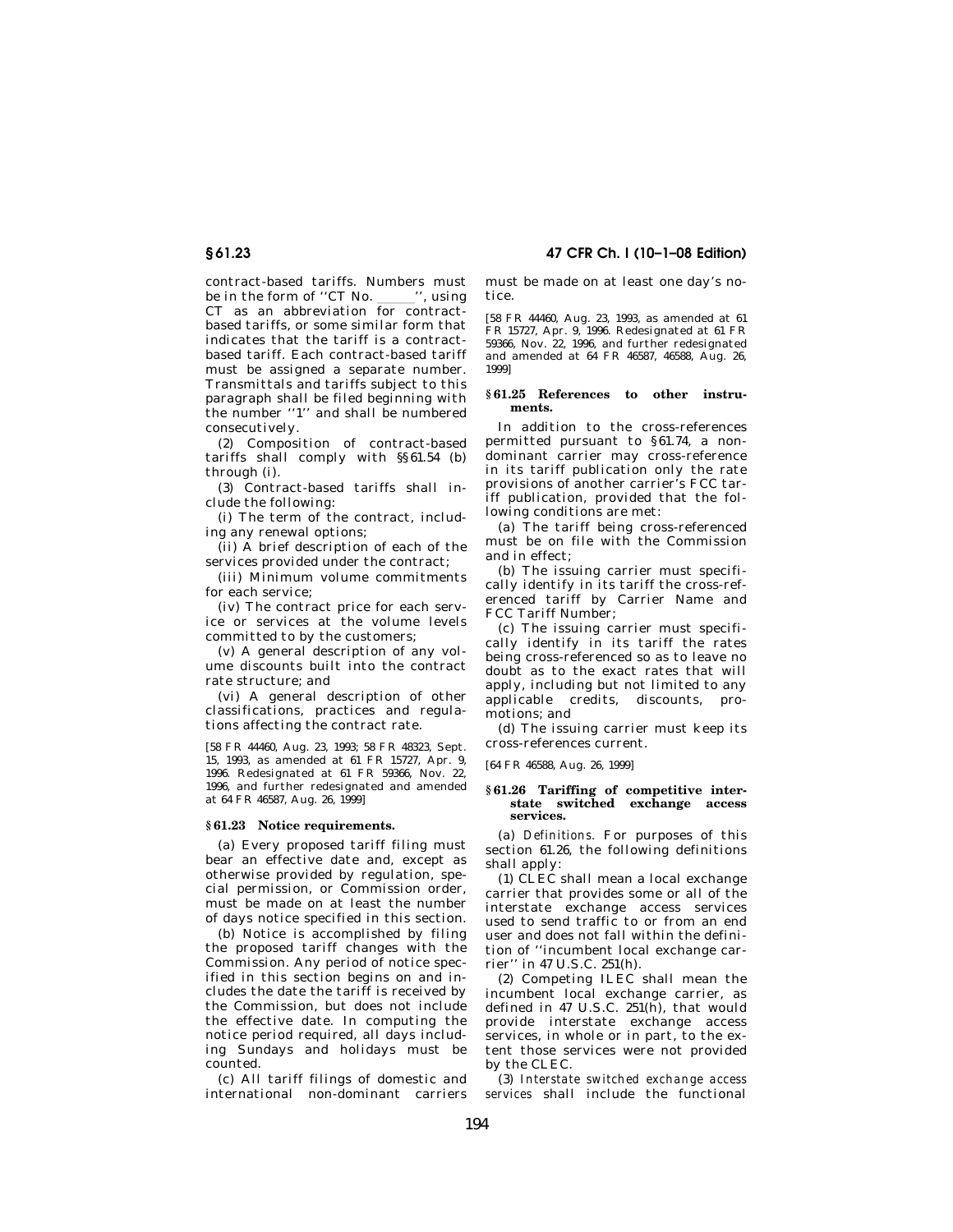equivalent of the ILEC interstate exchange access services typically associated with following rate elements: carrier common line (originating); carrier common line (terminating); local end office switching; interconnection charge; information surcharge; tandem switched transport termination (fixed); tandem switched transport facility (per mile); tandem switching.

(4) *Non-rural ILEC* shall mean an incumbent local exchange carrier that is not a *rural telephone company* under 47 U.S.C. 153(37).

(5) The *rate* for interstate switched exchange access services shall mean the composite, per-minute rate for these services, including all applicable fixed and traffic-sensitive charges.

(6) *Rural CLEC* shall mean a CLEC that does not serve (i.e., terminate traffic to or originate traffic from) any end users located within either:

(i) Any incorporated place of 50,000 inhabitants or more, based on the most recently available population statistics of the Census Bureau or

(ii) An urbanized area, as defined by the Census Bureau.

(b) Except as provided in paragraphs (c) and (e) of this section, a CLEC shall not file a tariff for its interstate switched exchange access services that prices those services above the higher  $\alpha$ f

(1) The rate charged for such services by the competing ILEC or

(2) The lower of:

(i) The benchmark rate described in paragraph (c) of this section or

(ii) The lowest rate that the CLEC has tariffed for its interstate exchange access services, within the six months preceding June 20, 2001.

(c) From June 20, 2001 until June 20, 2002, the benchmark rate for a CLEC's interstate switched exchange access services will be \$0.025 per minute. From June 20, 2002 until June 20, 2003, the benchmark rate for a CLEC's interstate switched exchange access services will be \$0.018 per minute. From June 20, 2003 until June 21, 2004, the benchmark rate for a CLEC's interstate switched exchange access services will be \$0.012 per minute. After June 21, 2004, the benchmark rate for a CLEC's interstate switched exchange access services will be the rate charged

for similar services by the competing ILEC, *provided, however,* that the benchmark rate for a CLEC's interstate switched exchange access services will not move to bill-and-keep, if at all, until June 20, 2005.

(d) Notwithstanding paragraphs (b) and (c) of this section, in the event that, after June 20, 2001, a CLEC begins serving end users in a metropolitan statistical area (MSA) where it has not previously served end users, the CLEC shall not file a tariff for its interstate exchange access services in that MSA that prices those services above the rate charged for such services by the competing ILEC.

(e) Rural exemption. Notwithstanding paragraphs (b) through (d) of this section, a rural CLEC competing with a non-rural ILEC shall not file a tariff for its interstate exchange access services that prices those services above the rate prescribed in the NECA access tariff, assuming the highest rate band for local switching. In addition to that NECA rate, the rural CLEC may assess a presubscribed interexchange carrier charge if, and only to the extent that, the competing ILEC assesses this charge.

(f) If a CLEC provides some portion of the interstate switched exchange access services used to send traffic to or from an end user not served by that CLEC, the rate for the access services provided may not exceed the rate charged by the competing ILEC for the same access services.

[66 FR 27900, May 21, 2001; 66 FR 28774, May 24, 2001; 69 FR 35269, June 24, 2004]

## **Subpart D—General Tariff Rules for International Dominant Carriers**

#### **§ 61.28 International dominant carrier tariff filing requirements.**

(a) Any carrier classified as dominant for the provision of particular international communications services on a particular route for any reason other than a foreign carrier affiliation under §63.10 of this chapter shall file tariffs for those services pursuant to the notice and cost support requirements for tariff filings of dominant domestic carriers, as set forth in subpart E of this part.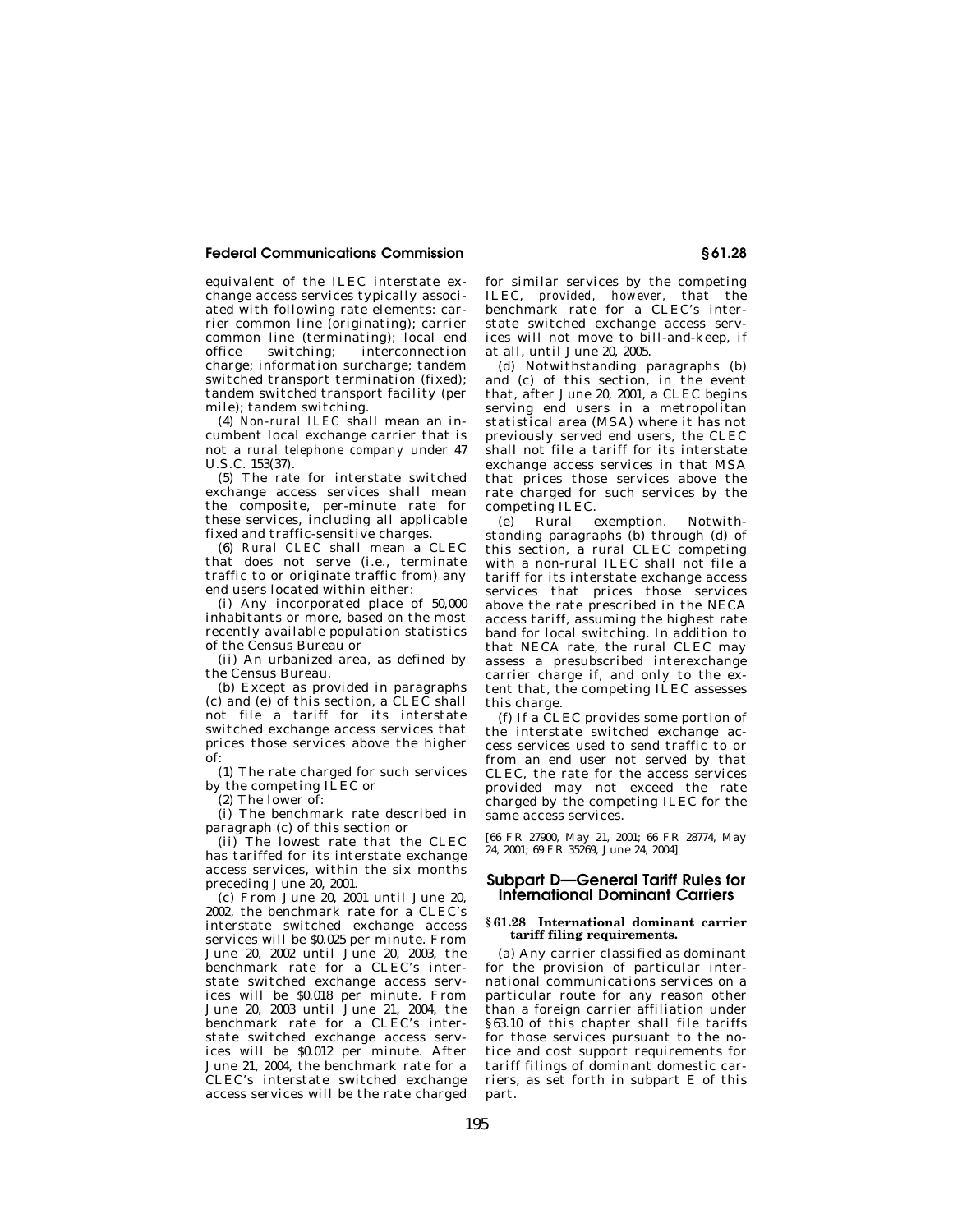(b) Other than the notice and cost support requirements set forth in paragraph (a) of this section, all tariff filing requirements applicable to all carriers classified as dominant for the provision of particular international communications services on a particular route for any reason other than a foreign carrier affiliation pursuant to §63.10 of this chapter are set forth in subpart C of this part.

[66 FR 16881, Mar. 28, 2001]

# **Subpart E—General Rules for Dominant Carriers**

## **§ 61.31 Scope.**

The rules in this subpart apply to all dominant carriers.

[64 FR 46588, Aug. 26, 1999]

## **§ 61.32 Method of filing publications.**

(a) Publications sent for filing must be addressed to ''Secretary, Federal Communications Commission, Washington, DC 20554.'' The date on which the publication is received by the Secretary of the Commission (or the Mail Room where submitted by mail) is considered the official filing date.

(b) In addition, except for issuing carriers filing tariffing fees electronically, for all tariff publications requiring fees as set forth in part 1, subpart G of this chapter, issuing carriers must submit the original of the transmittal letter (without attachments), FCC Form 159, and the appropriate fee to the U.S. Bank, St. Louis, Missouri, at the address set forth in §1.1105 of this chapter. Issuing carriers submitting tariffing fees electronically should submit the Form 159 and the original cover letter to the Secretary of the Commission in lieu of the U.S. Bank. The Form 159 should display the Electronic Audit Code in the box in the upper left hand corner marked ''reserved.'' Issuing carriers should submit these fee materials on the same date as the submission in paragraph (a) of this section.

(c) In addition to the requirements set forth in paragraphs (a) and (b) of this section, the issuing carrier must send a copy of the transmittal letter with two copies of the proposed tariff pages and all attachments, including

## **§ 61.31 47 CFR Ch. I (10–1–08 Edition)**

the supporting information specified in §61.38 or §61.49, as appropriate, to the Secretary, Federal Communications Commission. In addition, the issuing carrier must send a copy of the publication, supporting information specified in §61.38 or §61.49, as appropriate, and transmittal letter to the commercial contractor (at its office on Commission premises), and to the Chief, Pricing Policy Division. The latter should be clearly labeled as the ''Public Reference Copy.'' The copies of supporting information required here are in addition to those required by §61.38(c). The issuing carrier must file the copies required by this paragraph so they will be received on the same date as the filings in paragraph (a).

[55 FR 19173, May 8, 1990, as amended at 64 FR 46588, 46593, Aug. 26, 1999; 67 FR 13228, Mar. 21, 2002; 73 FR 9031, Feb. 19, 2008]

## **§ 61.33 Letters of transmittal.**

(a) Except as specified in §61.32(b), all publications filed on paper with the Commission must be numbered consecutively by the issuing carrier beginning with Number 1, and must be accompanied by a letter of transmittal, A4 (21 cm×29.7 cm) or 81⁄2 by 11 inches  $(21.6 \text{ cm} \times 27.9 \text{ cm})$  in size. All letters of transmittal must

(1) Concisely explain the nature and purpose of the filing;

(2) Specify whether supporting information under §61.38 is required;

(3) State whether copies have been delivered to the Commercial Contractor and the Chief, Pricing Policy Division.

(4) Contain a statement indicating the date and method of filing of the original of the transmittal letter as required by §61.32(b), and the date and method of filing the copies as required by  $§61.32$  (a) and (c); and

(5) Include the FCC Registration Number (FRN) of the carrier(s) on whose behalf the letter is submitted. See part 1, subpart W of this chapter.

(b) In addition to the requirements set forth in paragraph (a) of this section, any local exchange carrier choosing to file an Access Tariff under §61.39 must include in the transmittal:

(1) A summary of the filing's basic rates, terms and conditions;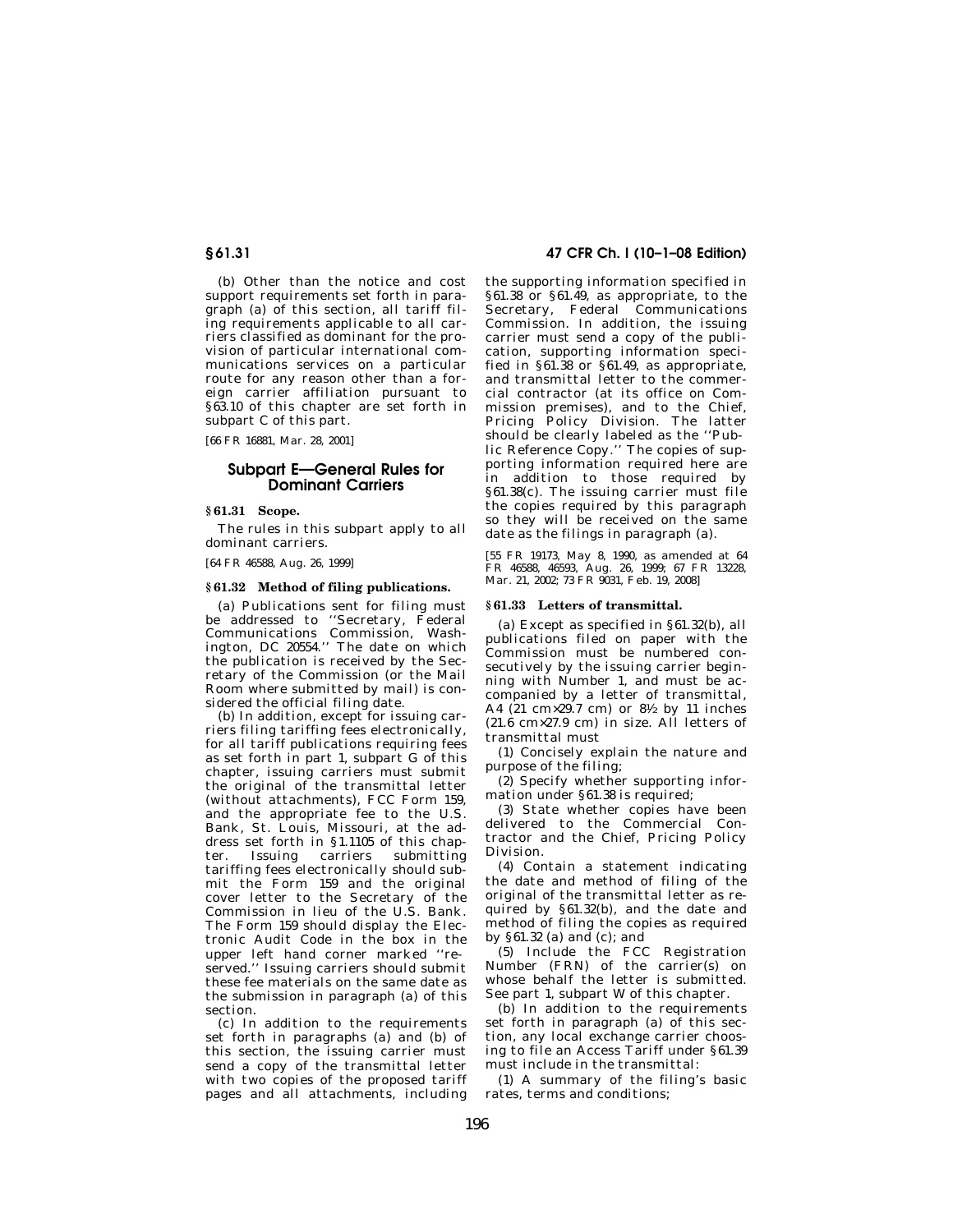(2) A statement concerning whether any prior Commission facility authorization necessary to the implementation of the tariff has been obtained; and

(3) A statement that the filing is made pursuant to §61.39.

(c) In addition to the requirements set forth in paragraph (a) of this section, any carrier filing a price cap tariff must include in the letter of transmittal a statement that the filing is made pursuant to §61.49.

(d) Tariffs filed pursuant to section  $204(a)(3)$  of the Communications Act shall display prominently in the upper right hand corner of the letter of transmittal a statement that the filing is made pursuant to that section and whether it is being filed on 7- or 15 days' notice.

(e) In addition to the requirements set forth in paragraph (a) of this section, any carrier filing a new or revised tariff made on 15 days' notice or less shall include in the letter of transmittal, the name, room number, street address, telephone number, and facsimile number of the individual designated by the filing carrier to receive personal or facsimile service of petitions against the filing as required under  $\S$ 1.773(a)(4) of this chapter.

(f) In addition to the requirements set forth in paragraphs  $(a)$ ,  $(b)$ , and  $(c)$ of this section, the letter of transmittal must specifically reference by number any special permission necessary to implement the tariff publication. Special permission must be granted prior to the filing of the tariff publication, and may not be requested in the transmittal letter.

(g) The letter of transmittal must be substantially in the following format:

(Exact name of carrier in full)

(Post Office Address)

(Date)

**Transmittal No. Constants International Lines** 

Secretary, Federal Communications Commission; Washington, DC 20554

Attention: Wireline Competition Bureau

The accompanying tariff (or other publication) issued by  $\frac{1}{\text{erffective}}$ , and bearing FCC No. effective 3. 20 signal is sent to you for filing in compliance with the require-

ments of the Communications Act of 1934, as

amended. (Here give the additional information required.)

 $(Name of issuing officer or agent)$ 

lle and the control of the control of the control of the control of the control of the control of the control of the control of the control of the control of the control of the control of the control of the control of the

(h)(1) A separate letter of transmittal may accompany each publication, or the above format may be modified to provide for filing as many publications as desired with one transmittal letter. (2) [Reserved]

NOTE TO §61.33: If a receipt for accompanying publication is desired, the letter of transmittal must be sent in duplicate. One copy showing the date of receipt by the Commission will then be returned to the sender.

[55 FR 19173, May 8, 1990, as amended by 56 FR 55239, Oct. 25, 1991; 58 FR 17530, Apr. 5, 1993; 58 FR 44906, Aug. 25, 1993; 62 FR 5777, Feb. 7, 1997; 64 FR 46588, 46593, Aug. 26, 1999; 66 FR 47896, Sept. 14, 2001; 67 FR 13228, Mar. 21, 2002]

#### **§ 61.38 Supporting information to be submitted with letters of transmittal.\**

(a) *Scope.* This section applies to dominant carriers whose gross annual revenues exceed \$500,000 for the most recent 12 month period of operations or are estimated to exceed \$500,000 for a representative 12 month period. Local exchange carriers serving 50,000 or fewer access lines in a given study area that are described as subset 3 carriers in §69.602 of this chapter may submit Access Tariff filings for that study area pursuant to either this section or §61.39. However, the Commission may require any carrier to submit such information as may be necessary for a review of a tariff filing. This section (other than the preceding sentence of this paragraph) shall not apply to tariff filings proposing rates for services identified in  $\S 61.\overline{42}$  (d), (e), and (g).

(b) *Explanation and data supporting either changes or new tariff offerings.* The material to be submitted for a tariff change which affects rates or charges or for a tariff offering a new service, must include an explanation of the changed or new matter, the reasons for the filing, the basis of ratemaking employed, and economic information to support the changed or new matter.

(1) For a tariff change the carrier must submit the following, including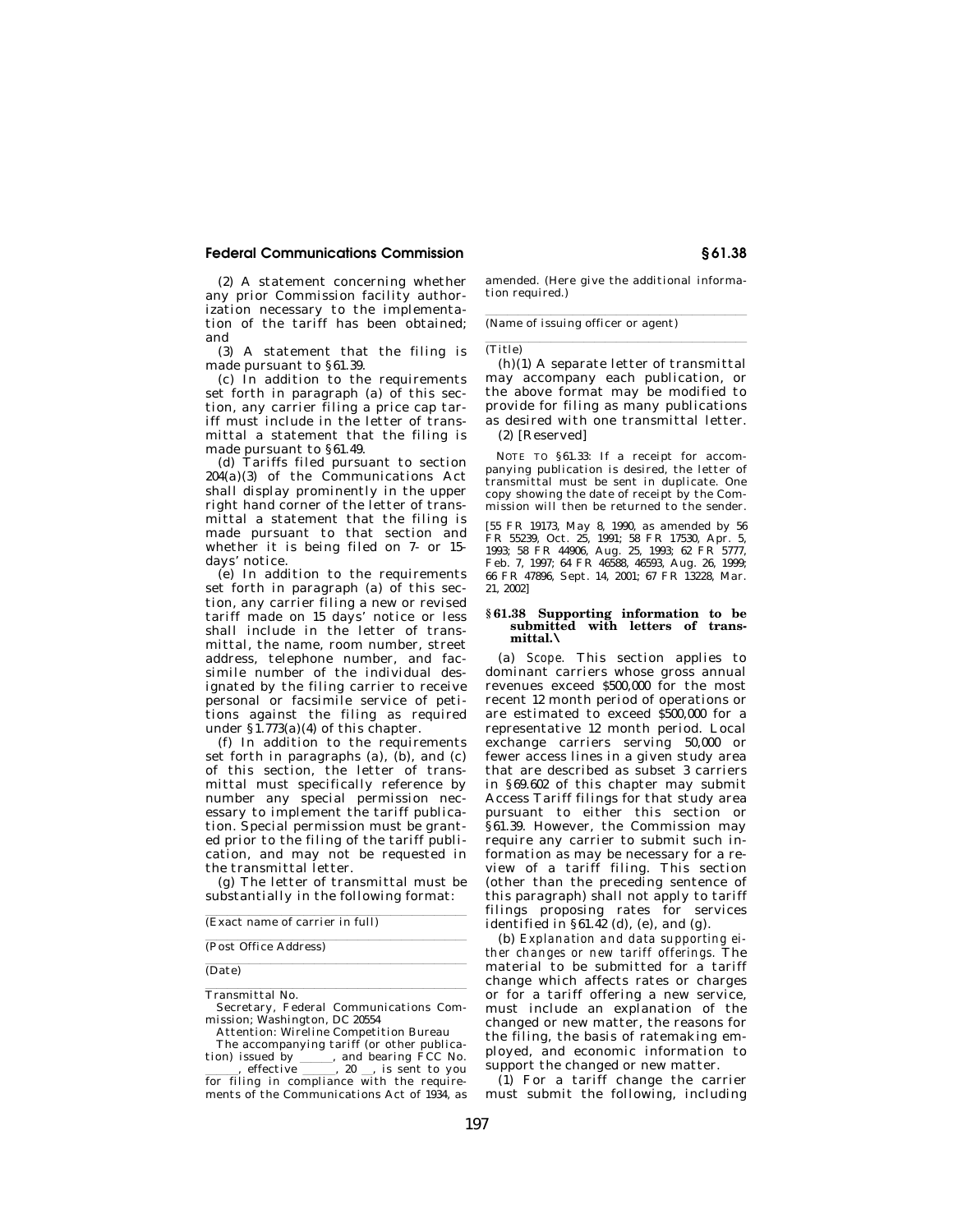complete explanations of the bases for the estimates.

(i) A cost of service study for all elements for the most recent 12 month period;

(ii) A study containing a projection of costs for a representative 12 month period;

(iii) Estimates of the effect of the changed matter on the traffic and revenues from the service to which the changed matter applies, the carrier's other service classifications, and the carrier's overall traffic and revenues. These estimates must include the projected effects on the traffic and revenues for the same representative 12 month period used in (ii) above.

(2) For a tariff filing offering a new service, the carrier must submit the following, including complete explanations of the bases for the estimates.

(i) A study containing a projection of costs for a representative 12 month period; and

(ii) Estimates of the effect of the new matter on the traffic and revenues from the service to which the new matter applies, the carrier's other service classifications, and the carrier's overall traffic and revenues. These estimates must include the projected effects on the traffic and revenues for the same representative 12 month period used in paragraph  $(b)(2)(i)$  of this section.

(3) [Reserved]

(4) For a tariff that introduces a system of density pricing zones, as described in §69.123 of this chapter, the carrier must, before filing its tariff, submit a density pricing zone plan including, *inter alia*, documentation sufficient to establish that the system of zones reasonably reflects cost-related characteristics, such as the density of total interstate traffic in central offices located in the respective zones, and receive approval of its proposed plan.

(c) *Working papers and statistical data.*  (1) Concurrently with the filing of any tariff change or tariff filing for a service not previously offered, the Chief, Pricing Policy Division must be provided two sets of working papers containing the information underlying the data supplied in response to paragraph (b) of this section, and a clear explanation of how the working papers relate to that information.

(2) All statistical studies must be submitted and supported in the form prescribed in §1.363 of the Commission's Rules.

(d) *Form and content of additional material to be submitted with certain rate increases.* In the circumstances set out in paragraphs (d)(1) and (2) of this section, the filing carrier must submit all additional cost, marketing and other data underlying the working papers to justify a proposed rate increase. The carrier must submit this information in suitable form to serve as the carrier's direct case in the event the rate increase is set by the Commission for investigation.

(1) Rate increases affecting single services or tariffed items.

(i) A rate increase in any service or tariffed item which results in more than \$1 million in additional annual revenues, calculated on the basis of existing quantities in service, without regard to the percentage increase in such revenues; or

(ii) A single rate increase in any service or tariffed item, or successive rate increases in the same service or tariffed item within a 12 month period, either of which results in:

(A) At least a 10 percent increase in annual revenues from that service or tariffed item, and

(B) At least \$100,000 in additional annual revenues, both calculated on the basis of existing quantities in service.

(2) Rate increases affecting more than one service or tariffed item.

(i) A general rate increase in more than one service or tariffed item occurring at one time, which results in more than \$1 million in additional revenues calculated on the basis of existing quantities in service, without regard to the percentage increase in such revenues; or

(ii) A general rate increase in more than one service or tariffed item occurring at one time, or successive general rate increases in the same services or tariffed items occurring within a 12 month period, either of which results in:

(A) At least a 10 percent increase in annual revenues from those services or tariffed items, and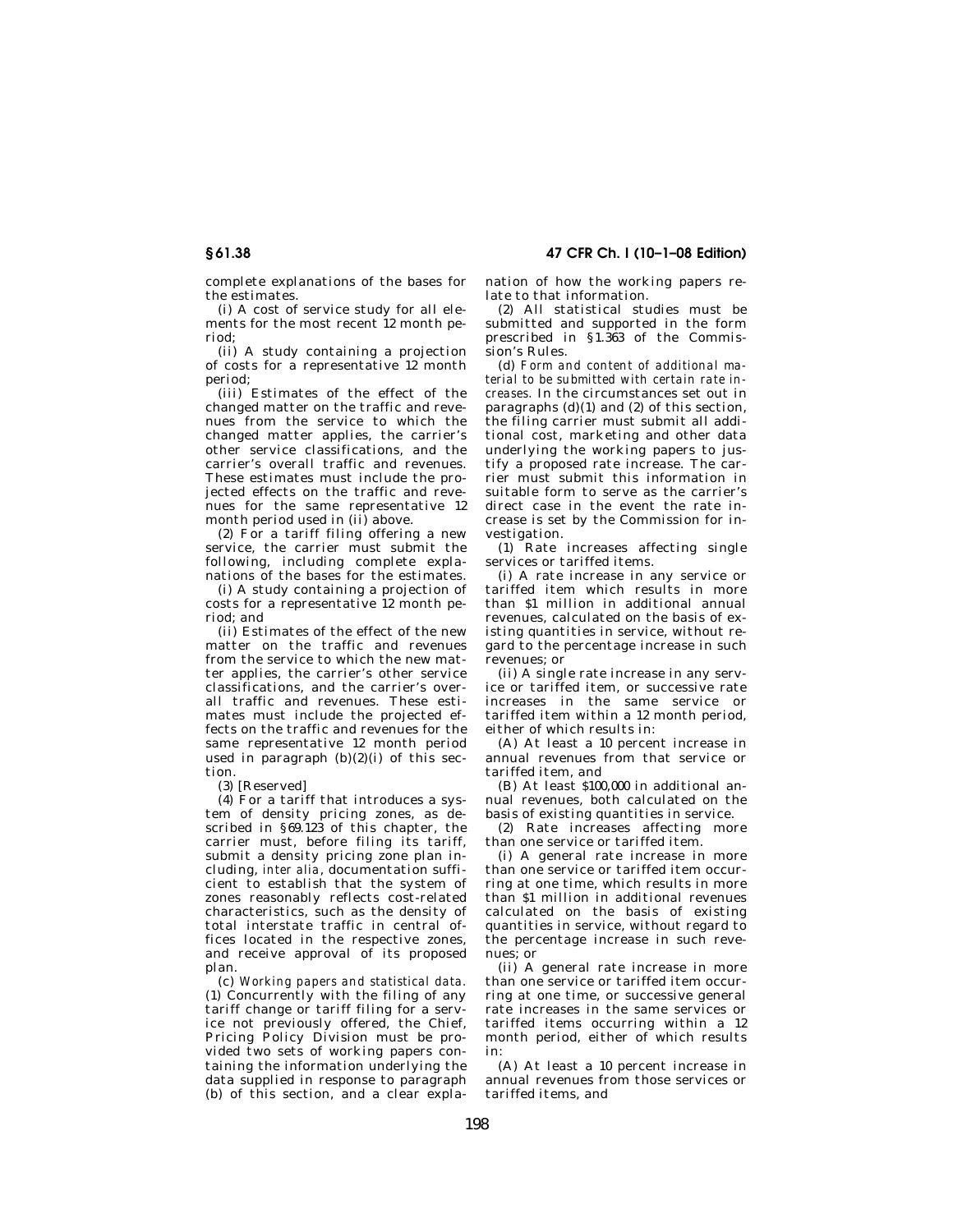(B) At least \$100,000 in additional annual revenues, both calculated on the basis of existing quantities in service.

(e) *Submission of explanation and data by connecting carriers.* If the changed or new matter is being filed by the issuing carrier at the request of a connecting carrier, the connecting carrier must provide the data required by paragraphs (b) and (c) of this section on the date the issuing carrier files the tariff matter with the Commission.

(f) *Copies of explanation and data to customers.* Concurrently with the filing of any rate for special construction (or special assembly equipment and arrangements) developed on the basis of estimated costs, the offering carrier must transmit to the customer a copy of the explanation and data required by paragraphs (b) and (c) of this section.

(g) On each page of cost support material submitted pursuant to this section, the carrier shall indicate the transmittal number under which that page was submitted.

[49 FR 40869, Oct. 18, 1984, as amended at 53 FR 36289, Sept. 19, 1988; 54 FR 19841, May 8, 1989; 55 FR 42382, Oct. 19, 1990; 56 FR 55239, Oct. 25, 1991; 57 FR 54330, Nov. 18, 1992; 58 FR 36147, July 6, 1993; 58 FR 48762, Sept. 17, 1993; 64 FR 46588, 46593, Aug. 26, 1999; 67 FR 13228, Mar. 21, 2002]

EFFECTIVE DATE NOTE: At 69 FR 25336, May 6, 2004, paragraph  $(b)(4)$  of §61.38 was removed and reserved. This paragraph contains information collection and recordkeeping requirements and will not become effective until approval has been given by the Office of Management and Budget.

#### **§ 61.39 Optional supporting information to be submitted with letters of transmittal for Access Tariff filings effective on or after April 1, 1989, by local exchange carriers serving 50,000 or fewer access lines in a given study area that are described as subset 3 carriers in § 69.602.**

(a) *Scope.* This section provides for an optional method of filing for any local exchange carrier that is described as subset 3 carrier in §69.602, which elects to issue its own Access Tariff for a period commencing on or after April 1, 1989, and which serves 50,000 or fewer access lines in a study area as determined under  $$36.611(a)(8)$  of this chapter. However, the Commission may require any carrier to submit such information as may be necessary for review of a tariff filing. This section (other than the preceding sentence of this paragraph) shall not apply to tariff filings of local exchange carriers subject to price cap regulation.

(b) *Explanation and data supporting tariff changes.* The material to be submitted to either a tariff change or a new tariff which affects rates or charges must include an explanation of the filing in the transmittal as required by §61.33. The basis for ratemaking must comply with the following requirements. Except as provided in paragraph (b)(5) of this section, it is not necessary to submit this supporting data at the time of filing. However, the local exchange carrier should be prepared to submit the data promptly upon reasonable request by the Commission or interested parties.

(1) For a tariff change, the local exchange carrier that is a cost schedule carrier must propose Tariff Sensitive rates based on the following:

(i) For the first period, a cost of service study for Traffic Sensitive elements for the most recent 12 month period with related demand for the same period.

(ii) For subsequent filings, a cost of service study for Traffic Sensitive elements for the total period since the local exchange carrier's last annual filing, with related demand for the same period.

(2) For a tariff change, the local exchange company that is an average schedule carrier must propose Traffic Sensitive rates based on the following:

(i) For the first period, the local exchange carrier's most recent annual Traffic Sensitive settlement from the National Exchange Carrier Association pool.

(ii) For subsequent filings, an amount calculated to reflect the Traffic Sensitive average schedule pool settlement the carrier would have received if the carrier had continued to participate, based upon the most recent average schedule formulas approved by the Commission.

(3) For a tariff change, the local exchange carrier that is a cost schedule carrier must propose Common Line rates based on the following: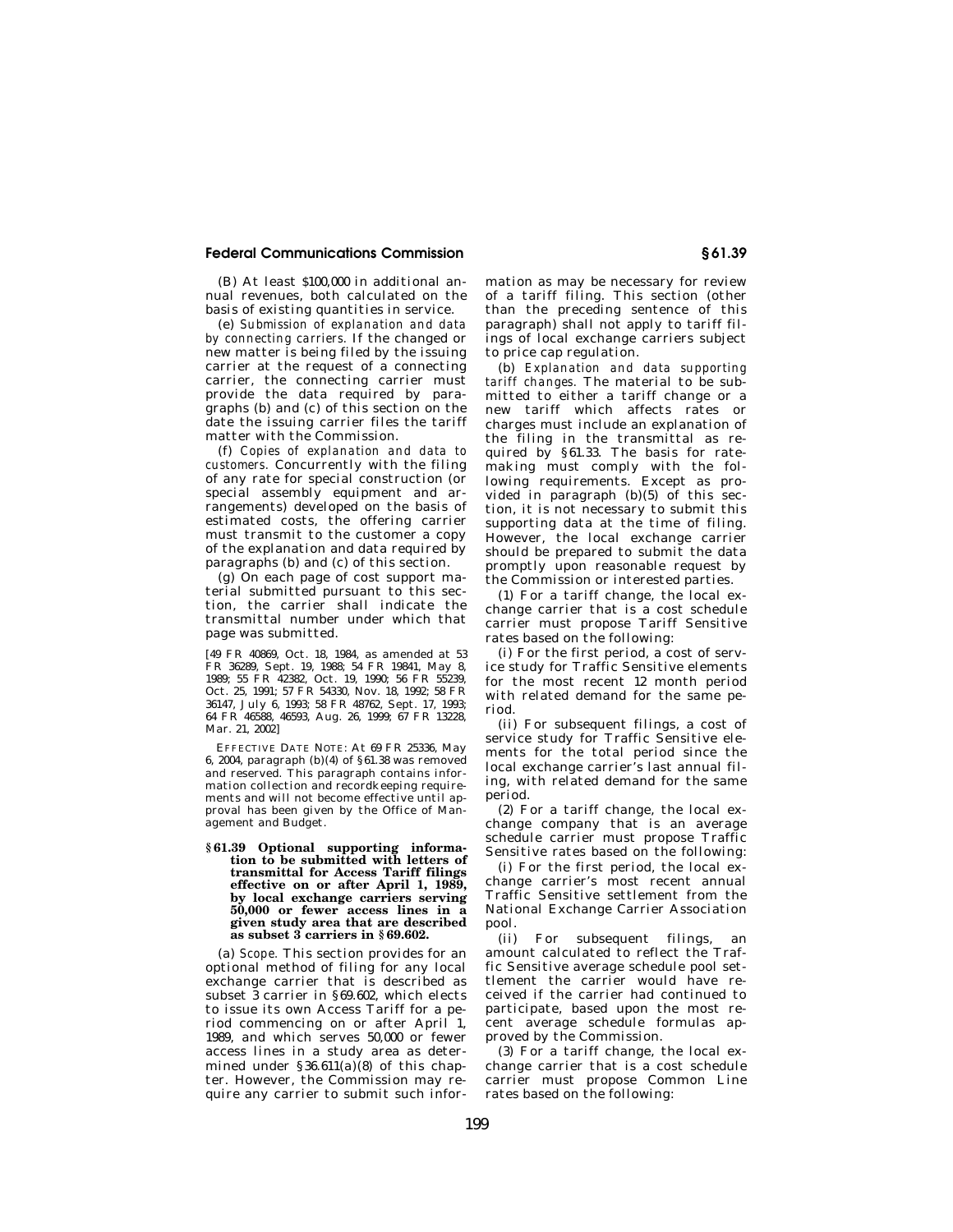(i) For the first biennial filing, the common line revenue requirement shall be determined by a cost of service study for the most recent 12-month period. Subscriber line charges shall be based on cost and demand data for the same period. Carrier common line rates shall be determined by the following formula:

$$
\frac{CCL \text{ Rev Reg}}{CCL \text{ MOU}_b * (1 + h/2)^2}
$$

where:

$$
h = \frac{CCL MOU_1}{CCL MOU_0} - 1
$$

And where:

*CCL Rev Req* = carrier common line revenue requirement for the most recent 12-month period;

 $CCL MOU<sub>b</sub>$  = carrier common line minutes of use for the most recent 12-month period; *CCL MOU1* = CCL *MOU*b; and

*CCL MOU0* = carrier common line minutes of use for the 12-month period preceding the most recent 12-month period.

(ii) For subsequent biennial filings, the common line revenue requirement shall be determined by a cost of service study for the most recent 24-month period. Subscriber line charges shall be based on cost and demand data for the same period. Carrier common line rates shall be determined by the following formula:

CCL Rev Req

CCL MOU<sub>b</sub>\* 
$$
(1 + h/2)^{5/2}
$$

Where:

$$
h = \frac{CCL MOU_1}{CCL MOU_0} - 1
$$

And where:

- *CCL Rev Req* = carrier common line revenue requirement for the most recent 24-month period;
- $CCL$   $MOU_b$  = carrier common line minutes of use for the most recent 24-month period;
- *CCL MOU*1 = carrier common line minutes of use for the 12-month period; and
- *CCL MOU*0 = carrier common line minutes of use for the 12-month period preceding the most recent 12-month period.

(4) For a tariff change, the local exchange carrier which is an average

# **§ 61.39 47 CFR Ch. I (10–1–08 Edition)**

schedule carrier must propose common line rates based on the following:

(i) For the first biennial filings, the common line revenue requirement shall be determined by the local exchange carrier's most recent annual Common Line settlement from the National Exchange Carrier Association. Subscriber line charges shall be based on cost and demand data for the same period. Carrier common line rates shall be determined by the following formula:

$$
\frac{CCL \text{ Rev Reg}}{CCL \text{ MOU}_b * (1 + h/2)^2}
$$

Where:

$$
h = \frac{CCL MOU_1}{CCL MOU_0} - 1
$$

And where:

- *CCL Rev Req* = carrier common line settlement for the most recent 12-month period;  $CCL MOL<sub>b</sub> =$  carrier common line minutes of
- use for the most recent 12-month period; *CCL MOU1* = *CCL MOU*b; and
- *CCL MOU0* = carrier common line minutes of use for the 12-month period preceding the most recent 12-month period.

(ii) For subsequent biennial filings, the common line revenue requirement shall be an amount calculated to reflect the average schedule pool settlements the carrier would have received if the carrier had continued to participate in the carrier common line pool, based upon the average schedule Common Line formulas developed by the National Exchange Carrier Association for the most recent 24-month period. Subscriber line charges shall be based on cost and demand data for the same period. Carrier common line rates shall be determined by the following formula:

CCL Rev Req

$$
\frac{\text{CCL RevReg}}{\text{L MOU}_{1} * (1 + h/2)^{5/2}}
$$

$$
CCL MOU_b * (1 + h/2)
$$

Where:

$$
h = \frac{CCL MOU_1}{CCL MOU_0} - 1
$$

And where:

*CCL Rev Req* = carrier common line settlement for the most recent 24-month period;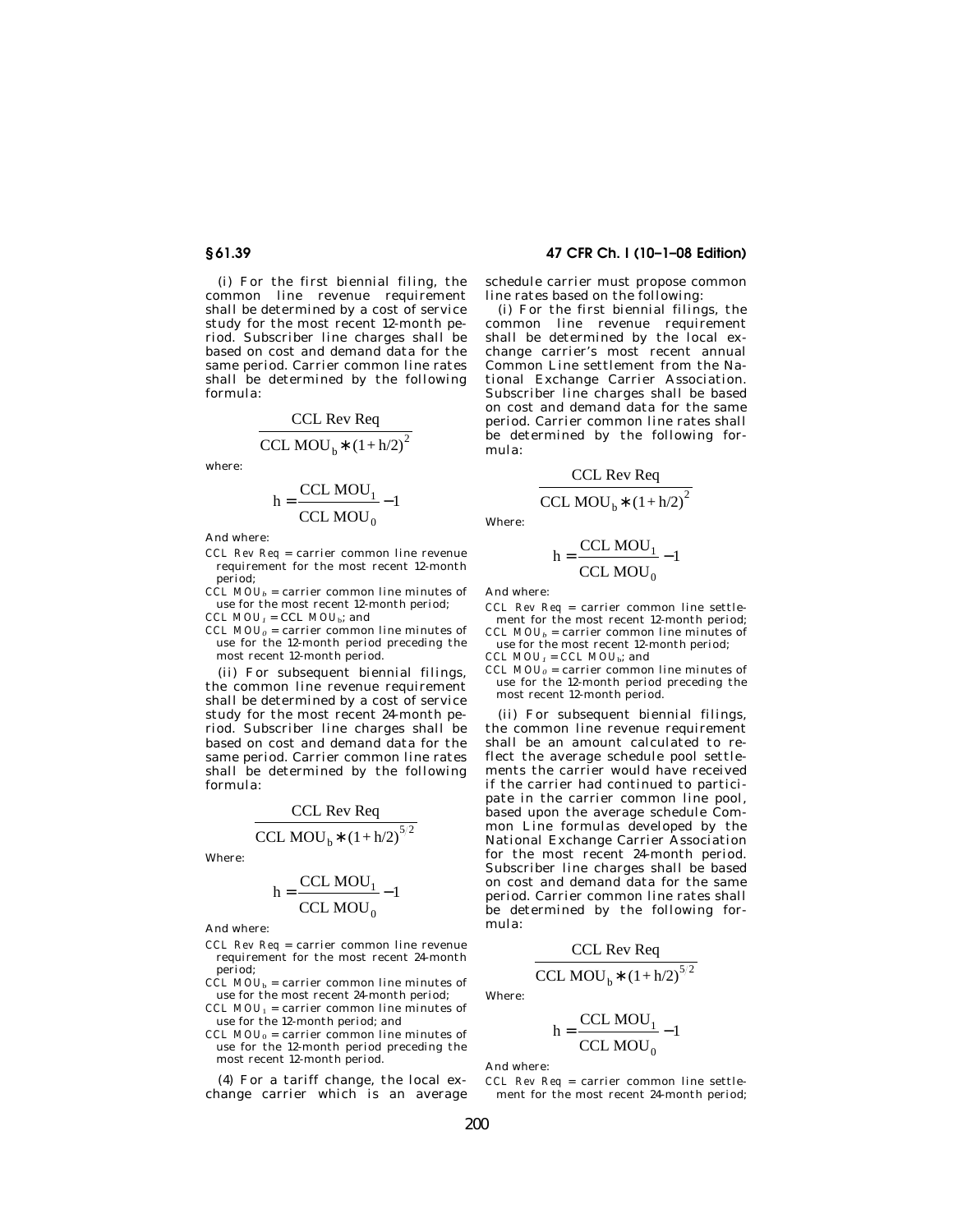$CCL MOL<sub>b</sub> =$  carrier common line minutes of use for the most recent 24-month period;

- *CCL MOU1* = carrier common line minutes of use for the most recent 12-month period; and
- *CCL MOU0* = carrier common line minutes of use for the 12-month period preceding the most recent 12-month period.

(5) For End User Common Line charges included in a tariff pursuant to this Section, the local exchange carrier must provide supporting information for the two-year historical period with its letter of transmittal in accordance with §61.38.

(c) *Maximum allowable rate of return.*  Local exchange carriers filing tariffs under this section are not required to comply with §§65.700 through 65.701, inclusive, of the Commission's Rules, except with respect to periods during which tariffs were not subject to this section. The Commission may require any carrier to submit such information if it deems it necessary to monitor the carrier's earnings. However, rates must be calculated based on the local exchange carrier's prescribed rate of return applicable to the period during which the rates are effective.

(d) Rates for a new service that is the same as that offered by a price cap regulated local exchange carrier providing service in an adjacent serving area are deemed presumptively lawful, if the proposed rates, in the aggregate, are no greater than the rates established by the price cap local exchange carrier. Tariff filings made pursuant to this paragraph must include the following:

(1) A brief explanation of why the service is like an existing service offered by a geographically adjacent price cap regulated local exchange carrier; and

(2) Data to establish compliance with this subsection that, in aggregate, the proposed rates for the new service are no greater than those in effect for the same or comparable service offered by that same geographically adjacent price cap regulated local exchange carrier. Compliance may be shown through submission of applicable tariff pages of the adjacent carrier; a showing that the serving areas are adjacent; any necessary explanations and work sheets.

(e) Average schedule companies filing pursuant to this section shall retain their status as average schedule companies.

(f) On each page of cost support material submitted pursuant to this section, the carrier shall indicate the transmittal number under which that page was submitted.

[52 FR 26682, July 16, 1987, as amended at 53 FR 36289, Sept. 19, 1988; 55 FR 42382, Oct. 19, 1990; 58 FR 36147, July 6, 1993; 62 FR 31004, June 6, 1997; 64 FR 46588, Aug. 26, 1999]

## **§ 61.40 Private line rate structure guidelines.**

(a) The Commission uses a variety of tools to determine whether a carrier's private line tariffs are just, reasonable, and nondiscriminatory. The carrier's burden of cost justification can be reduced when its private line rate structures comply with the following five guidelines.

(1) Rate structures for the same or comparable services should be integrated;

(2) Rate structures for the same or comparable services should be consistent with one another;

(3) Rate elements should be selected to reflect market demand, pricing convenience for the carrier and customers, and cost characteristics; a rate element which appears separately in one rate structure should appear separately in all other rate structures;

(4) Rate elements should be consistently defined with respect to underlying service functions and should be consistently employed through all rate structures; and

(5) Rate structures should be simple and easy to understand.

(b) The guidelines do not preclude a carrier, in a given case when a private line tariff does not comply with these guidelines, from justifying its departure from the guidelines and showing that its tariff is just, reasonable, and nondiscriminatory.

## **§ 61.41 Price cap requirements generally.**

(a) Sections 61.42 through 61.49 shall apply as follows:

(1) [Reserved]

(2) To such local exchange carriers as specified by Commission order, and to all local exchange carriers, other than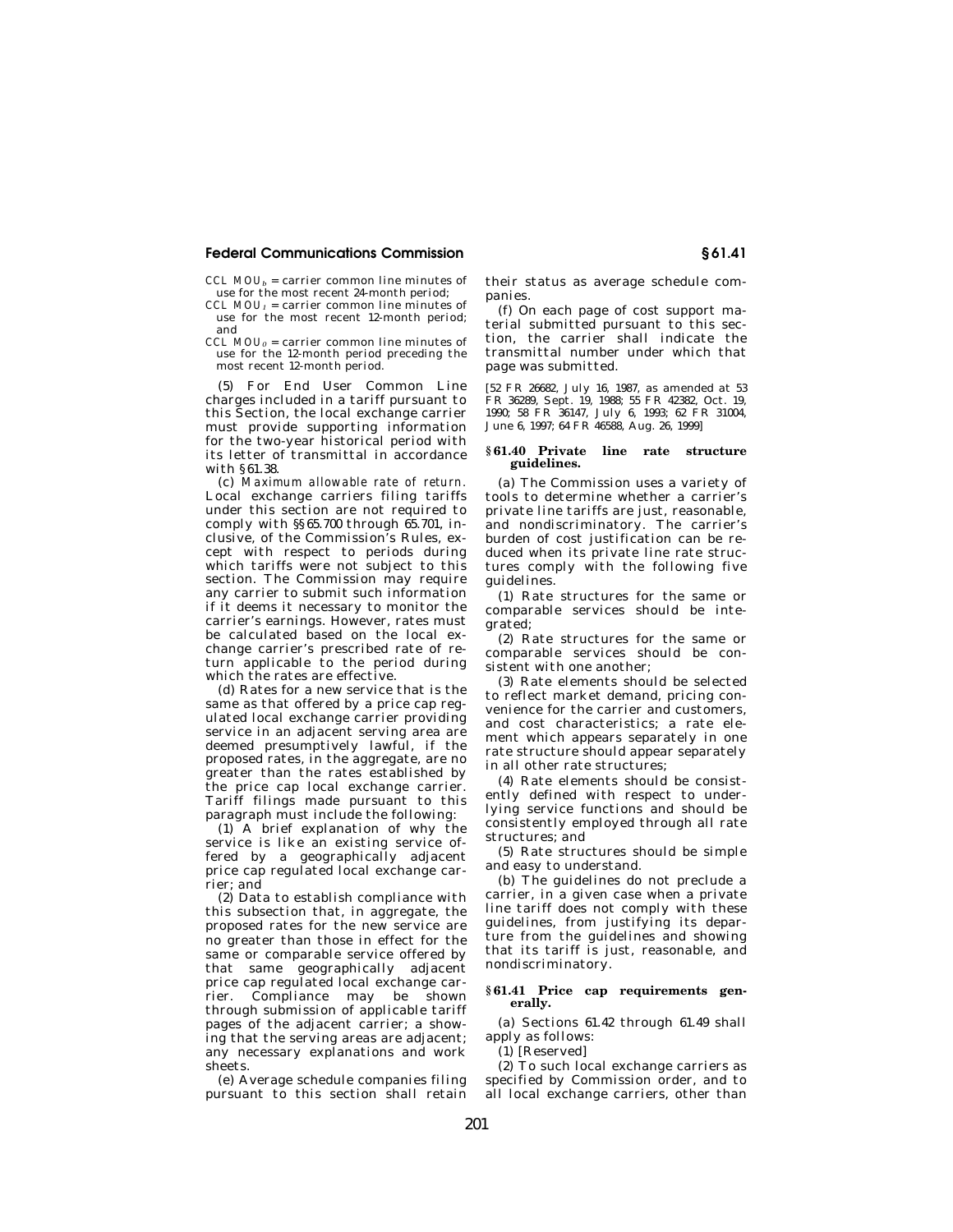average schedule companies, that are affiliated with such carriers; and

(3) On an elective basis, to local exchange carriers, other than those specified in paragraph  $(a)(2)$  of this section, that are neither participants in any Association tariff, nor affiliated with any such participants, except that affiliation with average schedule companies shall not bar a carrier from electing price cap regulation provided the carrier is otherwise eligible.

(b) If a telephone company, or any one of a group of affiliated telephone companies, files a price cap tariff in one study area, that telephone company and its affiliates, except its average schedule affiliates, must file price cap tariffs in all their study areas.

(c) Except as provided in paragraph (e) of this section, the following rules in this paragraph (c) apply to telephone companies subject to price cap regulation, as that term is defined in §61.3(ee), which are involved in mergers, acquisitions, or similar transactions.

(1) Any telephone company subject to price cap regulation that is a party to a merger, acquisition, or similar transaction shall continue to be subject to price cap regulation notwithstanding such transaction.

(2) Where a telephone company subject to price cap regulation acquires, is acquired by, merges with, or otherwise becomes affiliated with a telephone company that is not subject to price cap regulation, the latter telephone company shall become subject to price cap regulation no later than one year following the effective date of such merger, acquisition, or similar transaction and shall accordingly file price cap tariffs to be effective no later than that date in accordance with the applicable provisions of this part 61.

(3) Notwithstanding the provisions of  $§61.41(c)(2)$ , when a telephone company subject to price cap regulation acquires, is acquired by, merges with, or otherwise becomes affiliated with a telephone company that qualifies as an ''average schedule'' company, the latter company may retain its ''average schedule" status or become subject to price cap regulation in accordance with  $\S 69.3(i)(3)$  of this chapter and the requirements referenced in that section.

(d) Except as provided in paragraph (e) of this section, local exchange carriers that become subject to price cap regulation as that term is defined in §61.3(ee) shall not be eligible to withdraw from such regulation.

(e) Notwithstanding the requirements of paragraphs  $(c)$  and  $(d)$  of this section, a telephone company subject to rate-of-return regulation may return lines acquired from a telephone company subject to price cap regulation to rate-of-return regulation, provided that the acquired lines will not be subject to average schedule settlements, and provided further that the telephone company subject to rate-ofreturn regulation may not for five years elect price cap regulation for itself, or by any means cause the acquired lines to become subject to price cap regulation.

[55 FR 42382, Oct. 19, 1990; 55 FR 50558, Dec. 7, 1990, as amended at 56 FR 55239, Oct. 25, 1991; 64 FR 46589, Aug. 26, 1999; 65 FR 38695, June 21, 2000; 65 FR 57741, Sept. 26, 2000; 69 FR 25336, May 6, 2004]

EFFECTIVE DATE NOTE: At 69 FR 25336, May 6, 2004, §61.41 was amended by revising paragraphs (c) introductory text and (d) and adding a new paragraph (e). These paragraphs contain information collection and recordkeeping requirements and will not become effective until approval has been given by the Office of Management and Budget.

#### **§ 61.42 Price cap baskets and service categories.**

(a)–(c) [Reserved]

(d) Each local exchange carrier subject to price cap regulation shall establish baskets of services as follows:

(1) A basket for the common line, marketing, and certain residual interconnection charge interstate access elements as described in §§69.115, 69.152, 69.153, 69.154, 69.155, 69.156, and 69.157 of this chapter. For purposes of §§61.41 through 61.49, this basket shall be referred to as the ''CMT basket.''

(2) A basket for traffic sensitive switched interstate access elements. For purposes of §§61.41 through 61.49 of this chapter, this basket shall be referred to as the ''traffic-sensitive basket.

(3) A basket for trunking services as described in §§69.110, 69.111, 69.112, 69.125(b), 69.129, and 69.155 of this chapter. For purposes of §§61.41 through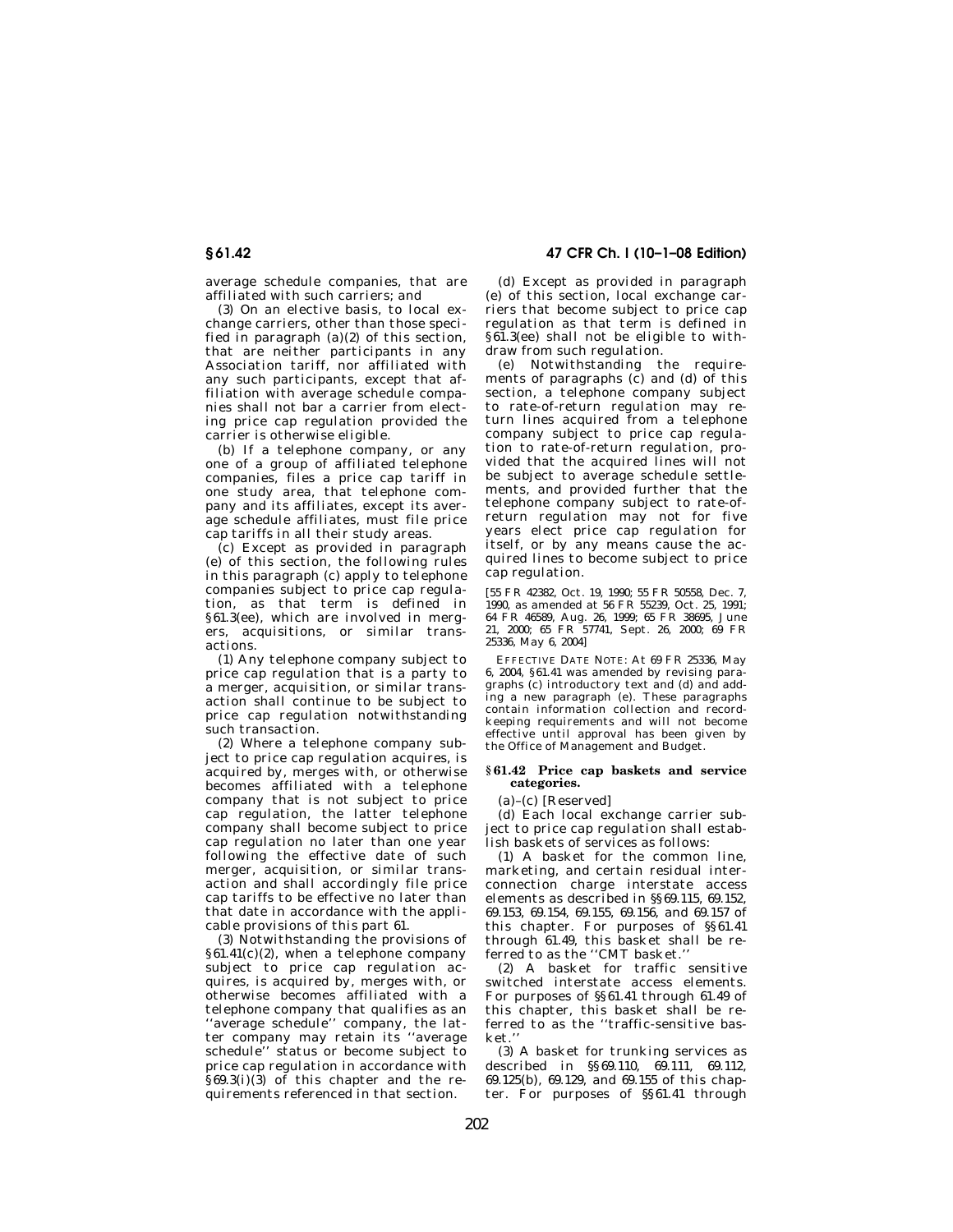61.49, this basket shall be referred to as the ''trunking basket.''

 $(4)(i)$  To the extent that a local exchange carrier specified in §61.41(a) (2) or (3) offers interstate interexchange services that are not classified as access services for the purpose of part 69 of this chapter, such exchange carrier shall establish a fourth basket for such services. For purposes of §§61.41 through 61.49 of this chapter, this basket shall be referred to as the ''interexchange basket.''

(ii) If a price cap carrier has implemented interLATA and intraLATA toll dialing parity everywhere it provides local exchange services at the holding company level, that price cap carrier may file a tariff revision to remove corridor and interstate intraLATA toll services from its interexchange basket.

(5) A basket for special access services as described in §69.114 of this chapter.

(e)(1) The traffice sensitive switched interstate access basket shall contain such services as the Commission shall permit or require, including the following service categories:

(i) Local switching as described in §69.106(f) of this chapter;

(ii) Information, as described in §69.109 of this chapter;

(iii) Data base access services;

(iv) Billing name and address, as described in §69.128 of this chapter;

(v) Local switching trunk ports, as described in §69.106(f) $(1)$  of this chapter; and

(vi) Signalling transfer point port termination, as described in  $§ 69.125(c)$ of this chapter.

(2) The trunking basket shall contain such switched transport as the Commission shall permit or require, including the following service categories and subcategories:

(i) Voice grade entrance facilities, voice grade direct-trunked transport, voice grade dedicated signalling transport,

(ii) High capacity flat-rated transport, including the following service subcategories:

(A) DS1 entrance facilities, DS1 direct-trunked transport, DS1 dedicated signalling transport, and

(B) DS3 entrance facilities, DS3 direct-trunked transport, DS3 dedicated signalling transport.

(iii) Tandem-switched transport, as described in §69.111 of this chapter; and

(iv) Signalling for tandem switching, as described in §69.129 of this chapter.

(3) The special access basket shall contain special access services as the Commission shall permit or require, including the following service categories and subcategories:

(i) Voice grade special access, WATS special access, metallic special access, and telegraph special access services;

(ii) Audio and video services;

(iii) High capacity special access, and DDS services, including the following service subcategories:

(A) DS1 special access services; and

(B) DS3 special access services;

(iv) Wideband data and wideband analog services.

(f) Each local exchange carrier subject to price cap regulation shall exclude from its price cap baskets such services or portions of such services as the Commission has designated or may hereafter designate by order.

(g) New services, other than those within the scope of paragraph (f) of this section, must be included in the affected basket at the first annual price cap tariff filing following completion of the base period in which they are introduced. To the extent that such new services are permitted or required to be included in new or existing service categories within the assigned basket, they shall be so included at the first annual price cap tariff filing following completion of the base period in which they are introduced.

[54 FR 19842, May 8, 1989, as amended at 55 FR 42382, Oct. 19, 1990; 55 FR 50558, Dec. 7, 1990; 56 FR 5956, Feb. 14, 1991; 56 FR 55239, Oct. 25, 1991; 57 FR 54718, Nov. 20, 1992; 58 FR 7868, Feb. 10, 1993; 58 FR 29552, May 21, 1993; 58 FR 31914, June 7, 1993; 58 FR 36145, July 6, 1993; 59 FR 10301, Mar. 4, 1994; 59 FR 32930, June 27, 1994; 60 FR 4569, Jan. 24, 1995; 60 FR 13639, Mar. 14, 1995; 60 FR 52346, Oct. 6, 1995; 62 FR 31930, June 11, 1997; 64 FR 46589, Aug. 26, 1999; 64 FR 51265, Sept. 22, 1999; 65 FR 38695, June 21, 2000]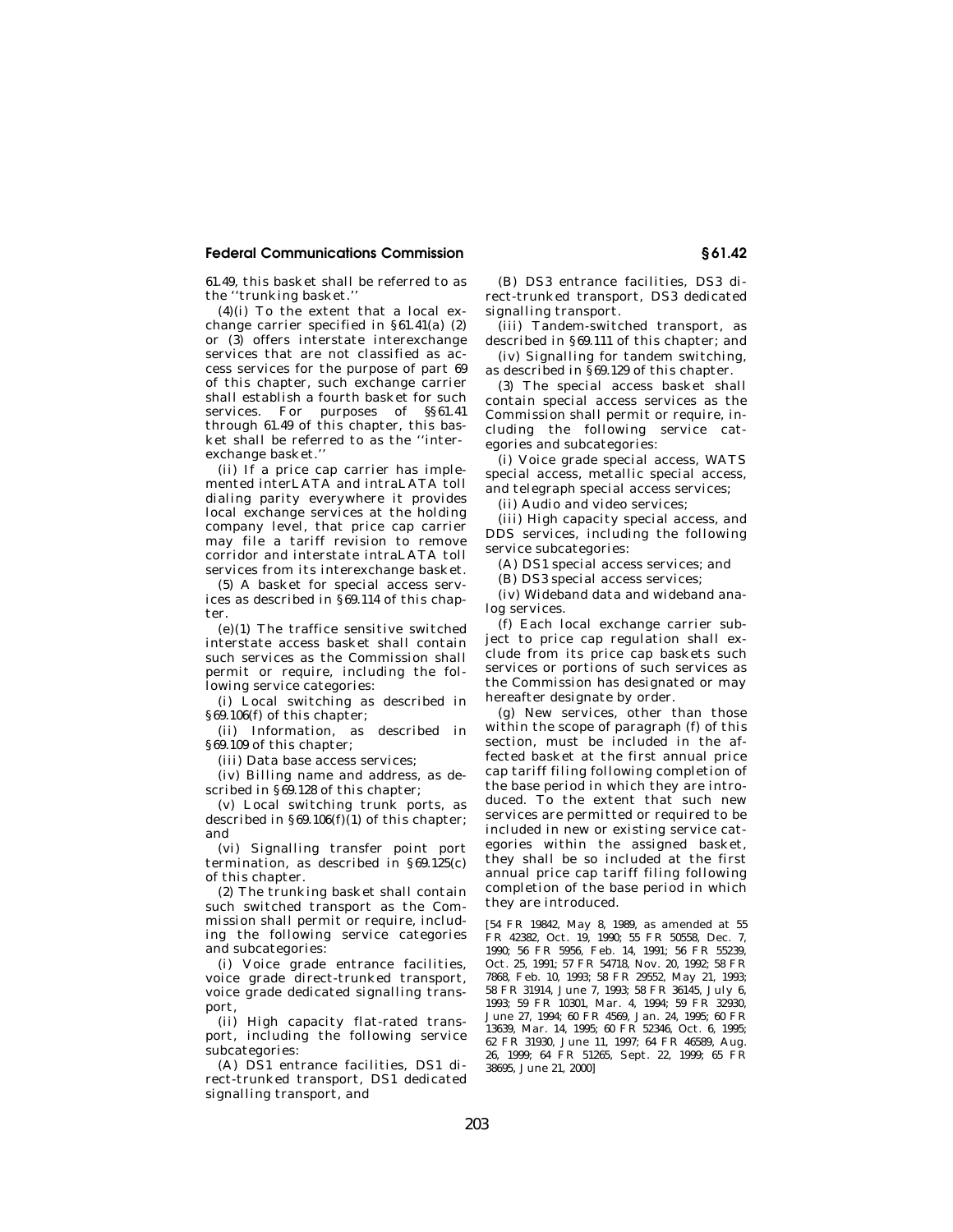### **§ 61.43 Annual price cap filings required.**

Carriers subject to price cap regulation shall submit annual price cap tariff filings that propose rates for the upcoming tariff year, that make appropriate adjustments to their PCI, API, and SBI values pursuant to §§61.45 through  $61.47$ , and that incorporate new services into the PCI, API, or SBI calculations pursuant to  $\frac{\$61.45(g)}{g}$ . pursuant to  $\S$ §61.45(g),  $61.46(b)$ , and  $61.47$  (b) and (c). Carriers may propose rate, PCI, or other tariff changes more often than annually, consistent with the requirements of §61.59.

[64 FR 46589, Aug. 26, 1999]

## **§ 61.44 [Reserved]**

#### **§ 61.45 Adjustments to the PCI for Local Exchange Carriers.**

(a) Local exchange carriers subject to price cap regulation shall file adjustments to the PCI for each basket as part of the annual price cap tariff filing, and shall maintain updated PCIs to reflect the effect of mid-year exogenous cost changes.

 $(b)(1)(i)$  Adjustments to local exchange carrier PCIs, in those carriers' annual access tariff filings, the traffic sensitive basket described in §61.42(d)(2), the trunking basket described in  $§61.42(d)(3)$ , the special access basket described in §61.42(d)(5) and the Interexchange Basket described in  $§61.42(d)(4)(i)$ , shall be made pursuant to the following formula:

 $"PCI_t = PCI_{t-1}[1+w[GDP-PI-X] + Z/R]."$ 

 $PCI_{t-1} = PCI_{t-1}[1+w[GDP-PI-X] + Z/$ R]

Where the terms in the equation are described:

- $GDP-PI = For annual filings only, the per$ centage change in the GDP-PI between the quarter ending six months prior to the effective date of the new annual tariff and the corresponding quarter of the previous year. For all other filings, the value is zero.
- X = For the CMT, traffic sensitive, and trunking baskets, for annual filings only, the factor is set at the level prescribed in paragraphs  $(b)(1)(ii)$  and  $(iii)$  of this section. For the interexchange basket, for annual filings only, the factor is set at the level prescribed in paragraph (b)(1)(v) of this section. For the special access basket, for annual filings only, the factor is set at

## **§ 61.43 47 CFR Ch. I (10–1–08 Edition)**

the level prescribed in paragraph  $(b)(1)(iv)$ of this section. For all other filings, the value is zero.

- g = For annual filings for the CMT basket only, the ratio of minutes of use per access line during the base period, to minutes of use per access line during the previous base period, all minus 1.
- $Z =$ The dollar effect of current regulatory changes when compared to the regulations in effect at the time the PCI was updated to  $PCI_{t-1}$ , measured at base period level of operations.
- Targeted Reduction = the actual possible dollar value of the (GDP-PI—X) reductions that will be targeted to the ATS Charge pursuant to  $\S 61.45(i)(3)$ . The reductions calculated by applying the (GDP-PI—X) por-tion of the formula to the CCL element within the CMT basket will contain the 'g'' component, as defined above.
- R = Base period quantities for each rate ele-ment ''I'', multiplied by the price for each rate element "I" at the time the PCI was updated to  $PCI_{t-1}$ .
- $w = R + Z$ , all divided by R (used for the traffic sensitive, trunking, and special access baskets).
- $w_{ix} = R (access\ rate\ in\ effect\ at\ the\ time\ the$ PCI was updated to  $PCI_{t-1} *$  base period demand) +  $Z$ , all divided by R.

 $PCI_t$  = The new PCI value.

 $PCI_{t-1}$  = the immediately preceding PCI value.

(ii) The X value applicable to the baskets specified in  $\S\$ 61.42(d)(1), (d)(2), and  $(d)(3)$ , shall be 6.5%, to the extent necessary to reduce a tariff entity's ATS charge to its Target Rate as set forth in §61.3(qq). Once any price cap local exchange carrier tariff entity's ATS Charge is equal to the Target Rate as set forth in §61.3(qq) for the first time (the former NYNEX telephone companies may be treated as a separate tariff entity), then, except as provided in paragraph  $(b)(1)(iii)$  of this section, X is equal to GDP-PI and no further reductions will be mandated (*i.e.,* if applying the full X-factor reduction for a given year would reduce the ATS charge below the Target Rate as set forth in §61.3 (qq), the amount of X-factor reduction applied that year will be the amount necessary to reach the Target Rate as set forth in §61.3 (qq)). A filing entity does not reach the Target Rate as set forth in §61.3(qq) in any year in which it exercises an exogenous adjustment pursuant to  $§61.\overline{45}$ (d)(vii). For companies with separate tariff entities under a single price cap, the following rules shall apply: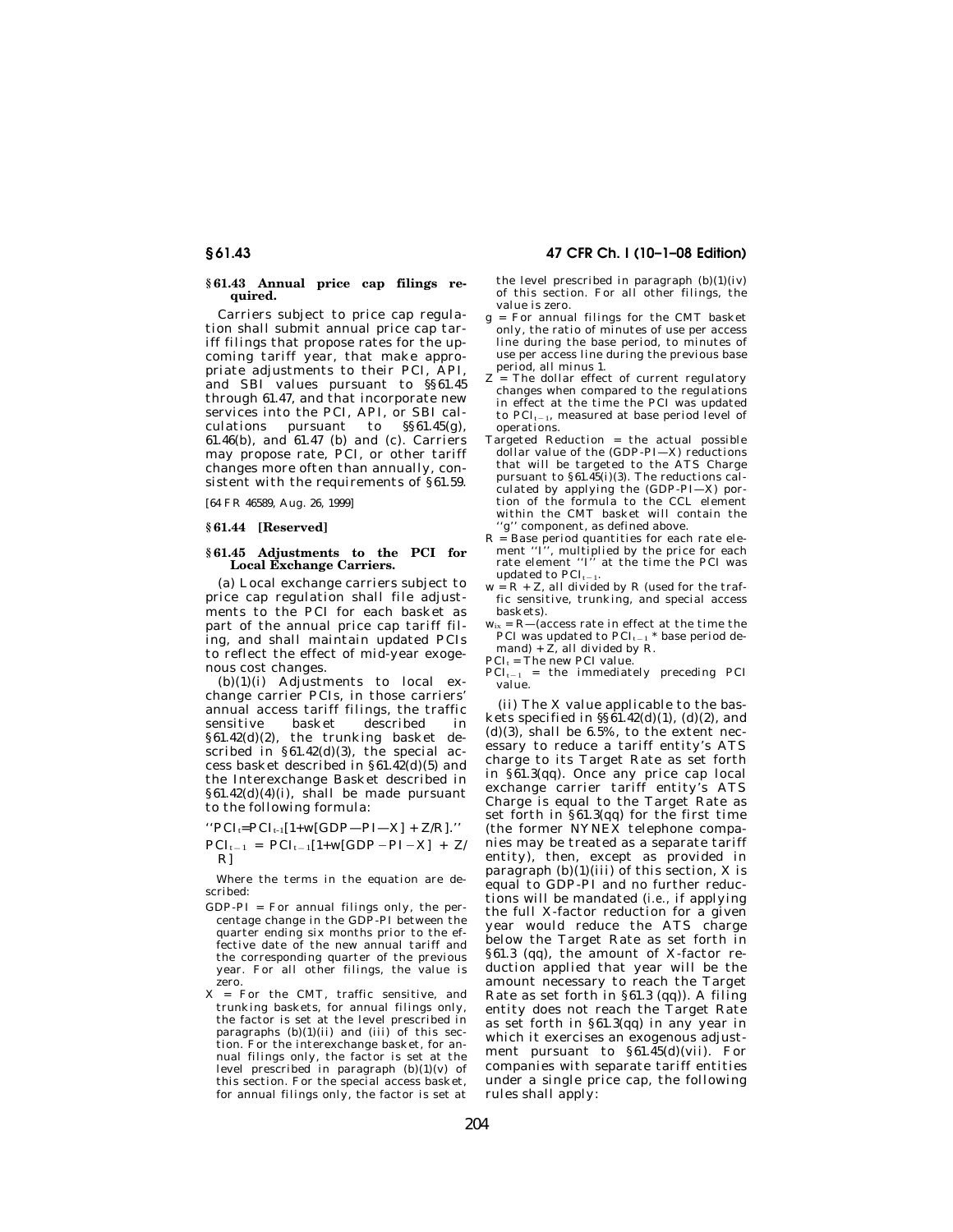(A) Targeting amounts as defined in  $§61.45(i)(1)(i)$  shall be identified separately, using the revenue for each of the tariff entities under the cap.

(B) Each tariff entity shall only be required to use the amount of targeting necessary to get to the Target Rate as set forth in § $\widetilde{6}1.3$  (qq).

(iii)(A) Except as provided in paragraph  $(b)(1)(iii)(B)$  of this section, once the Tariff Entity's Target Rate as set forth in §61.3 (qq) is achieved, the Xfactor for the CMT basket will equal GDP-PI as long as GDP-PI is less than or equal to 6.5% and greater than 0%. If GDP-PI is greater than 6.5%, and an entity has eliminated its CCL and multi-line business PICCs charges, the X-factor for the CMT basket will equal 6.5%, and all End User Common Line charges, rates and nominal caps, will be increased by the difference between GDP-PI and the 6.5% X-factor. If GDP-PI is less than 0, the X-factor for the CMT basket will be 0.

(B) For tariff filing entities with a Target Rate of \$0.0095, or for the portion of a filing entity consolidated pursuant to §61.48(o) that, prior to such consolidation, had a Target Rate of \$0.0095, in which the ATS charge has achieved the Target Rate but in which the carrier common line (CCL) charge has not been eliminated, the X-factor for the CMT basket will be 6.5% until the earlier of June 30, 2004, or until CCL charges are eliminated pursuant to paragraph  $(i)(4)$  of this section. Thereafter, in any filing entity in which a CCL charge remains after July 1, 2004, the X-factor for the CMT basket will be determined pursuant to paragraph  $(b)(1)(iii)(A)$  of this section as if CCL charges were eliminated.

(iv) For the special access basket specified in  $\S61.42(d)(5)$ , the value of X shall be 3.0% for the 2000 annual filing. The value of X shall be 6.5% for the 2001, 2002 and 2003 annual filings. Starting in the 2004 annual filing,  $\overline{X}$  shall be equal to GDP-PI for the special access basket.

(v) For the interexchange basket specified in  $$61.42$ (d)(4), the value of X shall be 3.0% for all annual filings.

(b)(2) Adjustments to price cap local exchange carrier PCIs and average price cap CMT revenue per line, in tariff filings other than the annual access tariff filing, for the CMT basket described in  $\S 61.42(d)(1)$ , the traffic sensitive basket described in §61.42(d)(2), the trunking basket described in §61.42(d)(3), the interexchange basket described in  $\S 61.42(d)(4)$ , and the special access basket described in  $§61.42(d)(5)$ , shall be made pursuant to the formulas set forth in paragraph  $(b)(1)(i)$  of this section, except that the ''w(GDP-PI— X)'' component of those PCI formulas shall not be employed.

(c) Effective  $\overline{J}$ uly 1, 2000, the prices of the CMT basket rate elements, excluding special access surcharges under §69.115 of this chapter and line ports in excess of basic under §69.157 of this chapter, shall be set based upon Average Price Cap CMT Revenue per Line month.

(d) The exogenous cost changes represented by the term ''Z'' in the formula detailed in paragraph  $(b)(1)(i)$  of this section shall be limited to those cost changes that the Commission shall permit or require by rule, rule waiver, or declaratory ruling.

(1) Subject to further order of the Commission, those exogenous changes shall include cost changes caused by:

(i) The completion of the amortization of depreciation reserve deficiencies;

(ii) Such changes in the Uniform System of Accounts, including changes in the Uniform System of Accounts requirements made pursuant to §32.16 of this chapter, as the Commission shall permit or require be treated as exogenous by rule, rule waiver, or declaratory ruling;

(iii) Changes in the Separations Manual;

(iv) [Reserved]

(v) The reallocation of investment from regulated to nonregulated activities pursuant to §64.901 of this chapter;

(vi) Such tax law changes and other extraordinary cost changes as the Commission shall permit or require be treated as exogenous by rule, rule waiver, or declaratory ruling;

(vii) Retargeting the PCI to the level specified by the Commission for carriers whose base year earnings are below the level of the lower adjustment mark, subject to the limitation in §69.731 of this chapter. The allocation of LFAM amounts will be allocated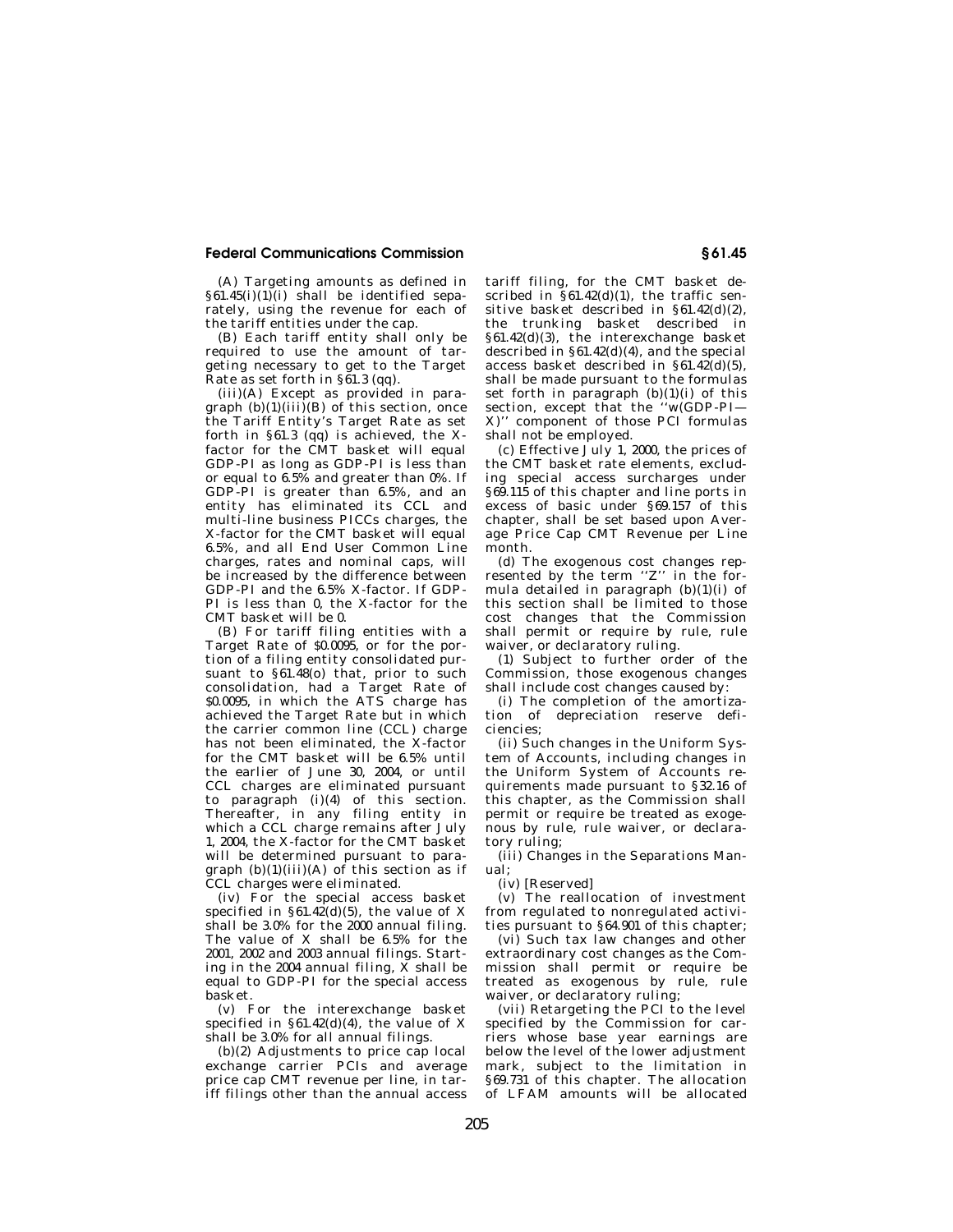pursuant to §61.45(d)(3). This section shall not be applicable to tariff filings during the tariff year beginning July 1, 2000, but is applicable in subsequent years;

(viii) Inside wire amortizations;

(ix) The completion of amortization of equal access expenses.

(2) Local exchange carriers specified in  $\frac{6}{56}61.41(a)(2)$  or (a)(3) shall, in their annual access tariff filing, recognize all exogenous cost changes attributable to modifications during the coming tariff year in their Subscriber Plant Factor and the Dial Equipment Minutes factor, and completions of inside wire amortizations and reserve deficiency amortizations.

(3) Exogenous cost changes shall be apportioned on a cost-causative basis between price cap services as a group, and excluded services as a group. Total exogenous cost changes thus attributed to price cap services shall be recovered from services other than those used to calculate the ATS charge.

(e) [Reserved]

(f) The exogenous costs caused by new services subject to price cap regulation must be included in the appropriate PCI calculations under paragraphs (b) and (c) of this section beginning at the first annual price cap tariff filing following completion of the base period in which such services are introduced.

(g) In the event that a price cap tariff becomes effective, which tariff results in an API value (calculated pursuant to §61.46) that exceeds the currently applicable PCI value, the PCI value shall be adjusted upward to equal the API value.

(h) [Reserved]

 $(i)(1)(i)$  Price cap local exchange carriers that are recovering revenues through rates pursuant to §§69.106, 69.108, 69.109, 69.110, 69.111, 69.112, 69.113, 69.118, 69.123, 69.124, 69.125, 69.129, or §69.155 of this chapter shall target, to the extent necessary to reduce the ATS Charge to the Target Rate as set forth in §61.3 (qq) for the first time, any PCI reductions associated with the dollar impact of application of the (GDP-PI— X) portion of the formula in  $§61.45(b)(1)(i)$  to the traffic sensitive and trunking baskets. In order to calculate the actual dollars to transfer to

**§ 61.45 47 CFR Ch. I (10–1–08 Edition)** 

the trunking and traffic sensitive baskets, carriers will first determine the 'Targeted Revenue Differential'' that will be transferred to the trunking and traffic sensitive baskets to reduce the ATS Charge to the Target Rate as set forth in §61.3(qq). The Targeted Revenue Differential shall be applied only to the trunking and traffic sensitive baskets to the extent necessary to reduce the ATS charge to the Target Rate as set forth in §61.3 (qq), and shall not be applied to reduce the PCIs in any other basket or to reduce Average Price Cap CMT Revenue per Line month, except as provided in §61.45(i)(4).

(ii) For the purposes of  $\S 61.45(i)(1)(i)$ , Targeted Revenue Differential will be determined by adding together the following amounts:

(A)  $R^*$  (GDP-PI-X) for the traffic sensitive basket, trunking basket, and the CMT basket excluding CCL revenues; and

(B) CCL Revenues  $*(GDP-PI-X-(g/\gamma))$  $2)$ ]/[1 + (g/2)]

Where " $g$ " is defined in  $\S 61.45(b)(1)(i)$ .

(2) Until a tariff entity's ATS Charge equals the Target Rate as set forth in §61.3 (qq) for the first time, the Targeted Revenue Differential will be targeted to reduce the following rates for that tariff filing entity, in order of priority:

(i) To the residual per minute Transport Interconnection Charge, until that rate is \$0.00; then

(ii) To the Information Surcharge, until that rate is \$0.00; then

(iii) To the other Local Switching charges and Switched Transport charges until the tariff entity's ATS Rate equals the Target Rate as set forth in §61.3(qq) for the first time. In making these reductions, the reductions to Local Switching rates as a percentage of total X-factor reductions must be greater than or equal to the percentage proportion of Local Switching revenues to the total sum of revenues for Local Switching, Local Switching Trunk Ports, Signalling Transfer Point Port Termination, Switched Direct Trunked Transport, Signalling for Switched Direct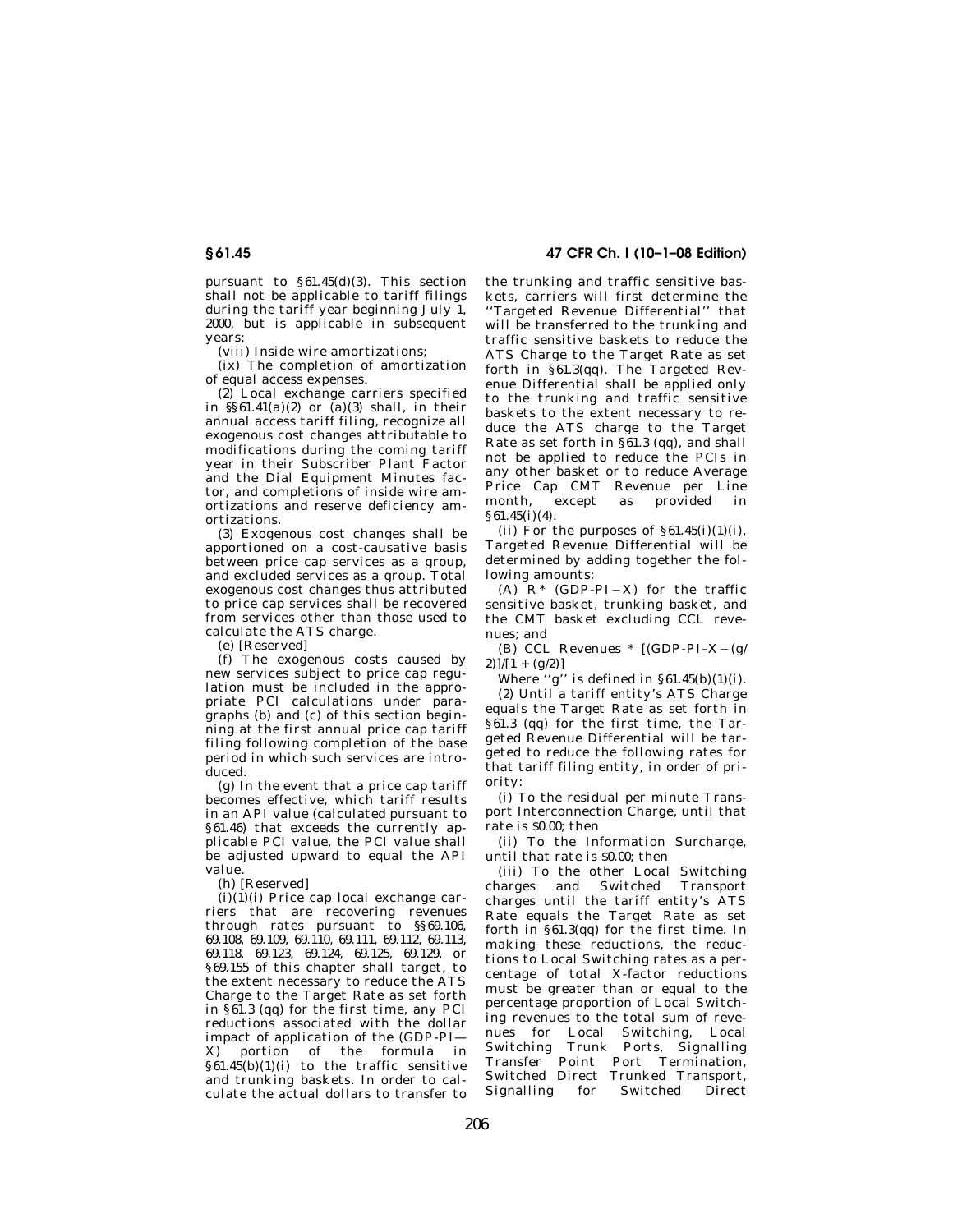Trunked Transport, Entrance Facilities for switched access traffic, Tandem Switched Transport, and Signalling for Tandem Switching (*i.e.,* Local Switching gets at least its proportionate share of reductions).

(3) After a price cap local exchange carrier reaches the Target Rate as set forth in  $\S 61.3$ (qq), the ATS Rate will be recalculated each subsequent Annual Filing. This process will identify the new ATS Charge for the new base period level. Due to change in base period demand and inclusion of new services for that annual filing, the absolute level of a tariff entity's ATS Charge may change. The resulting new ATS Charge level will be what that tariff entity will be measured against during that base period. For example, if a company whose target is \$0.0055 reached the Target Rate during the 2000 annual filing, that level may change to \$0.0058 in the 2001 annual filing due to change in demand and inclusion of new services. Therefore, it will be the \$0.0058 average rate that the tariff entity will be measured against for all non-annual filings. Likewise, if that same company was at the Target Rate during the 2000 filing, that level may change to \$0.0053 average rate in the 2001 annual filing due to change in demand and inclusion of new services. In that case, it will be at the \$0.0053 average rate that the tariff entity will be measured.

(4) A company electing a \$0.0095 Target Rate will, in the tariff year it reaches the Target Rate, apply any Targeted Revenue Differential remaining after reaching the Target Rate to reduce Average Price Cap CMT Revenue per Line month until the CCL charge is eliminated. In subsequent years, until the earlier of June 30, 2004 or when the CCL charge is eliminated, tariff filing entities with a Target Rate of \$0.0095, or the portion of a filing entity consolidated pursuant to §61.48(o) that, prior to such consolidation, had a Target Rate of \$0.0095, will reduce Average Price Cap CMT Revenue per Line month according to the following method:

(i) Filing entity calculates the maximum allowable carrier common line revenue, as defined in §61.46(d)(1), that would be permitted in the absence of further adjustment pursuant to this paragraph;

(ii) Filing entity identifies maximum amount of dollars available to reduce Average Price Cap CMT Revenue per Line month by the following:

(CMT revenue in a \$0.0095 Area—CCL revenue in a \$0.0095 Area) \* (GDP-PI—  $X$ ) + (CCL Revenue in a \$0.0095 Area) \*  $[(GDP-PI-X)-(g/2)]/[1+(g/2)]$ 

(iii) The Average Price Cap CMT Revenue per Line month shall then be reduced by the lesser of the amount described in paragraph  $(i)(4)(i)$  of this section and the amount described in paragraph (i)(4)(ii) of this section, divided by base period Switched Access End User Common Line Charge lines.

[65 FR 38696, June 21, 2000; 65 FR 57741, Sept. 26, 2000]

#### **§ 61.46 Adjustments to the API.**

(a) Except as provided in paragraphs (d) and (e) of this section, in connection with any price cap tariff filing proposing rate changes, the carrier must calculate an API for each affected basket pursuant to the following methodology:

 $API_t = API_{t-1}[\Sigma i \ v_i (P_t/P_{t-1})i]$ 

Where:

 $API_t =$  the proposed API value,

 $API_{t-1}$  = the existing API value,

 $P_t$  = the proposed price for rate element "i,"  $P_{t-1}$  = the existing price for rate element "i," and

 $v_i$  = the current estimated revenue weight for rate element ''i,'' calculated as the ratio of the base period demand for the rate element ''i'' priced at the existing rate, to the base period demand for the entire basket of services priced at existing rates.

(b) New services subject to price cap regulation must be included in the appropriate API calculations under paragraph (a) of this section beginning at the first annual price cap tariff filing following completion of the base period in which they are introduced. This index adjustment requires that the demand for the new service during the base period must be included in determining the weights used in calculating the API.

(c) Any price cap tariff filing proposing rate restructuring shall require an adjustment to the API pursuant to the general methodology described in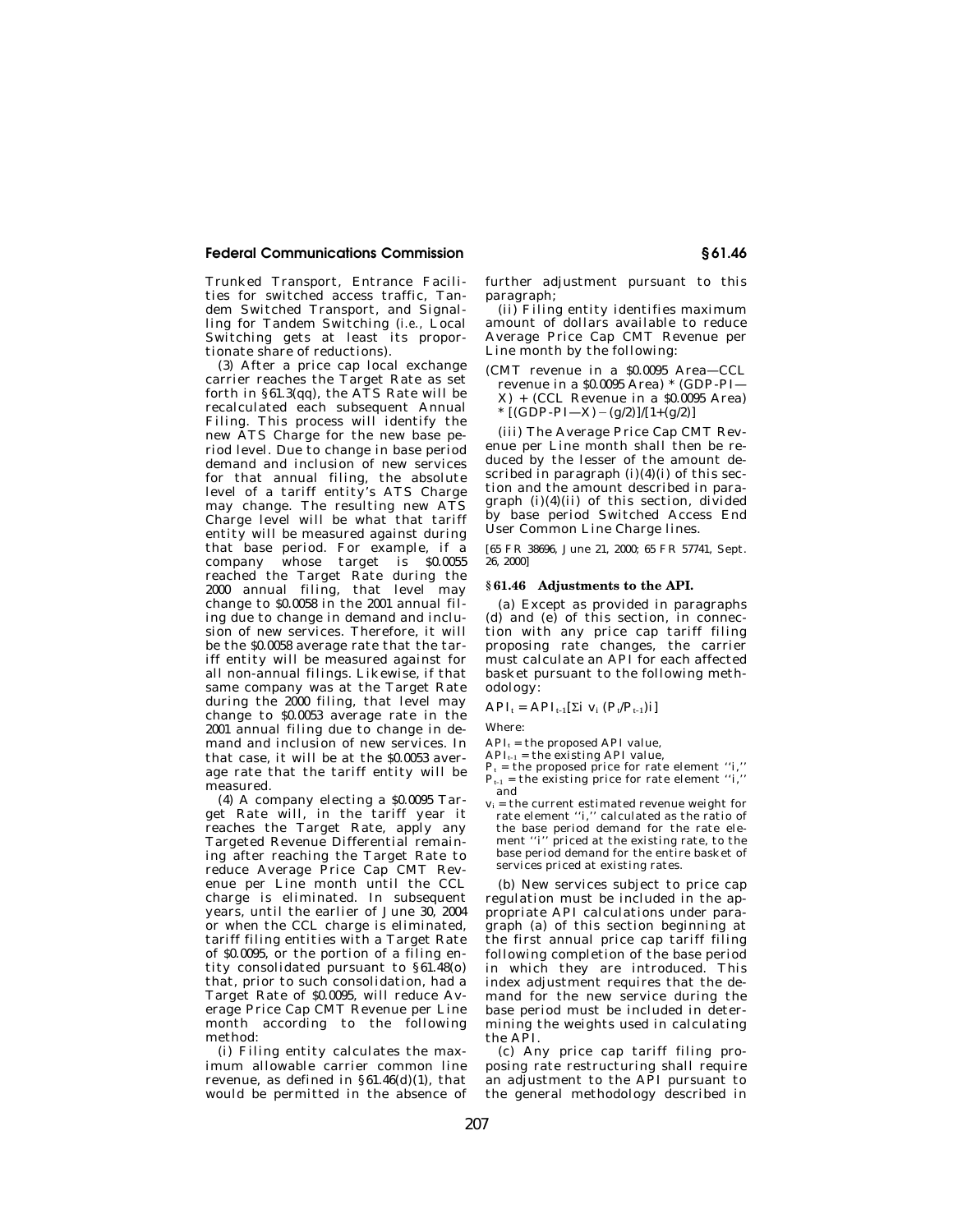paragraph (a) of this section. This adjustment requires the conversion of existing rates into rates of equivalent value under the proposed structure, and then the comparison of the existing rates that have been converted to reflect restructuring to the proposed restructured rates. This calculation may require use of carrier data and estimation techniques to assign customers of the preexisting service to those services (including the new restructured service) that will remain or become available after restructuring.

(d) The maximum allowable carrier common line (CCL) revenue shall be computed pursuant to the following methodology:

CCL = CMT-EUCL-Interstate Access Universal Service Support Mechanism Per Line-PICC

Where:

- CMT = Price Cap CMT Revenue as defined in §61.3(cc).
- EUCL = Maximum allowable EUCL rates established pursuant to §69.152 of this chapter multiplied by base period lines.
- Interstate Access Universal Service Support Per Line = the amount as determined by the Administrator pursuant to §54.807 of this chapter times the number of base period lines for each customer class and zone receiving Interstate Access Universal Service support pursuant to part 54, subpart J.
- PICC = Maximum allowable PICC rates established pursuant to §69.153 of this chapter multiplied by base period lines.

(e) In no case shall a price cap local exchange carrier include data associated with services offered pursuant to contract tariff in the calculations required by this section.

[65 FR 38698, June 21, 2000; 65 FR 57741, 57742, Sept. 26, 2000]

## **§ 61.47 Adjustments to the SBI; pricing bands.**

(a) In connection with any price cap tariff filing proposing changes in the rates of services in service categories, subcategories, or density zones, the carrier must calculate an SBI value for each affected service category, subcategory, or density zone pursuant to the following methodology:

 $SBI_t = SBI_{t-1}[\Sigma_i V_i(P_t/P_{t-1})_i]$ 

where  $SBI_t =$  the proposed SBI value,

# **§ 61.47 47 CFR Ch. I (10–1–08 Edition)**

 $\text{SBI}_{\text{t-1}}$  = the existing SBI value,

- $P_t$  = the proposed price for rate element "i,"
- $P_{t-1}$  = the existing price for rate element "i," and
- $v_i$  = the current estimated revenue weight for rate element ''i,'' calculated as the ratio of the base period demand for the rate element ''i'' priced at the existing rate, to the base period demand for the entire group of rate elements comprising the service category priced at existing rates.

(b) New services that are added to existing service categories or subcategories must be included in the appropriate SBI calculations under paragraph (a) of this section beginning at the first annual price cap tariff filing following completion of the base period in which they are introduced. This index adjustment requires that the demand for the new service during the base period must be included in determining the weights used in calculating the SBI.

(c) In the event that the introduction of a new service requires the creation of a new service category or subcategory, a new SBI must be established for that service category or subcategory beginning at the first annual price cap tariff filing following completion of the base period in which the new service is introduced. The new SBI should be initialized at a value of 100, corresponding to the service category or subcategory rates in effect the last day of the base period, and thereafter should be adjusted as provided in paragraph (a) of this section.

(d) Any price cap tariff filing proposing rate restructuring shall require an adjustment to the affected SBI pursuant to the general methodology described in paragraph (a) of this section. This adjustment requires the conversion of existing rates in the rate element group into rates of equivalent value under the proposed structure, and then the comparison of the existing rates that have been converted to reflect restructuring to the proposed restructured rates. This calculation may require use of carrier data and estimation techniques to assign customers of the preexisting service to those services (including the new restructured service) that will remain or become available after restructuring.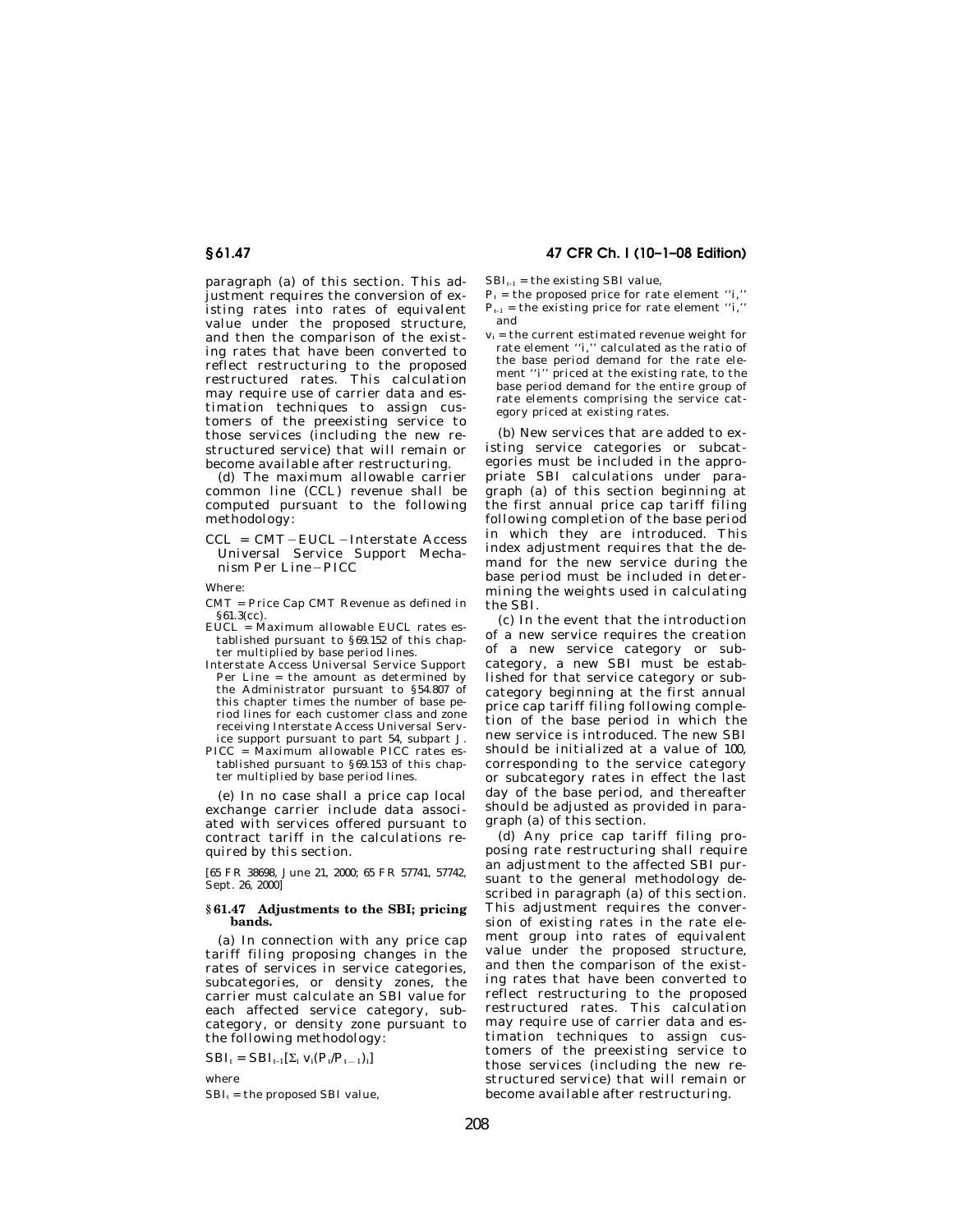(e) Pricing bands shall be established each tariff year for each service category and subcategory within a basket. Each band shall limit the pricing flexibility of the service category, subcategory, as reflected in the SBI, to an annual increase of a specified percent listed in this paragraph, relative to the percentage change in the PCI for that basket, measured from the levels in effect on the last day of the preceding tariff year. For local exchanage carriers subject to price cap regulation as that term is defined in  $\S 61.3$ (ee), there shall be no lower pricing band for any service category or subcategory.

(1) Five percent:

(i) Local Switching (traffic sensitive basket)

(ii) Information (traffic sensitive basket)

(iii) Database Access Services (traffic sensitive basket)

(iv) 800 Database Vertical Services subservice (traffic sensitive basket)

(v) Billing Name and Address (traffic sensitive basket)

(vi) Local Switching Trunk Ports (traffic sensitive basket)

(vii) Signalling Transfer Point Port Termination (traffic sensitive basket)

(viii) Voice Grade (trunking and special access baskets)

(ix) Audio/Video (special access basket)

(x) Total High Capacity (trunking and special access baskets)

(xi) DS1 Subservice (trunking and special access baskets)

(xii) DS3 Subservice (trunking and special access baskets)

(xiii) Wideband (special access basket)

(2) Two percent:

(i) Tandem-Switched Transport (trunking basket)

(ii) Signalling for Tandem Switching (trunking basket)

(f) A local exchange carrier subject to price cap regulation may establish density zones pursuant to the requirements set forth in §69.123 of this chapter, for any service in the trunking and special access baskets, other than the interconnection charge set forth in §69.124 of this chapter. The pricing flexibility of each zone shall be limited to an annual increase of 15 percent, relative to the percentage change in the PCI for that basket, measured from the levels in effect on the last day of the preceding tariff year. There shall be no lower pricing band for any density zone.

 $(g)-(i)(l)$  [Reserved]

(2) Effective January 1, 1998, notwithstanding the requirements of paragraph (a) of this section, if a local exchange carrier is recovering interconnection charge revenues through per-minute rates pursuant to §69.155 of this chapter, any reductions to the PCI for the basket designated in  $\S 61.42(d)(3)$ resulting from the application of the provisions of  $§61.45(b)(1)(i)$  and from the application of the provisions of  $\frac{1}{5861.45(i)(1)}$  and  $61.45(i)(2)$  shall be directed to the SBI of the service category designated in §61.42(d)(i).

(3) [Reserved]

(4) Effective January 1, 1998, the SBI reduction required by paragraph (i)(2) of this section shall be determined by dividing the sum of the dollar amount of any PCI reduction required by  $\S§61.45(i)(1)$  and  $61.45(i)(2)$ , by the dollar amount associated with the SBI for the service category designated in §61.42(e)(2)(vi), and multiplying the SBI for the service category designated in  $§61.42(e)(2)(vi)$  by one minus the resulting ratio.

(5) Effective July 1, 2000, notwithstanding the requirements of paragraph (a) of this section and subject to the limitations of §61.45(i), if a local exchange carrier is recovering an ATS charge greater than its Target Rate as set forth in §61.3(qq), any reductions to the PCI for the traffic sensitive or trunking baskets designated in  $§$ §61.42(d)(2) and 61.42(d)(3) resulting from the application of the provisions of  $§61.45(b)$ , and the formula in  $§61.45(b)$ and from the application of the provisions of  $\S\$ 61.45(i)(1), and 61.45(i)(2) shall be directed to the SBIs of the service categories designated in §§61.42(e)(1) and 61.42(e)(2).

(j) [Reserved]

(k) In no case shall a price cap local exchange carrier include data associated with services offered pursuant to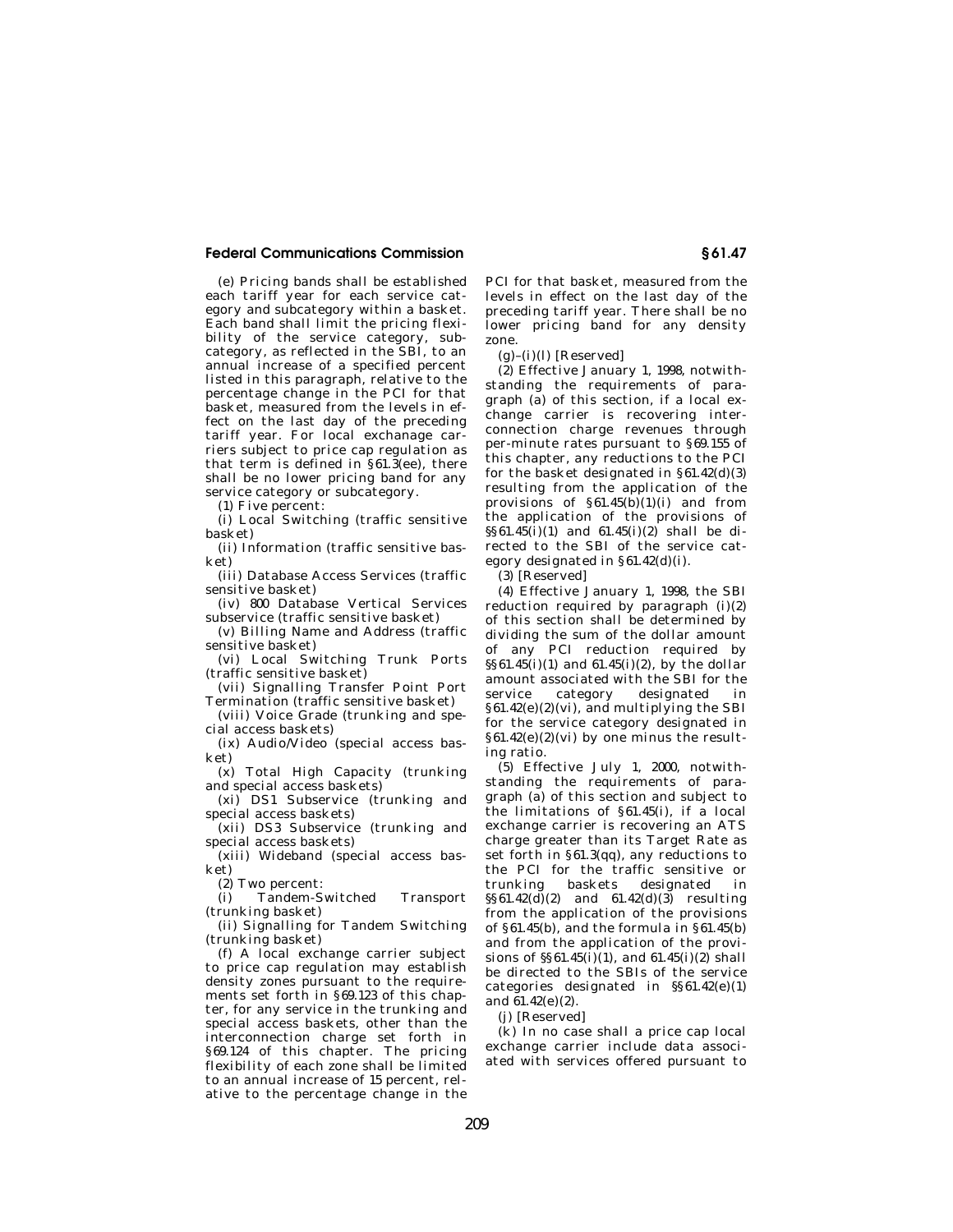contract tariff in the calculations required by this section.

[54 FR 19843, May 8, 1989, as amended at 55 FR 42384, Oct. 19, 1990; 56 FR 55239, Oct. 25, 1991; 57 FR 54331, Nov. 18, 1992; 58 FR 7868, Feb. 10, 1993; 58 FR 48762, Sept. 17, 1993; 59 FR 10302, Mar. 4, 1994; 59 FR 32930, June 27, 1994; 60 FR 19528, Apr. 19, 1995; 60 FR 52346, Oct. 6, 1995; 62 FR 4659, Jan. 31, 1997; 62 FR 31932, June 11, 1997; 62 FR 40460, July 29, 1997; 64 FR 46590, Aug. 26, 1999; 64 FR 51265, Sept. 22, 1999; 65 FR 38698, June 21, 2000; 65 FR 57742, Sept. 26, 2000]

## **§ 61.48 Transition rules for price cap formula calculations.**

(a)–(h) [Reserved]

(i) *Transport and Special Access Density Pricing Zone Transition Rules*—(1) *Definitions.* The following definitions apply for purposes of paragraph (i) of this section:

*Earlier date* is the earlier of the special access zone date and the transport zone date.

*Earlier service* is special access if the special access zone date precedes the transport zone date, and is transport if the transport zone date precedes the special access zone date.

*Later date* is the later of the special access zone date and the transport zone date.

*Later service* is transport if the special access zone date precedes the transport zone date, and is special access if the transport zone date precedes the special access zone date.

*Revenue weight* of a given group of services included in a zone category is the ratio of base period demand for the given service rate elements included in the category priced at existing rates, to the base period demand for the entire group of rate elements comprising the category priced at existing rates.

*Special access zone date* is the date on which a local exchange carrier tariff establishing divergent special access rates in different zones, as described in §69.123(c) of this chapter, becomes effective.

*Transport zone date* is the date on which a local exchange carrier tariff establishing divergent switched transport rates in different zones, as described in §69.123(d) of this chapter, becomes effective.

(2) *Simultaneous Introduction of Special Access and Transport Zones.* Local ex-

## **§ 61.48 47 CFR Ch. I (10–1–08 Edition)**

change carriers subject to price cap regulation that have established density pricing zones pursuant to §69.123 of this chapter, and whose special access zone date and transport zone date occur on the same date, shall initially establish density pricing zone SBIs and bands pursuant to the methodology in  $\S\S 61.47(e)$  through (f).

(3) *Sequential Introduction of Zones in the Same Tariff Year.* Notwithstanding §§61.47(e) through (f), local exchange carriers subject to price cap regulation that have established density pricing zones pursuant to §69.123 of this chapter, and whose special access zone date and transport zone date occur on different dates during the same tariff year, shall, on the earlier date, establish density pricing zone SBIs and pricing bands using the methodology described in  $\S$ §61.47(e) through (f), but applicable to the earlier service only. On the later date, such carriers shall recalculate the SBIs and pricing bands to limit the pricing flexibility of the services included in each density pricing zone category, as reflected in its SBI, as follows:

(i) The upper pricing band shall be a weighted average of the following:

(A) The upper pricing band that applied to the earlier services included in the zone category on the day preceding the later date, weighted by the revenue weight of the earlier services included in the zone category; and

(B) 1.05 times the SBI value for the services included in the zone category on the day preceding the later date, weighted by the revenue weight of the later services included in the zone category.

(ii) [Reserved]

(iii) On the later date, the SBI value for the zone category shall be equal to the SBI value for the category on the day preceding the later date.

(4) *Introduction of Zones in Different Tariff Years.* Notwithstanding §§61.47(e) through (f), those local exchange carriers subject to price cap regulation that have established density pricing zones pursuant to  $§69.123$  of this chapter, and whose special access zone date and transport zone date do not occur within the same tariff year, shall, on the earlier date, establish density pricing zone SBIs and pricing bands using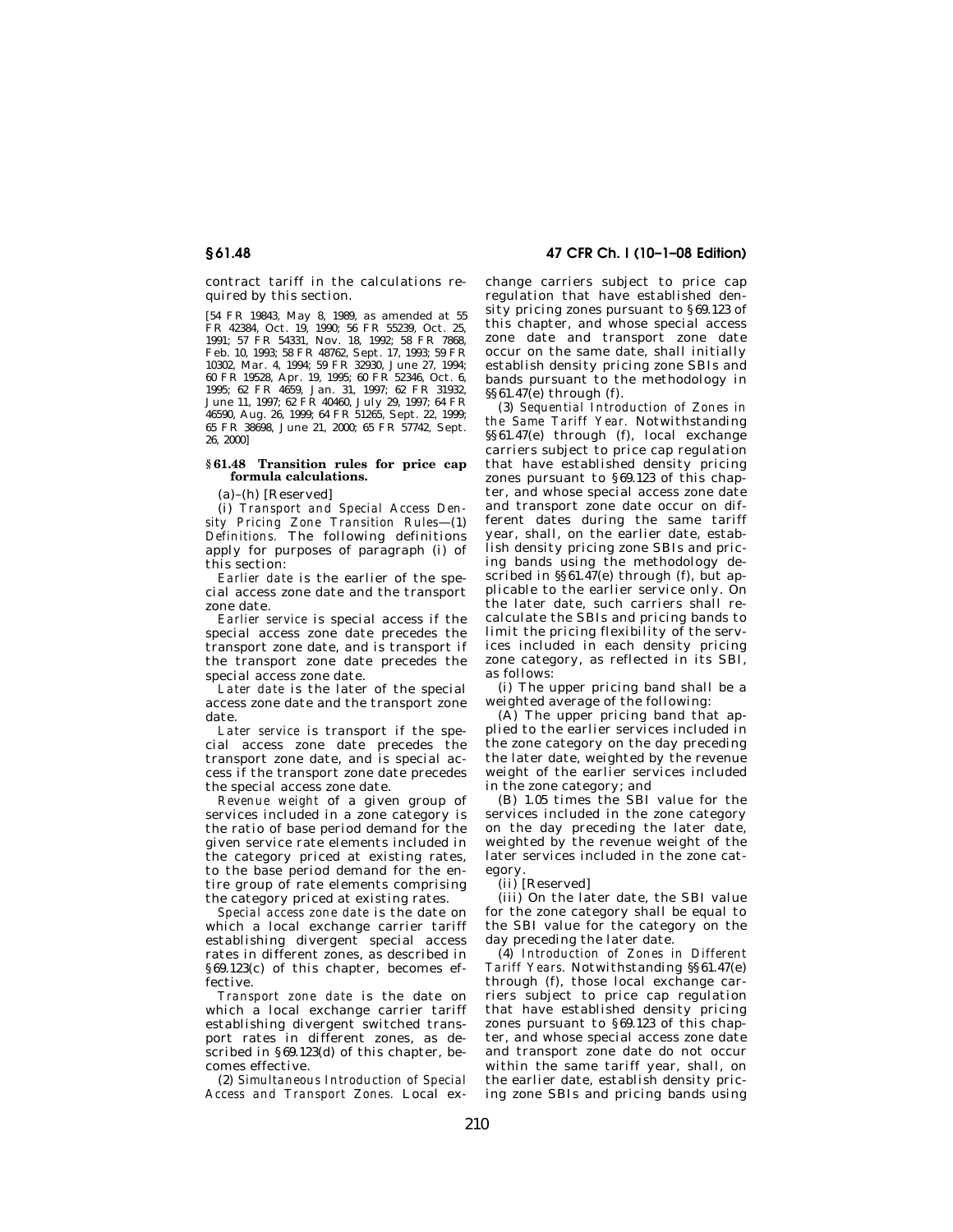the methodology described in §§61.47(e) through (f), but applicable to the earlier service only.

(i) On the later date, such carriers shall use the methodology set forth in paragraphs (a) through (d) of §61.47 to calculate separate SBIs in each zone for each of the following groups of services:

(A) DS1 special access services;

(B) DS3 special access services;

(C) DS1 entrance facilities, DS1 direct-trunked transport, and DS1 dedicated signalling transport;

(D) DS3 entrance facilities, DS3 direct-trunked transport, and DS3 dedicated signalling transport;

(E) Voice grade entrance facilities, voice grade direct-trunked transport, and voice grade dedicated signalling transport;

(F) Tandem-switched transport; and

(G) Such other special access services as the Commission may designate by order.

(ii) From the later date through the end of the following tariff year, the annual pricing flexibility for each of the subindexes specified in paragraph  $(i)(4)(i)$  of this section shall be limited to an annual increase of five percent or an annual decrease of fifteen percent, relative to the percentage change in the PCI for the trunking basket, measured from the levels in effect on the last day of the tariff year preceding the tariff year in which the later date occurs.

(iii) On the first day of the second tariff year following the tariff year during which the later date occurs, the local exchange carriers to which this paragraph applies shall establish the separate subindexes provided in §61.47(e), and shall set the initial SBIs for those density pricing zone categories that are combined (specified in paragraphs (i)(4)(i)(A), (i)(4)(i)(B),  $(i)(4)(i)(C), (i)(4)(i)(D), (i)(4)(i)(E),$  and  $(i)(4)(i)(G)$  of this section) by computing the weighted averages of the SBIs that applied to the formerly separate zone categories, weighted by the revenue weights of the respective services included in the zone categories.

(j)–(k) [Reserved]

(l) *Average Traffic Sensitive Revenues.*  (1) In the July 1, 2000 annual filing, price cap local exchange carriers will make an additional reduction to rates comprising ATS charge, and to associated SBI upper limits and PCIs. This reduction will be calculated to be the amount that would be necessary to achieve a total \$2.1 billion reduction in carrier common line and ATS rates by all price cap local exchange carriers, compared with those rates as they existed on June 30, 2000 using 2000 annual filing base period demand.

(i) The net change in revenue associated with Carrier Common Line Rate elements resulting from:

(A) The removal from access of price cap local exchange carrier contributions to the Federal universal service mechanisms;

(B) Price cap local exchange carrier receipts of interstate access universal service support pursuant to subpart J of part 54;

(C) Changes in End User Common Line Charges and PICC rates;

(D) Changes in Carrier Common Line charges due to GDP-PI—X targeting for \$0.0095 filing entities.

(ii) Reductions in Average Traffic Sensitive charges resulting from:

(A) Targeting of the application of the (GDP- $\overline{PI} - \overline{X}$ ) portion of the formula in §61.45(b), and any applicable ''g'' adjustments;

(B) The removal from access of price cap local exchange carrier contributions to the Federal universal service mechanisms;

(C) Additional ATS charge reductions defined in paragraph (2) of this section.

(2) Once the reductions in paragraph  $(l)(1)(i)$  and paragraphs  $(l)(1)(ii)(A)$  and  $(1)(1)(ii)(B)$  of this section are identified, the difference between those reductions and \$2.1 billion is the total amount of additional reductions that would be made to ATS rates of price cap local exchange carriers. This amount will then be restated as the percentage of total price cap local exchange carrier Local Switching revenues as of June 30, 2000 using 2000 annual filing base period demand (''June 30 Local Switching revenues'') necessary to yield the total amount of additional reductions and taking into account the fact that, if participating, a price cap local exchange carrier would not reduce ATS rates below its Target Rate as set forth in §61.3(qq). Each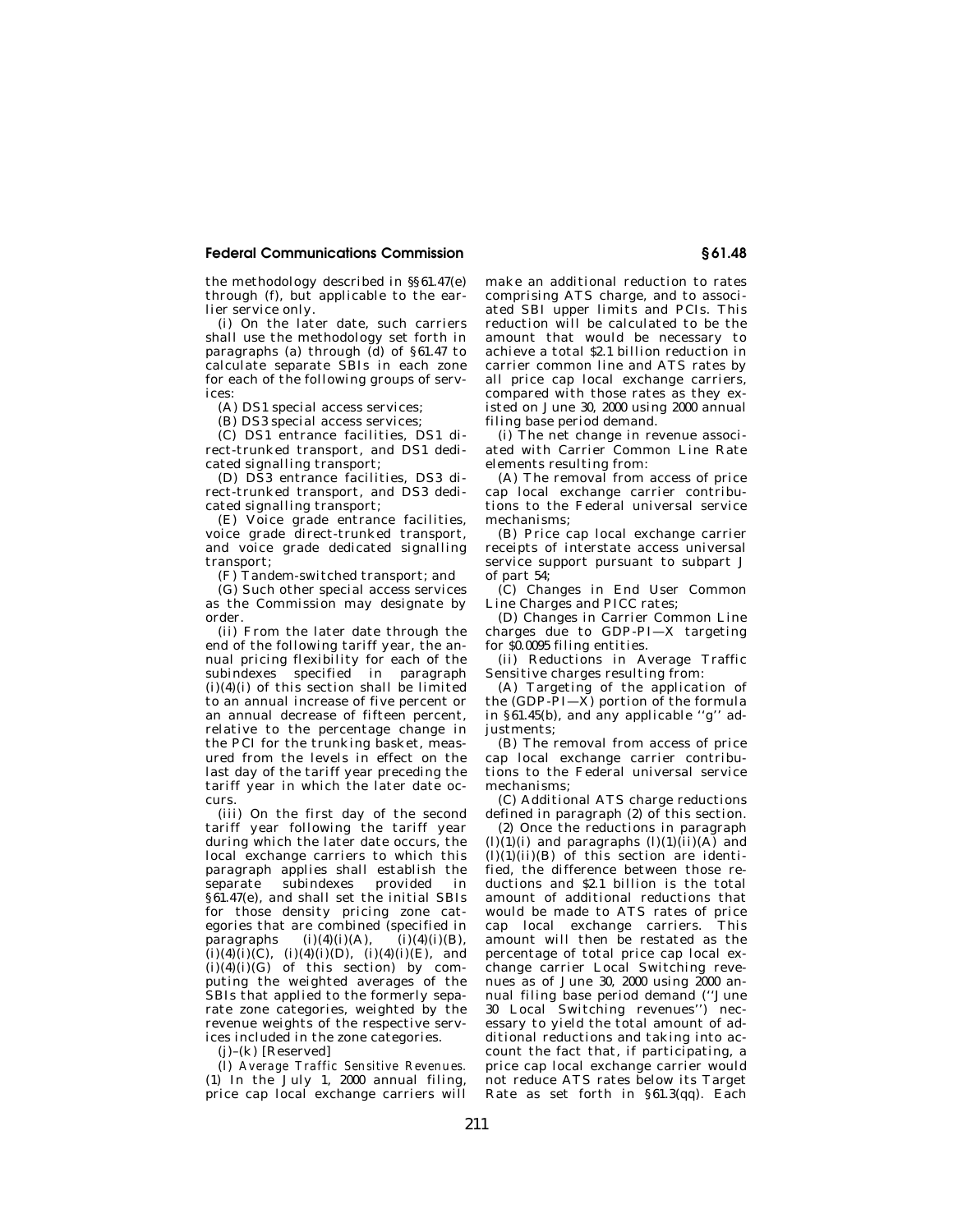price cap local exchange carrier then reduces ATS rate elements, and associated SBI upper limits and PCIs, by a dollar amount equivalent to the percentage times the June 30 Local Switching revenues for that filing entity, provided that no price cap local exchange carrier shall be required to reduce its ATS rates below its Target Rate as set forth in §61.3(qq). Each carrier can take its additional reductions against any of the ATS rate elements, provided that at least a proportional share must be taken against Local Switching rates.

(m) *Pooled Local Switching Revenues.*  (1) Price cap local exchange carriers are permitted to pool local switching revenues in their CMT basket under one of the following conditions.

(i) Any price cap local exchange carrier that would otherwise have July 1, 2000 price cap reductions as a percentage of Base Period Price Cap Revenues at the holding company level greater than the industry wide total July 1, 2000 price cap revenue reduction as a percentage of Base Period Price Cap .<br>Revenues may elect temporarily to pool the amount of the additional reductions above 25% of the Local Switching element revenues necessary to yield that carrier's proportionate share of a total \$2.1 billion reduction in switched access usage rates on July 1, 2000. The basis of the reduction calculation will be  $R$  at  $PCI_{t-1}$  for the upcoming tariff year. The percentage reductions per line amounts will be calculated as follows: (Total Price Cap Revenue Reduction ÷ Base Period Price Cap Revenues)

Pooled local switching revenue for each filing entity within a holding company that qualifies under this paragraph (i) will continue until such pooled revenues are eliminated under this paragraph. Notwithstanding the provisions of §61.45(b)(1), once the Average Traffic Sensitive (ATS) rate reaches the applicable Target Rate as set forth in §61.3(qq), the Targeted Revenue Differential as defined in §61.45(i) shall be targeted to reducing pooled local switching revenue until the pooled local switching revenue is eliminated. Thereafter, the X-factor for these baskets will be determined in accordance with §61.45(b)(1).

**§ 61.48 47 CFR Ch. I (10–1–08 Edition)** 

(ii) Price cap local exchange carriers other than the Bell companies and GTE with at least 20% of total holding company lines operated by companies that as of December 31, 1999 were certified to the Commission as rural carriers, may elect to pool up to the following amounts:

(A) For a price cap holding company's predominantly non-rural filing entities (*i.e.,* filing entities within which more than 50% of all lines are operated by telephone companies other than those that as of December 31, 1999 were certified to the Commission as rural telephone companies), the amount of the additional reductions to Average Traffic Sensitive Charge rates as defined in paragraph  $(l)(2)$  of this section, to the extent such reductions exceed 25% of the Local Switching element revenues (measured in terms of June 30, 2000 rates times 1999 base period demand);

(B) For a price cap holding company's predominantly rural filing entities (*i.e.,* filing entities with greater than 50% of lines operated by telephone companies that as of December 31, 1999 were certified to the Commission as rural telephone companies), the amount of the additional reductions to Average Traffic Sensitive Charge rates as defined in paragraph  $(l)(2)$  of this section.

(2) Allocation of Pooled Local Switching Revenue to Certain CMT Elements

(i) The pooled local switching revenue for each filing entity is shifted to the CMT basket within price caps. Pooled local switching revenue will not be included in calculations to determine the eligibility for interstate access universal service funding.

(ii) Pooled local switching revenue will be capped on a revenue per line basis.

(iii) Pooled local switching revenue is included in the total revenue for the CMT basket in calculating the X-factor reduction targeted to the traffic sensitive rate elements, and for companies qualified under paragraph  $(m)(1)(i)$  of this section, to pooled elements after the Average Traffic Sensitive Charge reaches the target level. For the purpose of targeting X-factor reductions, companies that allocate pooled local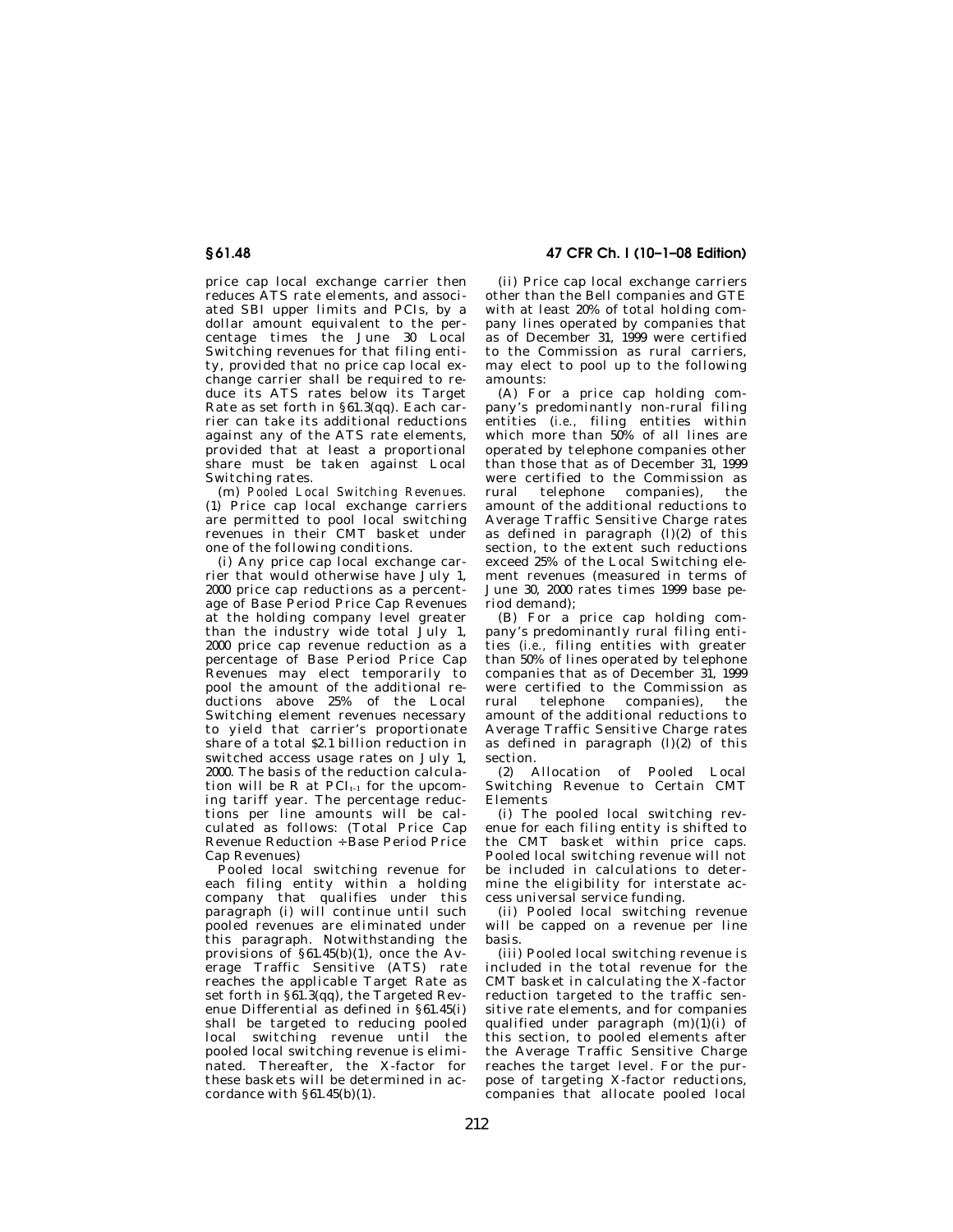switching revenue to other filing entities pursuant to paragraph  $(m)(2)(vi)$ of this section shall include pooled local switching revenue in the total revenue of the CMT basket of the filing entity from which the pooled local switching revenue originated.

(iv) Pooled local switching revenue shall be kept separate from CMT revenue in the CMT basket. CMT rate elements for each filing entity shall first be set based on CMT revenue per line without regard to the presence of pooled local switching revenue for each filing entity.

(v) If the rates generated without regard to the presence of pooled local switching revenue for multi-line business PICC and/or multi-line business SLC are below the nominal caps of \$4.31 and \$9.20, respectively, pooled amounts can be added to these rate elements to the extent permitted by the nominal caps.

(vi) Notwithstanding the provisions of §69.152(k) of this chapter, pooled local switching revenue is first added to the multi-line business SLC until the rate equals the nominal cap (\$9.20) or the pooled local switching revenue is fully allocated. If pooled local switching revenue remains after applying amounts to the multi-line business SLC, notwithstanding the provisions of §69.153 of this chapter, the remaining pooled local switching revenue may be added to the multi-line business PICC until the rate equals the nominal cap (\$4.31) or the pooled local switching revenue is fully allocated. Unallocated pooled local switching revenue may still remain. For companies pooling pursuant to paragraph  $(m)(1)(i)$  of this section, these unallocated amounts may not be recovered from the CCL charge, the primary residential and single-line business SLC, a non-primary residential SLC, or from CMT elements in any other filing entity.

(vii) For companies pooling pursuant to paragraph  $(m)(1)(ii)$  of this section, pooled local switching revenue that can not be allocated to the multi-line business PICC and multi-line business SLC rates within an individual filing entity may not be recovered from the CCL charge, primary residential and single-line business SLC or residential/ single-line business SLC charges, but may be allocated to other filing entities within the holding company, and collected by adding these amounts to the multi-line business PICC and multi-line business SLC rates. The allocation of pooled local switching revenue among filing entities will be recalculated at each annual filing. In subsequent annual filings, pooled local switching revenue that was allocated to another filing entity will be reallocated to the filing entity from where it originated, to the full extent permitted by the nominal caps of \$9.20 and \$4.31.

(viii) Notwithstanding the provisions of §69.152(k) of this chapter, these unallocated local switching revenues that cannot be recovered fully pursuant to paragraph  $(m)(2)(vii)$  of this section are first added to the multi-line business SLC of other filing entities until the resulting rate equals the nominal cap (\$9.20) or the pooled local switching revenue for the holding company is fully allocated. If the pooled local switching revenue can be fully allocated to the multi-line business SLC, the amount is distributed to each filing entity with a rate below the nominal cap (\$9.20) based on its below-cap multi-line business SLC revenue as a percentage of the total holding company's below-cap multi-line business SLC revenue.

(ix) If pooled local switching revenue remains after applying amounts to the multi-line business SLC of all filing entities in the holding company, pooled local switching revenue may be added to the multi-line business PICC of other filing entities. Notwithstanding the provisions of §69.153 of this chapter, the remaining pooled local switching revenue is distributed to each filing entity with a rate below the nominal cap (\$4.31) based on its below-cap multi-line business PICC revenue as a percentage of the total holding company's below-cap multi-line business PICC revenue.

(x) If pooled local switching revenue is added to the multi-line business SLC but not to the multi-line business PICC for a filing entity that qualified to deaverage SLCs without regard to pooled local switching revenue, the resulting SLC rates can still be deaveraged. Total pooled local switching revenue is added to the deaveraged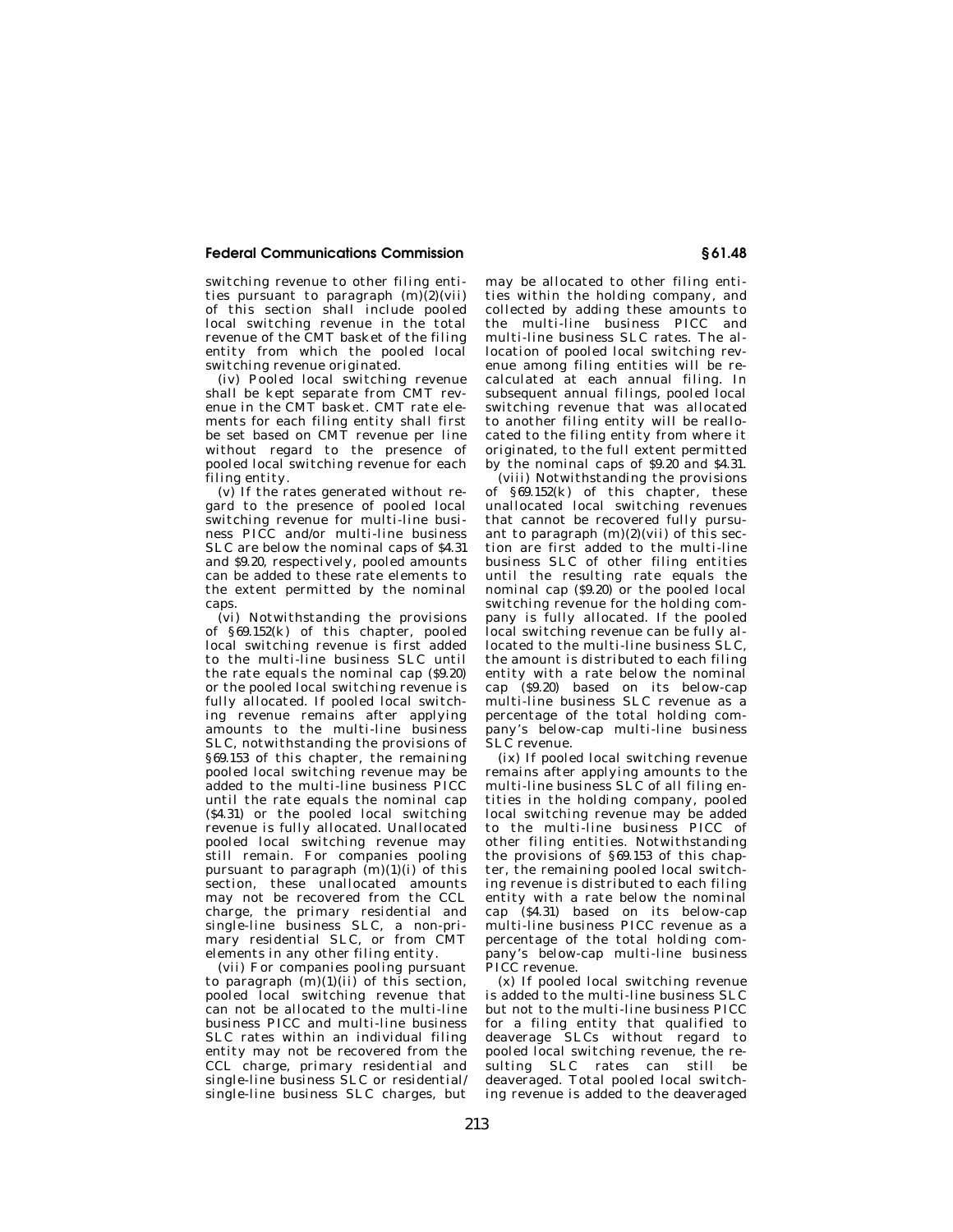zone 1 multi-line business SLC rate until the per line rate in zone 1 equals the rate in zone 2 or until the pooled local switching revenue is fully allocated to the deaveraged multi-line business SLC rate for zone 1. If pooled local switching revenue remains after the rate in zone 1 equals zone 2, the deaveraged rates of zone 1 and zone 2 are increased until the pooled local switching revenue is fully allocated to the deaveraged multi-line business SLC rates of zone 1 and 2 or until those rates reach the zone 3 multi-line business SLC rate level. This process continues until pooled local switching revenue is fully allocated to the zone deaveraged rates.

(n) Establishment of the special ac- $\cos$  basket, effective July 1, 2000.

(1) On the effective date, the PCI value for the special access basket, as defined in  $\S 61.\overline{42}$ (d)(5) shall be equal to the PCI for the trunking basket on the day preceding the establishment of the special access basket.

(2) On the effective date, the API value for the special access basket, as defined in  $\S 61.\overline{42}$ (d)(5) shall be equal to the API for the trunking basket on the day preceding the establishment of the special access basket.

(3) Service Category, Subcategory, and Density Zone SBIs and Upper Limits.

(i) Interconnection, Tandem Switched Transport, and Signalling Interconnec- tion will retain the SBIs and upper limits and remain in the trunking basket.

(ii) Audio/Video and Wideband will retain the SBIs and upper limits and be moved into the special access basket.

(iii) For Voice Grade, the SBIs and upper limits in both baskets will be equal to the SBIs and upper limits in the existing trunking basket on the day preceding the establishment of the special access basket. Voice Grade density zones in the trunking basket will retain their indices and upper limits. Voice Grade density zones will be initialized in the special access basket when services are first offered in them.

(iv) For High Cap/DDS, DS1, and DS3 category and subcategories, the SBIs and upper limits in both baskets will be equal to the SBIs and upper limits in the existing trunking basket on the

**§ 61.48 47 CFR Ch. I (10–1–08 Edition)** 

day preceding the establishment of the special access basket. SBIs and upper limits for services that are in both combined density zones and either DTT/EF or special access density zones will be calculated by using weighted averages of the indices in the affected zones.

(v) For each DTT/EF-related zone remaining in the trunking basket, the values will be calculated by taking the sum of the products of the DTT/EF revenues times the DTT/EF index (or upper limit) and the DTT/EF-related revenues in the combined zone times the combined index (or upper limit), and dividing by the total DTT/EF-related revenues for that zone.

(vi) For each special access-related zone in the special access basket, the values will be calculated by taking the sum of the products of the special access revenues times the special access index (or upper limit) and the special access-related revenues in the combined zone times the combined index (or upper limit), and dividing by the total special access-related revenues for that zone.

(o) Treatment of acquisitions of exchanges with different ATS Target Rates as set forth in §61.3(qq):

(1) In the event that a price cap local exchange carrier acquires a filing entity or portion thereof from a price cap local exchange carrier after July 1, 2000, and the price cap local exchange carrier did not have a binding and executed contract to purchase that filing entity or portion thereof as of April 1, 2000, those properties retain their preexisting Target Rates as set forth in  $§61.3(q\ddot{q})$ . If those properties are merged into a filing entity with a different Target Rate as set forth in §61.3(qq), the Target Rate as set forth in §61.3(qq) for the merged filing entity will be the weighted average of the Target Rates as set forth in §61.3(qq) for the properties being combined into a single filing entity, with the average weighted by local switching minutes. When a property acquired as a result of a contract for purchase executed after April 1, 2000 is merged with \$0.0095 Target Rate properties, the obligation to apply price cap reductions to reduce CCL, pursuant to  $\S 61.45(b)(iii)$  does not apply to the properties purchased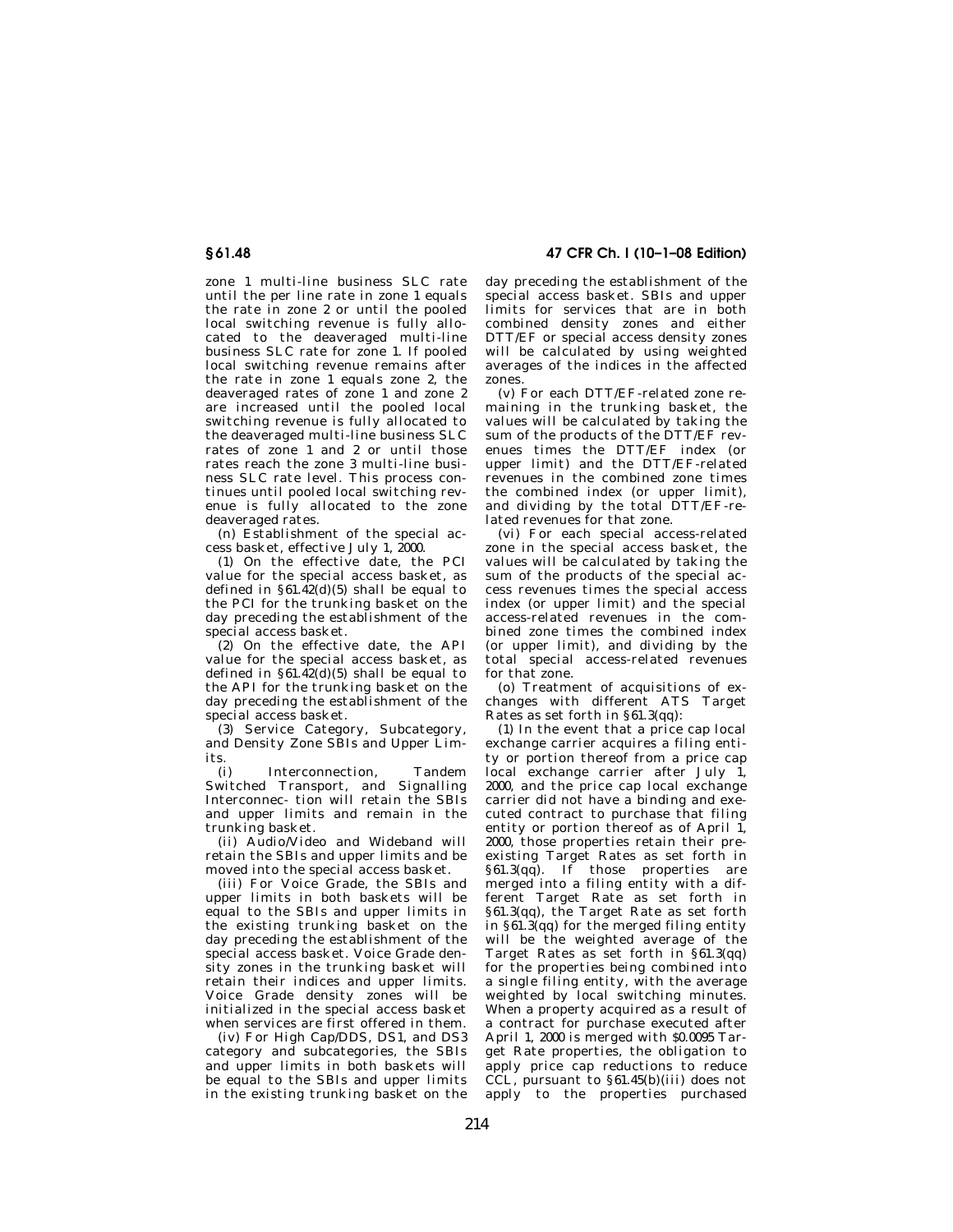under contracts executed after April 1, 2000, but continues to apply to the other properties.

(2) For sale of properties for which a holding company was, as of April 1, 2000, under a binding and executed contract to purchase but which close after June 30, 2000, but during tariff year 2000, and that are subject to the \$0.0095 Target Rate as set forth in §61.3(qq), the Average Traffic Sensitive Rate charged by the purchaser for that property will be the greater of \$0.0095 or the Average Traffic Sensitive Rate for that property.

[54 FR 19843, May 8, 1989, as amended at 55 FR 42384, Oct. 19, 1990; 56 FR 21617, May 10, 1991; 56 FR 55239, Oct. 25, 1991; 59 FR 10302, Mar. 4, 1994; 60 FR 19528, Apr. 19, 1995; 60 FR 52346, Oct. 6, 1995; 62 FR 31932, June 11, 1997; 64 FR 46590, Aug. 26, 1999; 65 FR 38699, June 21, 2000; 65 FR 57742, 57743, Sept. 26, 2000]

#### **§ 61.49 Supporting information to be submitted with letters of transmittal for tariffs of carriers subject to price cap regulation.**

(a) Each price cap tariff filing must be accompanied by supporting materials sufficient to calculate required adjustments to each PCI, API, and SBI pursuant to the methodologies provided in §§61.45, 61.46, and 61.47, as applicable.

(b) Each price cap tariff filing that proposes rates that are within applicable bands established pursuant to §61.47, and that results in an API value that is equal to or less than the applicable PCI value, must be accompanied by supporting materials sufficient to establish compliance with the applicable bands, and to calculate the necessary adjustment to the affected APIs and SBIs pursuant to §§61.46 and 61.47, respectively.

(c) Each price cap tariff filing that proposes rates above the applicable band limits established in §§61.47 (e) must be accompanied by supporting materials establishing substantial cause for the proposed rates.

(d) Each price cap tariff filing that proposes rates that will result in an API value that exceeds the applicable PCI value must be accompanied by:

(1) An explanation of the manner in which all costs have been allocated among baskets; and

(2) Within the affected basket, a cost assignment slowing down to the lowest possible level of disaggregation, including a detailed explanation of the reasons for the prices of all rate elements to which costs are not assigned.

(e) Each price cap tariff filing that proposes restructuring of existing rates must be accompanied by supporting materials sufficient to make the adjustments to each affected API and SBI required by  $\S$ §61.46(c) and 61.47(d), respectively.

 $(f)(1)$  [Reserved]

(2) Each tariff filing submitted by a price cap LEC that introduces a new loop-based service, as defined in §61.3(pp) of this part—including a restructured unbundled basic service element (BSE), as defined in §69.2(mm) of this chapter, that constitutes a new loop-based service—that is or will later be included in a basket, must be accompanied by cost data sufficient to establish that the new loop-based service or unbundled BSE will not recover more than a just and reasonable portion of the carrier's overhead costs.

(3) A price cap LEC may submit without cost data any tariff filings that introduce new services, other than loopbased services.

(4) A price cap LEC that has removed its corridor or interstate intraLATA toll services from its interexchange basket pursuant to  $$61.42(d)(4)(ii)$ , may submit its tariff filings for corridor or interstate intraLATA toll services without cost data.

(g) Each tariff filing submitted by a local exchange carrier subject to price cap regulation that introduces a new loop-based service or a restructured unbundled basic service element (BSE), as defined in §69.2(mm) of this chapter, that is or will later be included in a basket, or that introduces or changes the rates for connection charge subelements for expanded interconnection, as defined in §69.121 of this chapter, must also be accompanied by:

(1) The following, including complete explanations of the bases for the estimates.

(i) A study containing a projection of costs for a representative 12 month period; and

(ii) Estimates of the effect of the new tariff on the traffic and revenues from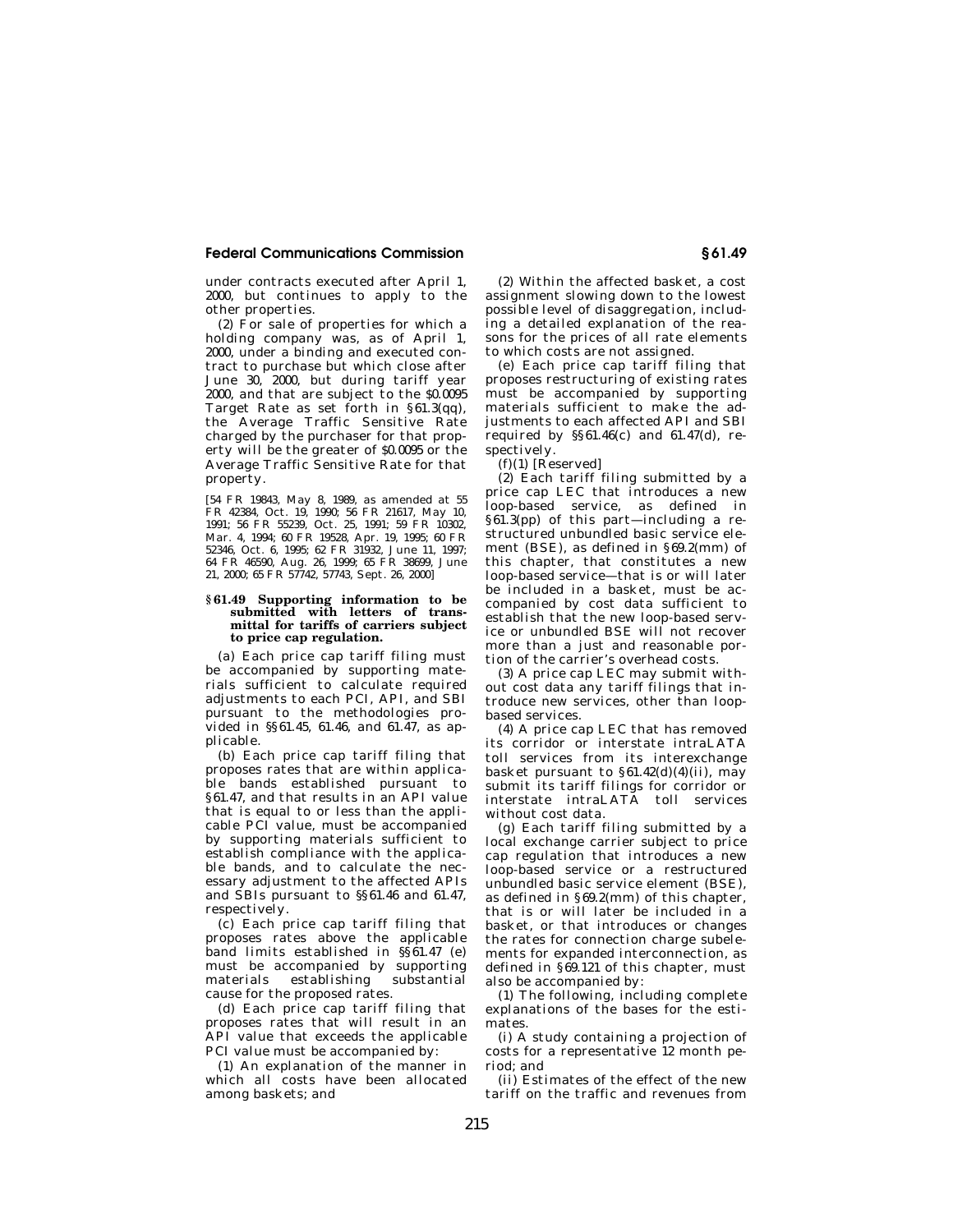the service to which the new tariff applies, the carrier's other service classifications, and the carrier's overall traffic and revenues. These estimates must include the projected effects on the traffic and revenues for the same representative 12 month period used in paragraph  $(g)(1)(i)$  of this section.

(2) *Working papers and statistical data.*  (i) Concurrently with the filing of any tariff change or tariff filing for a service not previously offered, the Chief, Tariff and Pricing Analysis Branch must be provided two sets of working papers containing the information underlying the data supplied in response to paragraph  $(h)(1)$  of this section, and a clear explanation of how the working papers relate to that information.

(ii) All statistical studies must be submitted and supported in the form prescribed in §1.363 of the Commission's rules.

(h) Each tariff filing submitted by a local exchange carrier subject to price cap regulation that introduces or changes the rates for connection charge subelements for expanded interconnection, as defined in §69.121 of this chapter, must be accompanied by cost data sufficient to establish that such charges will not recover more than a just and reasonable portion of the carrier's overhead costs.

(i) [Reserved]

(j) For a tariff that introduces a system of density pricing zones, as described in §69.123 of this chapter, the carrier must, before filing its tariff, submit a density pricing zone plan including, *inter alia,* documentation sufficient to establish that the system of zones reasonably reflects cost-related characteristics, such as the density of total interstate traffic in central offices located in the respective zones, and receive approval of its proposed plan.

(k) In accordance with §§61.41 through 61.49, local exchange carriers subject to price cap regulation that elect to file their annual access tariff pursuant to section 204(a)(3) of the Communications Act shall submit supporting material for their interstate annual access tariffs, absent rate information, 90 days prior to July 1 of each year.

## **§§ 61.50–61.51 47 CFR Ch. I (10–1–08 Edition)**

(l) On each page of cost support material submitted pursuant to this section, the carrier shall indicate the transmittal number under which that page was submitted.

[54 FR 19843, May 8, 1989, as amended at 55 FR 42384, Oct. 19, 1990; 56 FR 5956, Feb. 14, 1991; 56 FR 21617, May 10, 1991; 56 FR 33880, July 24, 1991; 57 FR 37730, Aug. 20, 1992; 57 FR 54331, Nov. 18, 1992; 58 FR 17167, Apr. 1, 1993; 58 FR 38536, July 19, 1993; 58 FR 48762, Sept. 17, 1993; 59 FR 10304, Mar. 4, 1994; 62 FR 4659, Jan. 31, 1997; 62 FR 5778, Feb. 7, 1997; 62 FR 42218, Aug. 6, 1997; 64 FR 46590, 46593, Aug. 26, 1999; 64 FR 51266, Sept. 22, 1999]

## **§§ 61.50–61.51 [Reserved]**

## **§ 61.52 Form, size, type, legibility, etc.**

(a) All tariff publications must be in loose-leaf form of size A4 (21 cm×29.7 cm) or 8.5×11 inches (21.6 cm×27.9 cm), and must be plainly printed in black print on white paper of durable quality. Less than 6-point type may not be used. Erasures or alterations in writing must not be made in any tariff publication filed with the Commission or in those copies posted for public convenience. A margin of no less than 2.5 cm (1 inch) in width must be allowed at the left edge of every tariff publication.

(b) Pages of tariffs must be printed on one side only, and must be numbered consecutively and designated as ''Original title page,'' ''Original page 1,'' ''Original page 2,'' etc.

(1) All such pages must show, in the upper left-hand corner the name of the issuing carrier; in the upper right-hand corner the FCC number of the tariff, with the page designation directly below; in the lower left-hand corner the issued date; in the lower right-hand corner the effective date; and at the bottom, center, the street address of the issuing officer. The carrier must also specify the issuing officer's title either at the bottom center of all tariff pages, or on the title page and check sheet only.

(2) As an alternative, the issuing carrier may show in the upper left-hand corner the name of the issuing carrier, the title and street address of the issuing officer, and the issued date; and in the upper right-hand corner the FCC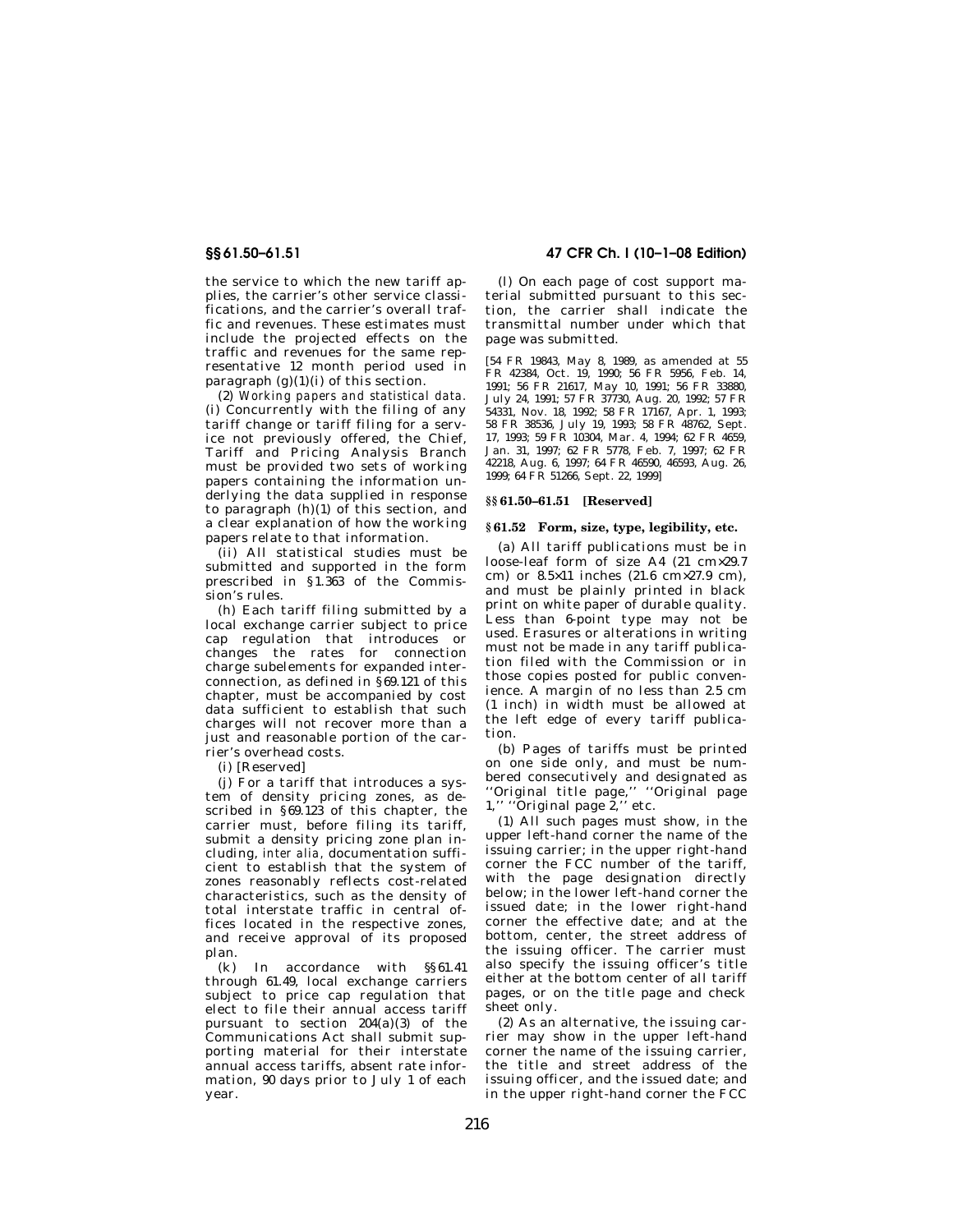number of the tariff, with the page designation directly below, and the effective date. The carrier must specify the issuing officer's title in the upper lefthand corner of either all tariff pages, or on the title page and check sheet only. A carrier electing to place the information at the top of the page should annotate the bottom of each page to indicate the end of the material, e.g., a line, or the term ''Printed in USA,'' or ''End''.

(3) Only one format may be employed in a tariff publication.

(c) Incumbent local exchange carriers shall file all tariff publications and associated documents, such as transmittal letters, requests for special permission, and supporting information, electronically in accordance with the requirements set forth in §61.13 through §61.17.

[49 FR 40869, Oct. 18, 1984, as amended at 58 FR 44906, Aug. 25, 1993; 62 FR 5778, Feb. 7, 1997; 63 FR 35541, June 30, 1998]

#### **§ 61.54 Composition of tariffs.**

(a) Tariffs must contain in consecutive order: A title page; check sheet; table of contents; list of concurring, connecting, and other participating carriers; explanation of symbols and abbreviations; application of tariff; general rules (including definitions), regulations, exceptions and conditions; and rates. If the issuing carrier elects to add a section assisting in the use of the tariff, it should be placed immediately after the table of contents.

(b) The title page of every tarif f and supplement must show:

(1) *FCC number, indication of cancellations.* In the upper right-hand corner, the designation of the tariff or supple-<br>ment as "FCC No. \_\_\_\_\_\_\_," or "Supment as ''FCC No. llll,'' or ''Supplement No. to FCC No.<br>component to FCC No.<br>and immediately below the  $\frac{1}{\text{FCC}}$ ," and immediately below, the FCC number or numbers of tariffs or supplements cancelled thereby.

(2) *Name of carrier, class of service, geographical application, means of transmission.* The exact name of the carrier, and such other information as may be necessary to identify the carrier issuing the tariff publication; a brief statement showing each class of service provided; the geographical application; and the type of facilities used to provide service.

(3) *Expiration date.* Subject to §61.59, when the entire tariff or supplement is to expire with a fixed date, the expiration date must be shown in connection with the effective date in the following manner. Changes in expiration date must be made pursuant to the notice requirements of §61.58, unless otherwise authorized by the Commission.

Expires at the end of  $\quad$  (date) unless sooner canceled, changed, or extended.

(4) *Title and address of issuing officer.*  The title and street address of the officer issuing the tariff or supplement in the format specified in §61.52.

(5) *Revised title page.* When a revised title page is issued, the following notation must be shown in connection with its effective date:

Original tariff effective<br>(here show the effective date of the original tariff).

 $(c)(1)(i)$  The page immediately following the title page must be designated as ''Original page 1'' and captioned ''Check Sheet.'' When the original tariff is filed, the check sheet must show the number of pages contained in the tariff. For example, ''Page 1 to 150, inclusive, of this tariff are effective as of the date shown.'' When new pages are added, they must be numbered in continuing sequence, and designated as<br>"Original page \_\_\_\_\_\_\_\_." For example, "Original page \_\_\_\_\_\_\_\_." For example,<br>when the original tariff filed has 150 pages, the first page added after page 150 is to be designated as ''Original page 151,'' and the foregoing notation must be revised to include the added pages.

(ii) Alternatively, the carrier is permitted to number its tariff pages, other than the check sheet, to reflect the section number of the tariff as well as the page. For example, under this system, pages in section 1 of the tariff would be numbered 1–1, 1–2, etc., and pages in section 2 of the tariff would be numbered 2–1, 2–2, etc. Issuing carriers shall utilize only one page numbering system throughout its tariff.

(2) If pages are to be inserted between numbered pages, each such page must be designated as an original page and must bear the number of the immediately preceding page followed by an alpha or numeric suffix. For example, when two new pages are to be inserted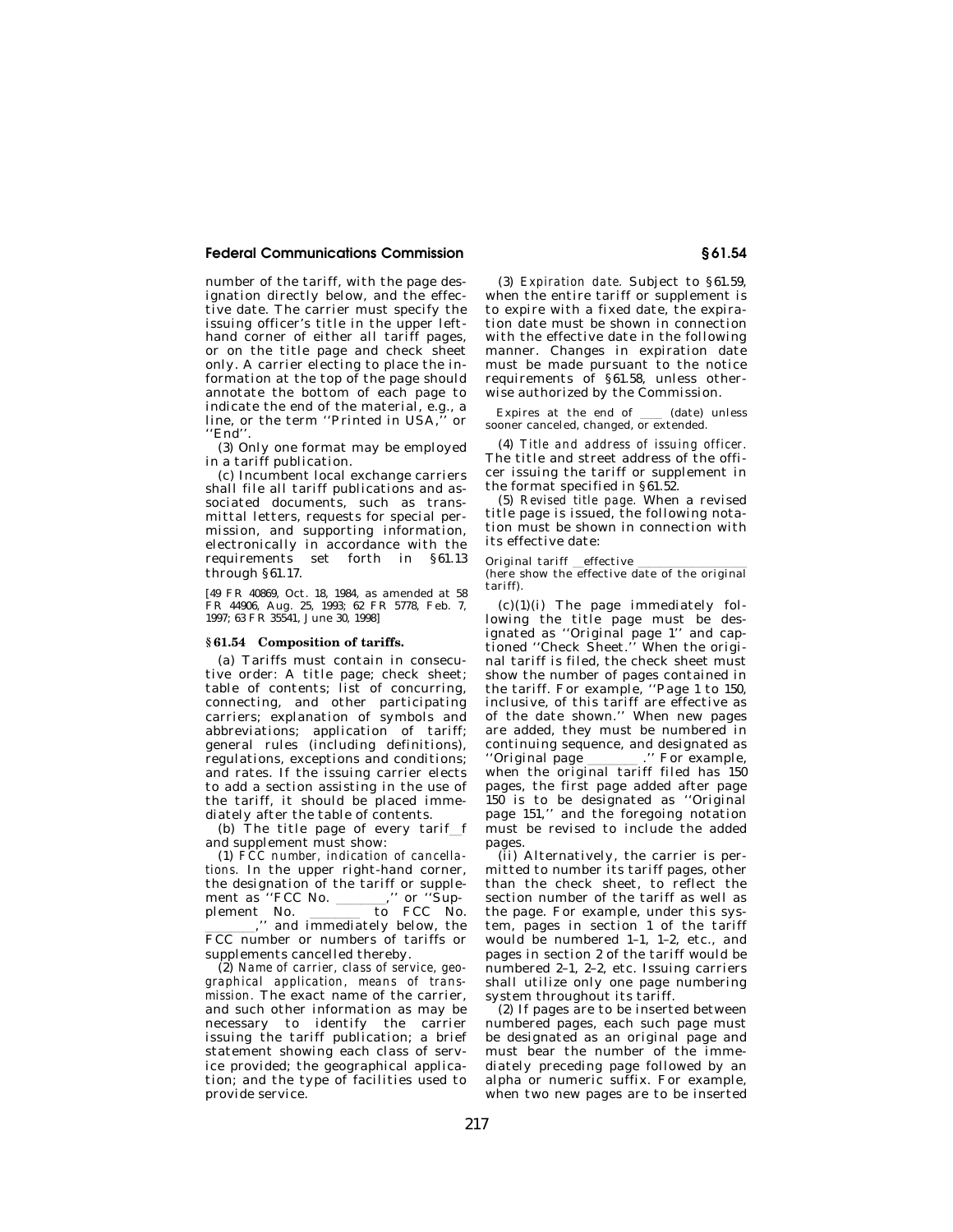between pages 44 and 45 of the tariff, the first inserted page must be designated as Original page 44A or 44.1 and the second inserted page as Original page 44B or 44.2. Issuing carriers may not utilize both the alpha and numeric systems in the same publication.

 $(3)(i)$  When pages are revised, when new pages (including pages with letter or numeric suffix as set forth above) are added to the tariff, or when supplements are issued, the check sheet must be revised accordingly. Revised check sheets must indicate with an asterisk the specific pages added or revised. In addition to the notation in (1), the check sheet must list, under the heading ''The original and revised pages named below (and Supplement No.<br>contain all changes from the

(a) contain all changes from the original tariff that are in effect on the date shown,'' all original pages in numerical order that have been added to the tariff and the pages which have been revised, including the revision number. For example:

| Page    | Number<br>of revi-<br>sion ex-<br>cept as<br>indicated |
|---------|--------------------------------------------------------|
|         | 1st                                                    |
| $1$     | *8th                                                   |
| <br>$3$ | 5th                                                    |
| 5A      | *Orig.                                                 |
| $10$    | *8th                                                   |
| 151     | Orig.                                                  |

\*New or Revised page.

(ii) On each page, the carrier shall indicate the transmittal number under which that page was submitted.

(4) Changes in, and additions to tariffs must be made by reprinting the page upon which a change or addition is made. Such changed page is to be designated as a revised page, cancelling the page which it amends. For example, ''First revised page 1 cancels original page 1,'' or ''Second revised page 2 cancels first revised page 2,'' etc. When a revised page omits rates or regulations previously published on the page which it cancels, but such rates or regulations are published on another page, the revised page must make specific reference to the page on which the rates or regulations will be found. This reference must be accomplished by inserting a sentence at the bottom of the revised page that states ''Certain rates

**§ 61.54 47 CFR Ch. I (10–1–08 Edition)** 

(or regulations) previously found on this page can now be found on page

In addition, the page on which the omitted material now appears must bear the appropriate symbol opposite such material, and make specific reference to the page from which the rates or regulations were transferred. This reference must be accomplished by inserting a sentence at the bottom of the other page that states ''Certain rates (or regulations) on this page for-

merly appeared on page \_\_\_\_\_\_.''<br>(5) Rejected pages must be treated as indicated in §61.69.

(d) *Table of contents.* The table of contents must contain a full and complete statement showing the exact location and specifying the page or section and page numbers, where information by subjects under general headings will be found. If a tariff contains so small a volume of matter that its title page or its interior arrangement plainly discloses its contents, the table of contents may be omitted.

(e) *Tariff User's guide.* At its option, a carrier may include a section explaining how to use the tariff.

(f) *List of concurring carriers.* This list must contain the exact name or names of carriers concurring in the tariff, alphabetically arranged, and the name of the city or town in which the principal office of every such carrier is located. If there are no concurring carriers, then the statement ''no concurring carriers'' must be made at the place where the names of the concurring carriers would otherwise appear. If the concurring carriers are numerous, their names may be stated in alphabetical order in a separate tariff filed with the Commission by the issuing carrier. Specific reference to such separate tariff by FCC number must be made in the tariff at the place where such names would otherwise appear.

(g) *List of connecting carriers.* This list must contain the exact name or names of connecting carriers, alphabetically arranged, for which rates or regulations are published in the tariff, and the name of the city or town in which the principal office of every such carrier is located. If there are no connecting carriers, then the statement ''no connecting carriers'' must be made at the place where their names would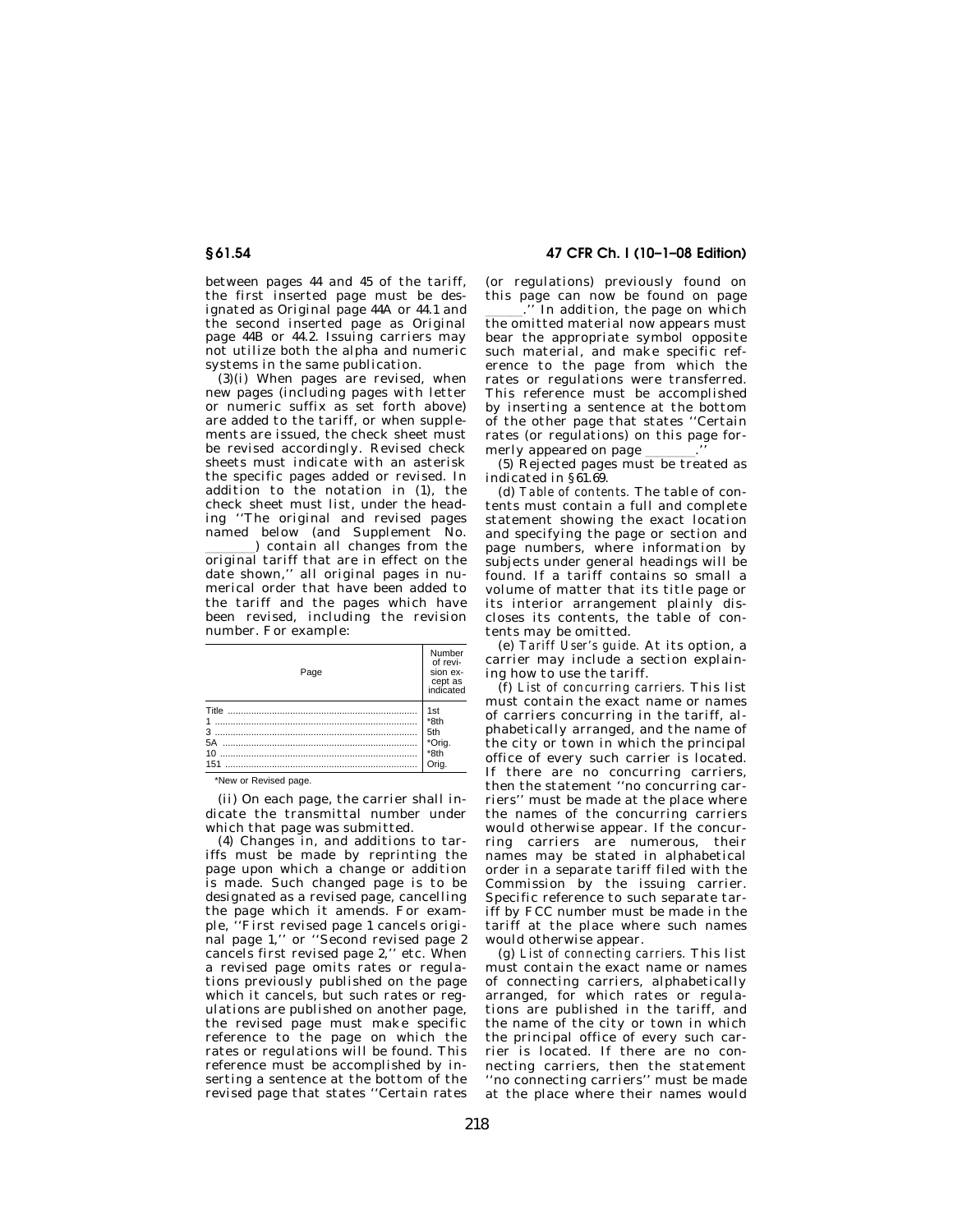otherwise appear. If connecting carriers are numerous, their names may be stated in alphabetical order in a separate tariff filed with the Commission by the issuing carrier. Specific reference to such separate tariff by FCC number must be made in the tariff at the place where such names would otherwise appear.

(h) *List of other participating carriers.*  This list must contain the exact name of every other carrier subject to the Act engaging or participating in the communication service to which the tariff or supplement applies, together with the name of the city or town in which the principal office of such carrier is located. If there is no such other carrier, then the statement ''no participating carriers'' must be made at the place where the names of such other carriers would otherwise appear. If such other carriers are numerous, their names may be stated in alphabetical order in a separate tariff filed with the Commission by the issuing carrier. Specific reference must be made in the tariff at the place where such names would otherwise appear. The names of concurring and connecting carriers properly listed in a tariff published by any other participating carrier need not be repeated in this list.

(i)(1) *Symbols, reference marks, abbreviations.* The tariff must contain an explanation of symbols, reference marks, and abbreviations of technical terms used. The following symbols used in tariffs are reserved for the purposes indicated below:

- R to signify reduction.
- I to signify increase.
- C to signify changed regulation.
- T to signify a change in text but no change in rate or regulation.
- S to signify reissued matter.
- M to signify matter relocated without change.
- N to signify new rate or regulation.
- D to signify discontinued rate or regulation.
- Z to signify a correction.

(2) The uniform symbols must be used as follows.

(i) When a change of the same character is made in all or in substantially all matter in a tariff, it may be indicated at the top of the title page of the tariff or at the top of each affected page, in the following manner: ''All rates in this tariff are increases,'' or, ''All rates on this page are reductions, except as otherwise indicated.''

(ii) When a change of the same character is made in all or substantially all matters on a page or supplement, it may be indiated at the top of the page or supplement in the following manner: All rates on this page (or supplement) are increases,'' or, ''All rates on this page (or supplement) are reductions except as otherwise indicated.''

(3) Items which have not been in effect 30 days when brought forward on revised pages must be shown as reissued, in the manner prescribed in §61.54(i)(1). The number and original effective date of the tariff publication in which the matter was originally published must be associated with the reissued matter. Items which have been in effect 30 days or more and are brought forward without change on revised pages must not be shown as reissued items.

(j) *Rates and general rules, regulations, exceptions and conditions.* The general rules (including definitions), regulations, exceptions, and conditions which govern the tariff must be stated clearly and definitely. All general rules, regulations, exceptions or conditions which in any way affect the rates named in the tariff must be specified. A special rule, regulation, exception or condition affecting a particular item or rate must be specifically referred to in connection with such item or rate. Rates must be expressed in United States currency, per chargeable unit of service for all communication services, together with a list of all points of service to and from which the rates apply. They must be arranged in a simple and systematic manner. Complicated or ambiguous terminology may not be used, and no rate, rule, regulation, exception or condition shall be included which in any way attempts to substitute a rate, rule, regulation, exception or condition named in any other tariff.

[49 FR 40869, Oct. 18, 1984, as amended at 64 FR 46591, Aug. 26, 1999]

#### **§ 61.55 Contract-based tariffs.**

(a) This section shall apply to price cap LECs permitted to offer contract-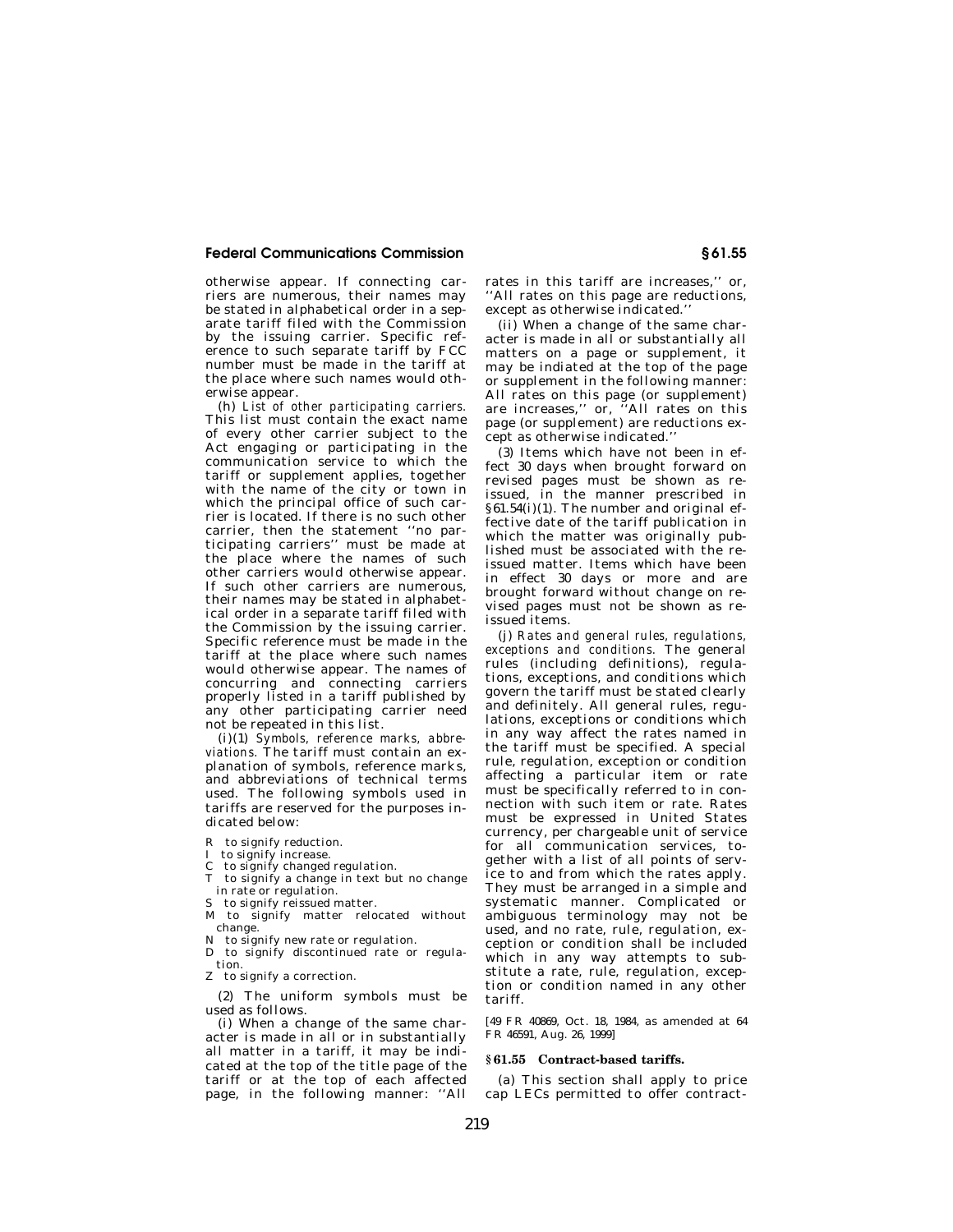based tariffs under §69.727(a) of this chapter.

(b) Composition of contract-based tariffs shall comply with §§61.54(b) through (i).

(c) Contract-based tariffs shall include the following:

(1) The term of contract, including any renewal options;

(2) A brief description of each of the services provided under the contract;

(3) Minimum volume commitments for each service;

(4) The contract price for each service or services at the volume levels committed to by the customers;

(5) A general description of any volume discounts built into the contract rate structure; and

(6) A general description of other classifications, practices, and regulations affecting the contract rate.

[64 FR 51266, Sept. 22, 1999]

## **§ 61.58 Notice requirements.**

(a) Every proposed tariff filing must bear an effective date and, except as otherwise provided by regulation, special permission, or Commission order, must be made on at least the number of days notice specified in this section.

(1) Notice is accomplished by filing the proposed tariff changes with the Commission. Any period of notice specified in this section begins on and includes the date the tariff is received by the Commission, but does not include the effective date. If a tariff filing proposes changes governed by more than one of the notice periods listed below, the longest notice period will apply. In computing the notice period required, all days including Sundays and holidays must be counted.

(2)(i) Local exchange carriers may file tariffs pursuant to the streamlined tariff filing provisions of section 204(a)(3) of the Communications Act. Such a tariff may be filed on 7 days' notice if it proposes only rate decreases. Any other tariff filed pursuant to section  $204(a)(3)$  of the Communications Act, including those that propose a rate increase or any change in terms and conditions, shall be filed on 15 days' notice. Any tariff filing made pursuant to section  $204(a)(3)$  of the Communications Act must comply

with the applicable cost support requirements specified in this part.

(ii) Local exchange carriers may elect not to file tariffs pursuant to section 204(a)(3) of the Communications Act. Any such tariffs shall be filed on at least 16 days' notice.

(iii) Except for tariffs filed pursuant to section  $204(a)(3)$  of the Communications Act, the Chief, Wireline Competition Bureau, may require the deferral of the effective date of any filing made on less than 120 days' notice, so as to provide for a maximum of 120 days' notice, or of such other maximum period of notice permitted by section 203(b) of the Communications Act, regardless of whether petitions under §1.773 of this chapter have been filed.

(3) Tariff filings proposing corrections or voluntarily deferring the effective date of a pending tariff revision must be made on at least 3 days' notice, and may be filed notwithstanding the provisions of §61.59. Corrections to tariff materials not yet effective cannot take effect before the effective date of the original material. Deferrals must take effect on or before the current effective date of the pending tariff revisions being deferred.

(4) This subsection applies only to dominant carriers. If the tariff publication would increase any rate or charge, or would effectuate and authorized discountinuance, reduction or other impairment of service to any customer, the offering carrier must inform the affected customers of the content of the tariff publication. Such notification should be made in a form appropriate to the circumstance, and may include written notification, personal contact, or advertising in newspapers of general circulation.

(b) Tariffs for new services filed by price cap local exchange carriers shall be filed on at least one day's notice.

(c) Contract-based tariffs filed by price cap local exchange carriers pursuant to §69.727(a) of this chapter shall be filed on at least one day's notice.

 $(d)(1)$  A local exchange carrier that is filing a tariff revision to remove its corridor or interstate intraLATA toll services from its interexchange basket pursuant to  $\S 61.42(d)(4)(ii)$  shall submit such filing on at least fifteen days' notice.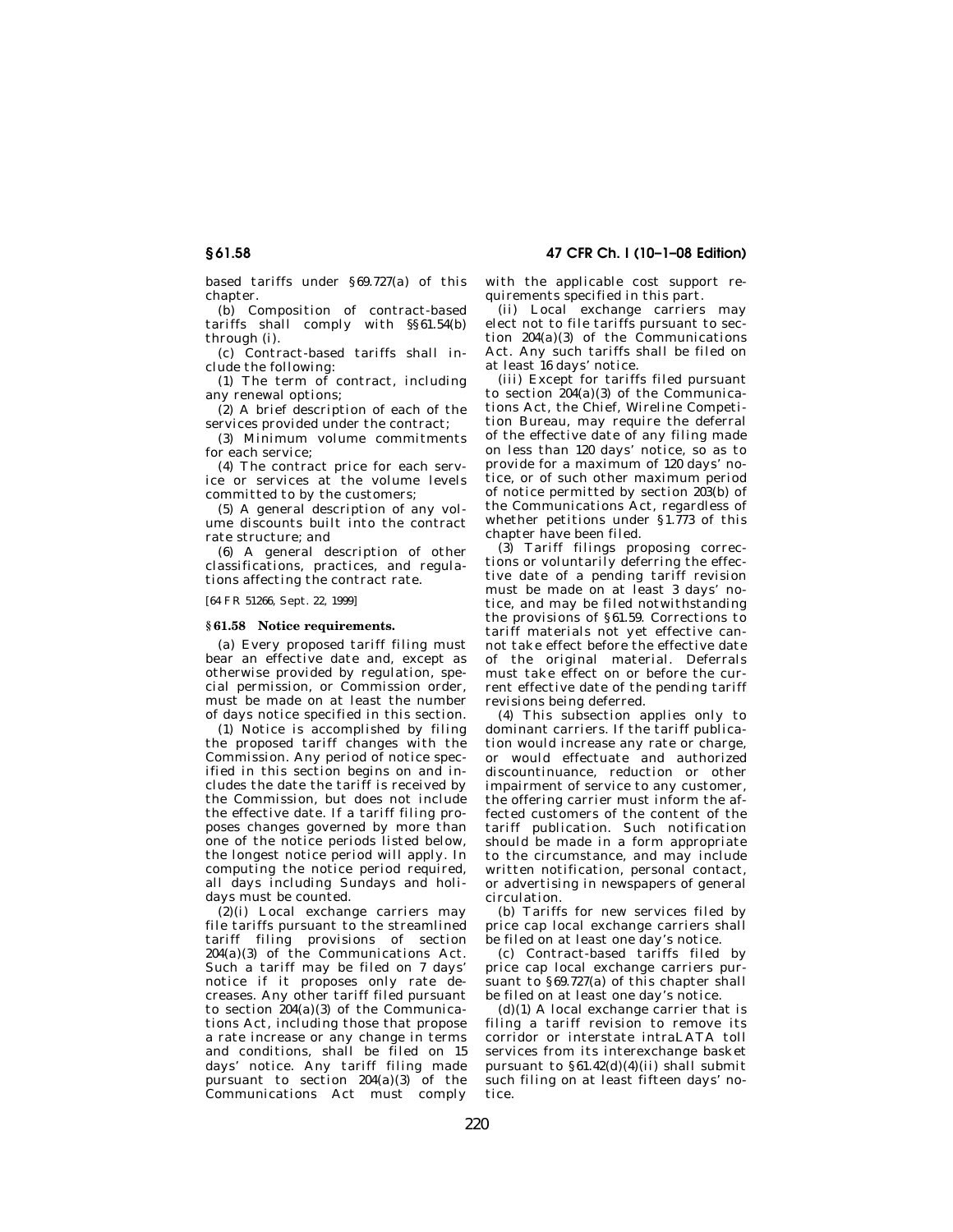(2) A local exchange carrier that has removed its corridor and interstate intraLATA toll services from its interexchange basket pursuant to  $§61.42$ (d)(4)(ii) shall file subsequent tariff filings for corridor or interstate intraLATA toll services on at least one day's notice.

(e) *Non-price cap carriers and/or services.* (1) Tariff filings in the instances specified in paragraphs (d)(1) (i), (ii), and (iii) of this section must be made on at least 15 days' notice.

(i) Tariffs filed in the first instance by new carriers.

(ii) Tariffs filings involving new rates and regulations not previously filed at, from, to or via points on new lines; at, from to or via new radio facilities; or for new points of radio communication.

(iii) Tariff filings involving a change in the name of a carrier, a change in Vertical or Horizontal coordinates (or other means used to determine airline mileages), a change in the lists of mileages, a change in the lists of connecting, concurring or other participating carriers, text changes, or the imposition of termination charges calculated from effective tariff provisions. The imposition of termination charges does not include the initial filing of termination liability provisions.

(2) Tariff filings involving a change in rate structure, a new offering, or a rate increase must be made on at least 45 days' notice.

(3) Alascom, Inc. shall file its annual tariff revisions for its Common Carrier Services (Alascom Tariff F.C.C No. 11) on at least 35 days' notice.

(4) All tariff filings not specifically assigned a different period of public notice in this part must be made on at least 35 days' notice.

(f) [Reserved]

[49 FR 40869, Oct. 18, 1984, as amended at 54 FR 19844, May 8, 1989; 55 FR 42384, Oct. 19, 1990; 56 FR 1500, Jan. 15, 1991; 56 FR 5956, Feb. 14, 1991; 56 FR 55239, Oct. 25, 1991; 58 FR 36149, July 6, 1993; 59 FR 10304, Mar. 4, 1994; 62 FR 5778, Feb. 7, 1997; 64 FR 46591, Aug. 26, 1999; 64 FR 51266, Sept. 22, 1999; 67 FR 13228, Mar. 21, 2002]

#### **§ 61.59 Effective period required before changes.**

(a) Except as provided in  $\S 61.58(a)(3)$ or except as otherwise authorized by the Commission, new rates or regula-

tions must be effective for at least 30 days before a dominant carrier will be permitted to make any change.

(b) Changes to rates and regulations that have not yet become effective, *i.e.*, are pending, may not be made unless the effective date of the proposed changes is at least 30 days after the scheduled effective date of the pending revisions.

(c) Changes to rates and regulations that have taken effect but have not been in effect for at least 30 days may not be made unless the scheduled effective date of the proposed changes is at least 30 days after the effective date of the existing regulations.

[64 FR 46592, Aug. 26, 1999]

## **Subpart F—Specific Rules for Tariff Publications of Dominant and Nondominant Carriers**

### **§ 61.66 Scope.**

The rules in this subpart apply to all carriers, unless otherwise noted.

[64 FR 46592, Aug. 26, 1999]

#### **§ 61.68 Special notations.**

(a) A tariff filing must contain a statement of the authority for any matter to be filed on less than the notice required in §61.58. The following must be used:

Issued on not less than days' notice<br>under authority of (specific reference to<br>the special permission decision order or the special permission, decision, order or section of these rules).

If all the matter in a tariff publication is to become effective on less than the notice required in §61.58, specific reference to the Commission authority must be shown on the title page. If only a part of the tariff publication is to become effective on less than the notice required in §61.58, reference to the Commission authority must appear on the same page(s), and be associated with the pertinent matter.

(b) When a portion of any tariff publication is issued in order to comply with the Commission order, the following notation must be associated with that portion of the tariff publication:

In compliance with the order of the Federal Communications Commission in  $\equiv$  (a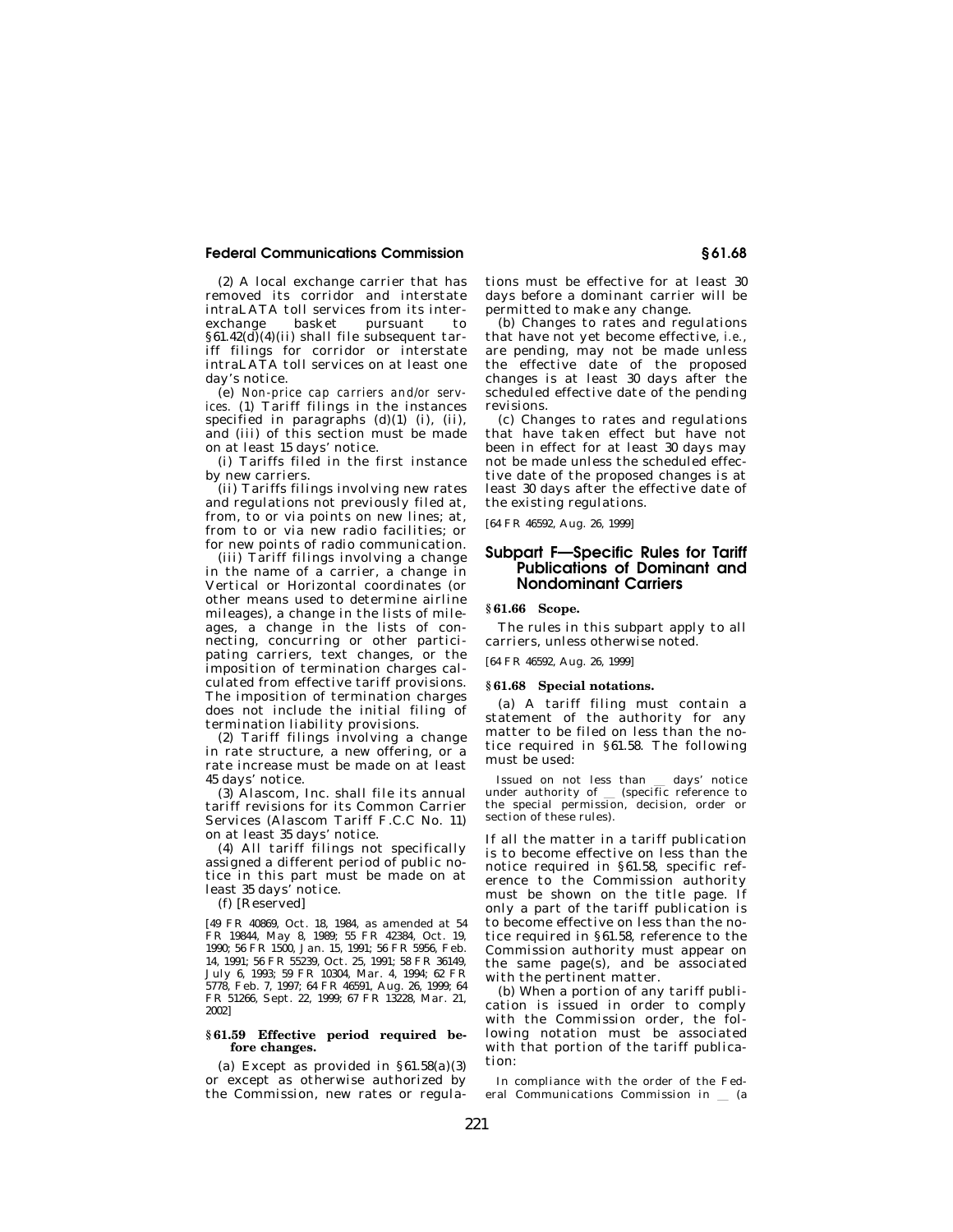specific citation to the applicable order should be made).

## **§ 61.69 Rejection.**

When a tariff publication is rejected by the Commission, its number may not be used again. This includes, but is not limited to, such publications as tariff numbers or specific page revision numbers. The rejected tariff publication may not be referred to as either cancelled or revised. Within five business days of the release date of the Commission's Order rejecting such tariff publication, the issuing carrier shall file tariff revisions removing the rejected material, unless the Commission's Order establishes a different date for this filing. The publication that is subsequently issued in lieu of the rejected tariff publication must bear the notation:

In lieu of ll, rejected by the Federal Communications Commission.

[64 FR 46592, Aug. 26, 1999]

### **§ 61.72 Public information requirements.**

(a) Issuing carriers must make available accurate and timely information pertaining to rates and regulations subject to tariff filing requirements.

(b) Issuing carriers must, at a minimum, provide a telephone number for public inquiries about information contained in its tariffs. This telephone number should be made readily available to all interested parties.

(c) Any issuing carrier that is an incumbent local exchange carrier, and chooses to establish an Internet web site, must make its tariffs available on that web site, in addition to the Commission's web site.

[64 FR 46592, Aug. 26, 1999]

#### **§ 61.73 Duplication of rates or regulations.**

A carrier concurring in schedules of another carrier must not publish conflicting or duplicative rates or regulations.

#### **§ 61.74 References to other instruments.**

(a) Except as otherwise provided in this and other sections of this part, no tariff publication filed with the Com-

**§ 61.69 47 CFR Ch. I (10–1–08 Edition)** 

mission may make reference to any other tariff publication or to any other document or instrument.

(b) Tariffs for end-on-end through services may reference the tariffs of other carriers participating in the offering.

(c) Tariffs may reference concurrences for the purpose of starting where rates or regulations applicable to a service not governed by the tariff may be found.

(d) Tariffs may reference other FCC tariffs that are in effect and on file with the Commission for purposes of determining mileage, or specifying the operating centers at which a specific service is available.

(e) Tariffs may reference technical publications which describe the engineering, specifications, or other technical aspects of a service offering, provided the following conditions are satisfied:

(1) The tariff must contain a general description of the service offering, including basic parameters and structural elements of the offering;

(2) The technical publication includes no rates, regulatory terms, or conditions which are required to be contained in the tariff, and any revisions to the technical publication do not affect rates, regulatory terms, or conditions included in the tariff, and do not change the basic nature of the offering;

(3) The tariff indicates where the technical publication can be obtained;

(4) The referenced technical publication is publicly available before the tariff is scheduled to take effect; and

(5) The issuing carrier regularly revises its tariff to refer to the current edition of the referenced technical publication.

[49 FR 40869, Oct. 18, 1984, as amended at 61 FR 59366, Nov. 22, 1996; 64 FR 46592, Aug. 26, 1999; 66 FR 16881, Mar. 28, 2001]

### **§ 61.83 Consecutive numbering.**

Carriers should file tariff publications under consecutive FCC numbers. If this cannot be done, a memorandum containing an explanation of the missing number or numbers must be submitted. Supplements to a tariff must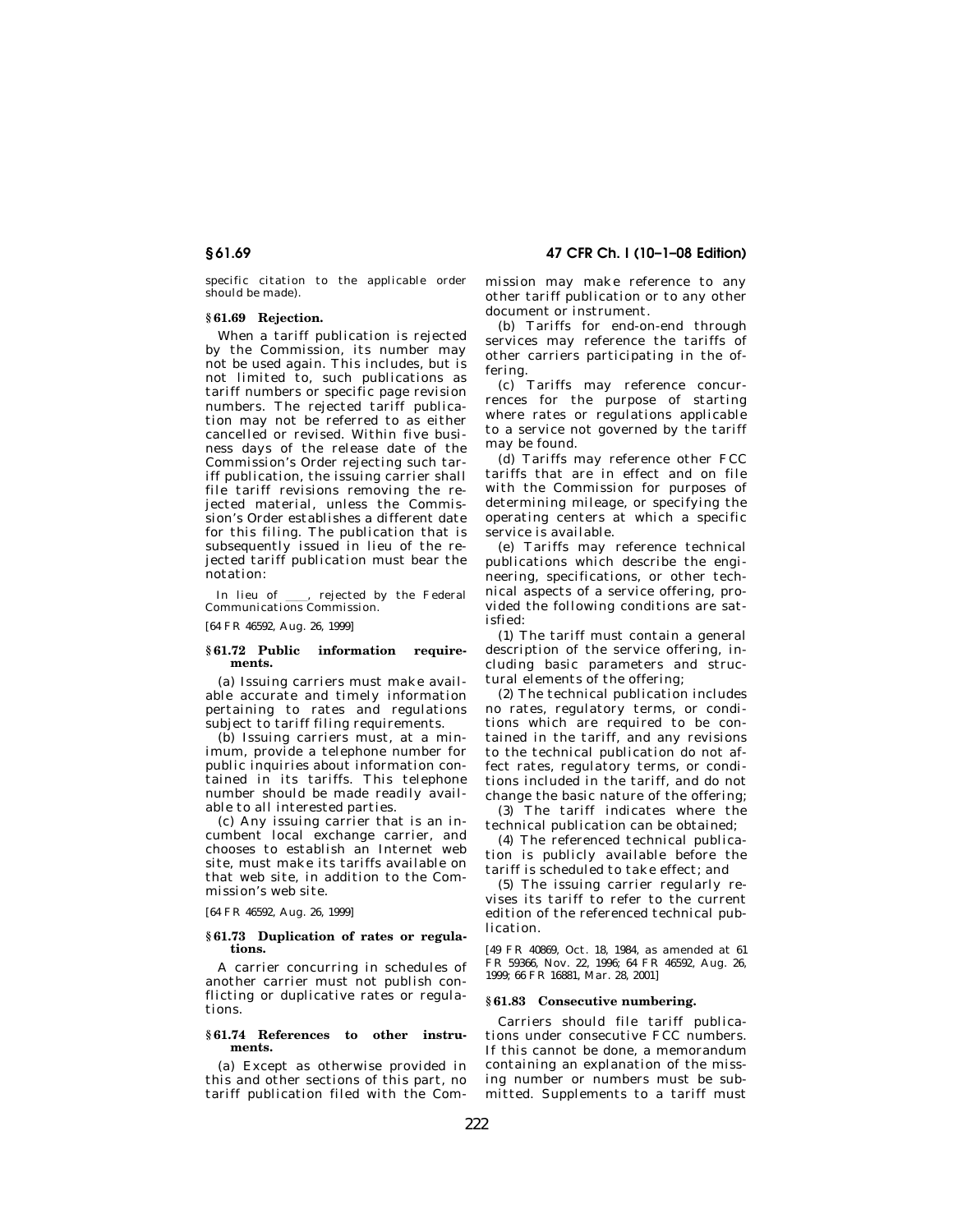be numbered consecutively in a separate series.

[49 FR 40869, Oct. 18, 1984. Redesignated at 64 FR 46591, Aug. 26, 1999]

## **§ 61.86 Supplements.**

A carrier may not file a supplement except to suspend or cancel a tariff publication, or to defer the effective date of pending tariff revisions. A carrier may file a supplement for the voluntary deferral of a tariff publication.

[64 FR 46591, Aug. 26, 1999]

#### **§ 61.87 Cancellation of tariffs.**

(a) A carrier may cancel an entire tariff. Cancellation of a tariff automatically cancels every page and supplement to that tariff except for the canceling Title Page or first page.

(1) If the existing service(s) will be provided under another carrier's tariff, then

(i) The carrier whose tariff is being canceled must revise the Title Page or the first page of its tariff indicating that the tariff is no longer effective, or

(ii) The carrier under whose tariff the service(s) will be provided must revise the Title Page or first page of the tariff to be canceled, using the name and numbering shown in the heading of the tariff to be canceled, indicating that the tariff is no longer effective. This carrier must also file with the Commission the new tariff provisions reflecting the service(s) being canceled. Both filings must be effective on the same date and may be filed under the same transmittal.

(2) If a carrier canceling its tariff intends to cease to provide existing service, then it must revise the Title Page or first page of its tariff indicating that the tariff is no longer effective.

(3) A carrier canceling its tariff, as described in this section, must comply with §61.22 or §§61.54(b)(1) and  $61.54(b)(5)$ , as applicable.

(b) When a carrier cancels a tariff as described in this section, the canceling Title Page or the first page of the canceled tariff must show where all rates and regulations will be found except for paragraph (c) of this section. The Title Page or first page of the new tariff must indicate the name of the carrier

and tariff number where the canceled material had been found.

(c) When a carrier ceases to provide service(s) without a successor, it must cancel its tariff pursuant to the notice requirements of §61.23 or §61.58, as applicable, unless otherwise authorized by the Commission.

[64 FR 46591, Aug. 26, 1999]

# **Subpart G—Concurrences**

## **§ 61.131 Scope.**

Sections 61.132 through 61.136 apply to a carrier which must file concurrences reflecting rates and regulations for through service provided in conjunction with other carriers and to a carrier which has chosen, as an alternative to publishing its own tariff, to arrange concurrence in an effective tariff of another carrier. Limited or partial concurrences will not be permitted.

## **§ 61.132 Method of filing concurrences.**

A carrier proposing to concur in another carrier's effective tariff must deliver two copies of the concurrence to the issuing carrier in whose favor the concurrence is issued. The concurrence must be signed by an officer or agent of the carrier executing the concurrence, and must be numbered consecutively in a separate series from its FCC tariff numbers. At the same time the issuing carrier revises its tariff to reflect such a concurrence, it must submit both copies of the concurrence to the Commission. The concurrence must bear the same effective date as the date of the tariff filing reflecting the concurrence. Nondominant issuing carriers shall file revisions reflecting concurrences in their tariffs on the notice period specified in §61.23 of this part. Dominant issuing carriers shall file concurrences in their tariffs on the notice periods specified in §61.58(a)(2) or §61.58(e)(1)(iii) of this part.

[49 FR 40869, Oct. 18, 1984, as amended at 64 FR 46592, Aug. 26, 1999]

#### **§ 61.133 Format of concurrences.**

(a) Concurrences must be issued in the follo\_wing format: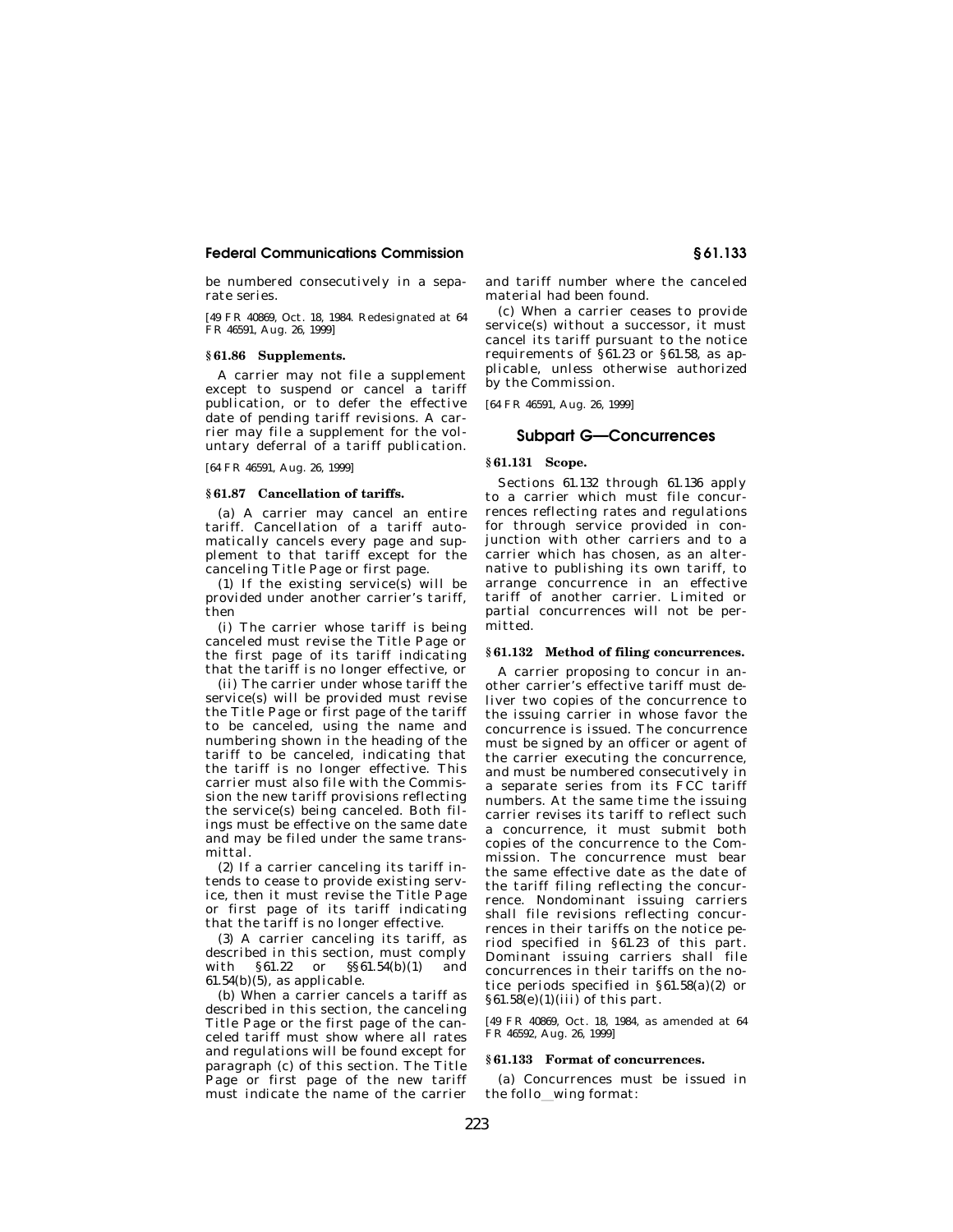**CONCURRENCE** 

F.C.C. Concurrence No.<br>(Cancels F.C.C. Concurrence No. \_\_\_<br>(Name of Carrier (Name of Carrier )  $(Post Office Address \_ 19)$  $(Date)$ **Secretary** 

*Federal Communications Commission, Washington, D.C. 20554.* 

This is to report that (name of concurring carrier) assents to and concurs in the tariffs described below. (Name of concurring carrier) thus makes itself a party to these tariffs and obligates itself (and its connecting carriers) to observe every provision in them, until a notice of revocation is filed with the Commission and delivered to the issuing carrier.

This concurrence applies to interstate (and foreign) communication:

1. Between the different points on the concurring carrier's own system;

2. Between all points on the concurring carrier's system and the systems of its connecting carriers; and

3. Between all points on the system of the concurring carrier and the systems of its connecting carriers on the one hand, and, on the other hand, all points on the system of the carrier issuing the tariff or tariffs listed below and the systems of its connecting carriers and other carriers with which through routes have been established.

(NOTE: Any of the above numbered paragraphs may be omitted or the wording modified to state the points to which the concurrence applies.)

#### TARIFF

(Here describe the tariff or tariffs concurred in by the carrier, specifying FCC number, title, date of issuance, and date effective. Example: A.B.C. Communications Company, Tariff FCC No. 1, Interstate Telegraph Message Service, Issued January 1, 1983, Effective April 1, 1983).

|                              | Cancels FCC Concurrence No. | effec- |
|------------------------------|-----------------------------|--------|
| tive                         |                             |        |
| (Name of concurring carrier) |                             |        |
| By                           |                             |        |
| $(Tit\overline{1a})$         |                             |        |

(Title)  $\overline{\hspace{2cm}}$  (b) No material is to be included in a concurrence other than that indicated in the above-prescribed form, unless specially authorized by the Commission. A concurrence in any tariff so described will be deemed to include all amendments and successive issues which the issuing carrier may make and file. All such amendments and successive issues will be binding between customers and carriers. Between carriers themselves, however, the filing by

## **§ 61.134 47 CFR Ch. I (10–1–08 Edition)**

the issuing carrier of an amendment or successive issue with the Commission must not imply or be construed to imply an agreement to the filing by concurring carriers. Such filings do not affect the contractual rights or remedies of any concurring carrier(s) which have not, by contract or otherwise, specifically consented in advance to such amendment or successive issue.

#### **§ 61.134 Concurrences for through services.**

A carrier filing rates or regulations for through services between points on its own system and points on another carrier's system (or systems), or between points on another carrier's system (or systems), must list all concurring, connecting or other participating carriers as provided in §61.54 (f), (g) and (h). A concurring carrier must tender a properly executed instrument of concurrence to the issuing carrier. If rates and regulations of the other carriers engaging in the through service(s) are not specified in the issuing carrier's tariff, that tariff must state where the other carrier's rates and regulations can be found. Such reference(s) must contain the FCC number(s) of the referenced tariff publication(s), the exact name(s) of the carrier(s) issuing such tariff publication(s), and must clearly state how the rates and regulations in the separate publications apply.

#### **§ 61.135 Concurrences for other purposes.**

When an issuing carrier permits another carrier to concur in its tariff, the issuing carrier's tariff must state the concurring carrier's rates and points of service.

#### **§ 61.136 Revocation of concurrences.**

A concurrence may be revoked by a revocation notice or cancelled by a new concurrence. A revocation notice or a new concurrence, if less broad in scope than the concurrence it cancels, must bear an effective date not less than 45 days after its receipt by the Commission. A revocation notice is not given a serial number, but must specify the number of the concurrence to be revoked and the name of the carrier in whose favor the concurrence was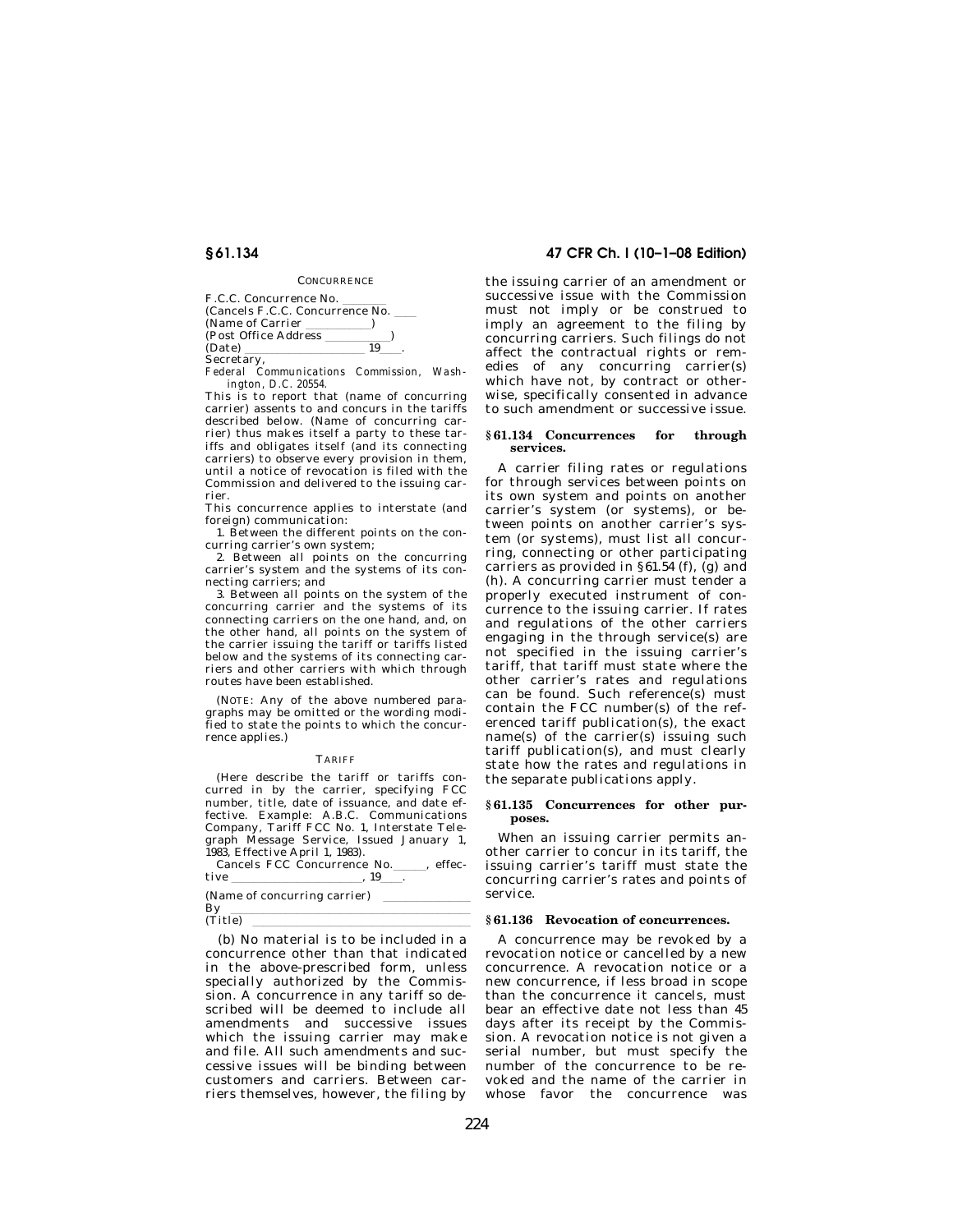issued. It must be in the following format:

REVOCATION NOTICE

| (Name of carrier)                        |        |    |         |
|------------------------------------------|--------|----|---------|
| (Post                                    | office |    | address |
|                                          |        |    |         |
| (Date)                                   |        | 19 |         |
| Secretary,                               |        |    |         |
| Federal Communications Commission, Wash- |        |    |         |

*ington, D.C. 20554.* 

Effective 19 and 19 and FCC Concurrence No. (issued by (Name FCC Concurrence No. \_\_\_, issued by (Name of concurring carrier) in favor of (Name of issuing carrier) is hereby cancelled and revoked. Rates and regulations of (Name of concurring carrier) and its connecting carriers will thereafter be found in Tariff FCC<br>No. issued by (If the No. <u>estigated</u> by <u>lettical concurring</u> carrier has ceased operations, the revocation notice must so indicate.)

(Name of carrier)

 $\frac{By}{(Title)}$  $(Title)$ 

## **Subpart H—Applications for Special Permission**

## **§ 61.151 Scope.**

Sections 61.152 and 61.153 set forth the procedures to be followed by a carrier applying for a waiver of any of the rules in this part.

[55 FR 19173, May 8, 1990]

#### **§ 61.152 Terms of applications and grants.**

Applications for special permission must contain:

(a) A detailed description of the tariff publication proposed to be put into effect;

(b) A statement citing the specific rules and the grounds on which waiver is sought;

(c) A showing of good cause; and

(d) A statement as to the date and method of filing the original of the application for special permission as required by §61.153(b) and the date and method of filing the copies required by §61.153 (a) and (c).

If approved, the carrier must comply with all terms and use all authority specified in the grant. If a carrier elects to use less than the authority granted, it must apply to the Commission for modification of the original grant. If a carrier elects not to use the authority granted within sixty days of its effective date, the original grant will be automatically cancelled by the Commission.

[55 FR 19173, May 8, 1990]

#### **§ 61.153 Method of filing applications.**

(a) An application for special permission must be addressed to ''Secretary, Federal Communication Commission, Washington, DC 20554.'' The date on which the application is received by the Secretary of the Commission (or the Mail Room where submitted by mail) is considered the official filing date.

(b) In addition, except for issuing carriers filing tariffing fees electronically, for all special permission applications requiring fees as set forth in part 1, subpart G of this chapter, the issuing carrier must submit the original of the application letter (without attachments), FCC Form 159, and the appropriate fee to the U.S. Bank, St. Louis, Missouri at the address set forth in §1.1105 of this chapter. Issuing carriers submitting tariffing fees electronically should submit the Form 159 and the original cover letter to the Secretary of the Commission in lieu of the U.S. Bank. The Form 159 should display the Electronic Audit Code in the box in the upper left hand corner marked ''reserved.'' Issuing carriers should submit these fee materials on the same date as the submission in paragraph (a) of this section.

(c) In addition to the requirements set forth in paragraphs (a) and (b) of this section, the issuing carrier must send a copy of the application letter with all attachments to the Secretary, Federal Communications Commission and a separate copy with all attachments to the Chief, Pricing Policy Division. If a carrier applies for special permission to revise joint tariffs, the application must state that it is filed on behalf of all carriers participating in the affected service. Applications must be numbered consecutively in a series separate from FCC tariff numbers, bear the signature of the officer or agent of the carrier, and be in the following format:

Application No.

(Date)